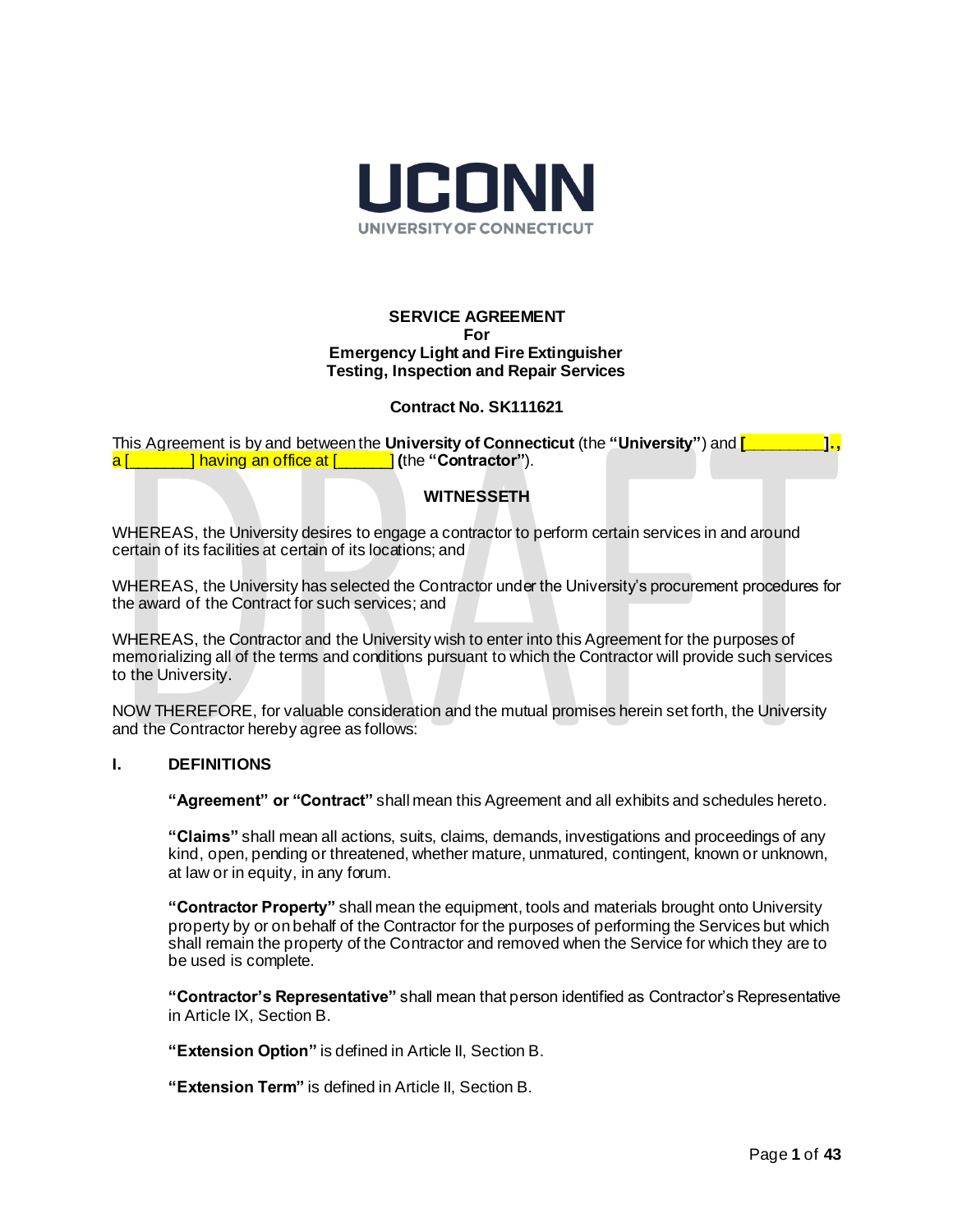**"Initial Term"** is defined in Article II, Section A.

**"Laws"** shall mean all applicable statutes, laws, ordinances, regulations, codes, rules or orders of, or issued by, any governmental body having jurisdiction over the Services, location of the Services or the Agreement, including without limitation Connecticut General Statutes Title 1, Chapter 10, concerning the State's Codes of Ethics and (2) Title 4a concerning State purchasing, including, but not limited to 22a-194a concerning the use of polystyrene foam; all applicable National Fire Protection Association (NFPA) Codes (such as NFPA 72, 72H, 80, 90A and/or any other ones that may apply), latest revision accepted by the State Fire Marshall, Connecticut Fire Safety Codes (CFSC) and Connecticut Fire Prevention Code, latest revisions, latest revision, to include the National Electrical Code, International Building Codes, International Mechanical Code and International Existing Building Code, latest revisions accepted by Connecticut State Building Code; Joint Commission on Accreditation of Healthcare Organizations, if applicable; Manufacturer recommendations and/or requirements, as well as any other applicable Occupational Safety and Health Administration, Underwriters Laboratories (UL) and/or any other Federal and/or Connecticut Regulations/Statutes/Codes and any other industry standards. **If any of these codes/requirements change and have an impact on this Agreement, such changes shall apply to this Agreement upon the effective date of such change.** 

**"Services"** shall mean all of the services to be provided by the Contractor under this Contract and all other obligations of the Contractor under this Agreement all as described in **Exhibit A** to this Agreement.

**"Service Locations**" shall mean those locations set forth on Exhibit B.

**"Term"** shall mean the Initial Term and any and all Extension Terms.

**"University and its Representatives"** shall mean the University and its officers, representatives, agents, employees, and their respective successors, heirs, executors and assigns.

**"University's Representative"** shall mean the person identified in Article IX, Section A.

**"Work Product"** shall mean all materials (including works in progress) created by Contractor in connection with its performance of the Services.

# **II. TERM OF AGREEMENT**

A. Initial Term. The term of this Agreement shall commence on [**\_\_\_\_\_\_\_\_]** and shall continue until and including [2011] (the "Initial Term") unless sooner terminated in accordance with this Agreement.

# B. Extensions.

- 1. Options. The University shall have options to extend this Agreement (each, an **"Extension Option"**) for  $\left[\frac{\cdot}{\cdot}\right]$  additional periods of  $\left[\frac{\cdot}{\cdot}\right]$  year each (each, an **"Extension Term"**), or for parts thereof.
- 2. Terms. The terms and conditions applicable during an Extension Term shall be the same terms and conditions contained herein.
- 3. Exercise. To exercise an Extension Option, the University shall provide written notice to the Contactor's Representative no later than thirty days prior to end of the then-ongoing Term. If requested by the University, the Contractor shall enter into an amendment to this Agreement memorializing the exercise of an Extension Option (provided that the forgoing shall not be construed as requiring any such amendment to exercise an Extension Option). The University shall exercise an Extension Option at its sole discretion. If the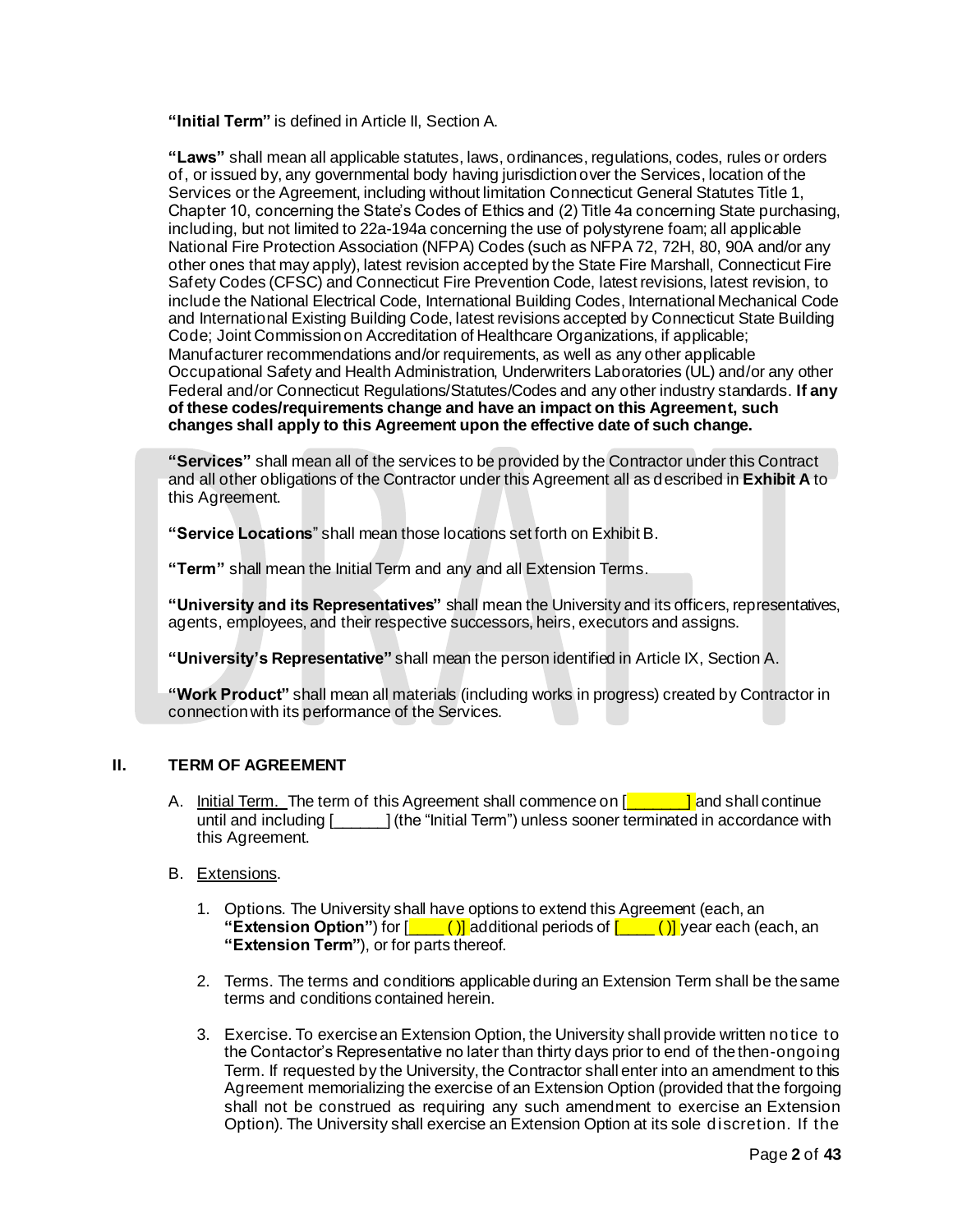University declines to exercise an Extension Option, this Agreement shall expire effective on the expiration of the then-ongoing Term.

#### C. Amendment Terms.

Revisions to this Agreement, excluding extensions, may only be made by written amendment executed by both parties and, if required, approved by the Office of the Attorney General, prior to the end date of this Agreement.

#### **III. SCOPE OF SERVICES AND QUALITY OF PROCESS**

#### A. Scope of Services.

- 1. Services. Throughout the Term of this Agreement, the Contractor shall provide the Services in the Service Locations, all in accordance with the terms and conditions of this Agreement.
- 2. Inclusions. Except as otherwise expressly set forth herein, the Contractor shall provide, all labor (including any required training, licensing and certification), supervision, equipment, tools, parts, materials, and supplies, which are required to perform the Services under this Agreement. Details of service not explicitly stated in this Agreement, but necessarily attendant thereto, are acknowledged by the Contractor to be included as a part of Services to be performed by the Contractor under this Agreement.
- B. Quality of Process. The Services shall be performed in a good and workmanlike manner and in compliance with this Agreement, all Laws, the rules, policies and procedures of the University, and all codes standards and specifications as may be applicable to the Services including, without limitation, those set forth below:
	- 1. Occupational Safety and Health Administration (OSHA).
	- 2. University's Construction, Service and Maintenance Contactors' Manual. Contractor shall perform all Services in a safe manner and in compliance with all University policies and the provisions of the University's "Construction, Service and Maintenance Contractors Manual". The referenced manual can be found here[: http://ehs.uconn.edu/ppp/Contractor\\_EHS\\_Manual.pdf](http://ehs.uconn.edu/ppp/Contractor_EHS_Manual.pdf)
	- 3. CHRO. As applicable, the laws and regulations enforced by the Commission on Human Rights and Opportunity and the Equal Employment Opportunity Commission.
	- 4. University Standards and Requirements. The standards set by the University through the University's Representative for the Services, now existing and as may be communicated from time to time by the University's Representative to the Contractor.

# C. Cooperation with Others.

The University may, in its sole discretion, engage or employ the services of others to perform work that may or may not be related to the Services. In the performance of the Services, Contractor shall afford its full cooperation and coordinate its work with the work of these other contractors as may be required.

D. Delivery and Use of Vehicles on University Property. It is preferable that deliveries be made with straight bodied trucks. Driving on sidewalks located on University property, unless otherwise posted, is forbidden. In those areas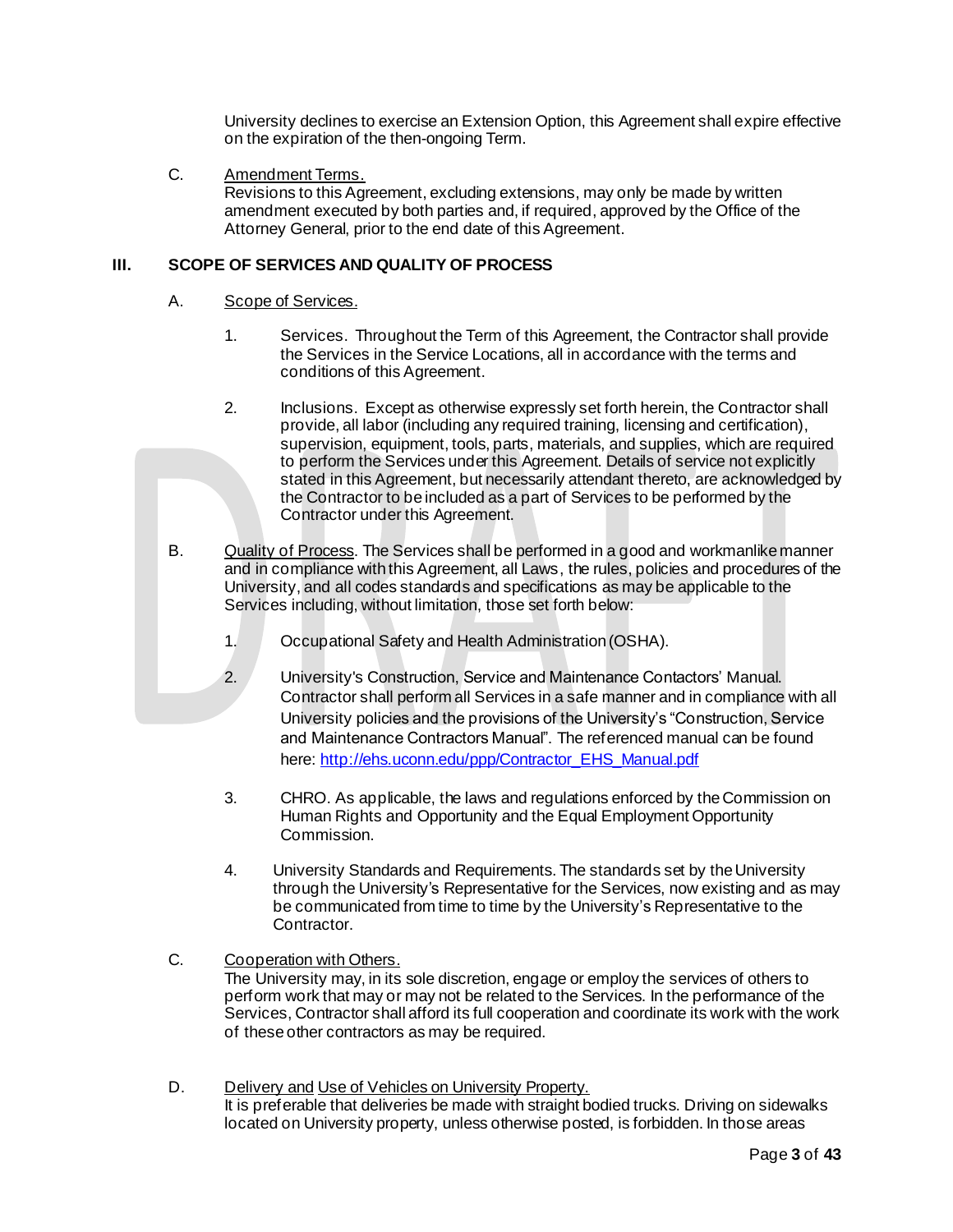where sidewalk driving is permitted, Contractor's drivers will employ adequate care so as to avoid driving on adjacent green spaces. To safeguard the students, faculty and staff of the University, as well as the aesthetic beauty of the University the driving speeds on campus shall be kept under 25 miles per hour, pedestrians shall be given the right of way at all times and all traffic signs, lights and/or other indicators, including parking signs, shall to be strictly obeyed. The Contractor shall be responsible to measure all access routes to intended delivery areas, and to notify the University of any anticipated delivery difficulties prior to scheduling deliveries and for coordinating the delivery with the appropriate University representative.

#### E. Equipment and Supplies.

- 1. Equipment. All supplies and equipment necessary to perform the Services (**"Equipment"**) will be provided by the Contractor at its own expense.
	- a. All Equipment shall be new or like-new.
	- b. The University may require that the Contractor purchase any Equipment the University reasonably deems necessary to perform the Services and, without limitation, reserves the right to require specific Equipment.
	- c. The Contractor shall be responsible for providing and maintaining all Equipment.
	- d. The Contractor shall maintain an adequate supply of Equipment at all times and shall keep enough emergency equipment on-site to respond to emergencies.
	- e. In the event the Contractor fails to maintain a supply of Equipment as req uired under this Section, the University reserves the right to (without being obligated to do so) supply the necessary Equipment and to withhold the costs thereof from amounts otherwise due to the Contractor under this Agreement.
	- f. The remedies described in this Section are not exclusive. Nothing herein shall limit the University rights to more than one of the remedies described in this Section and/or to other remedies under this Agreement, in law, or in equity.
- 2. Maintenance and Storage. The Contractor is responsible for keeping all supplies in its control and all Equipment, including personal protective equipment, well maintained and compliant with Law and shall check the same periodically for safety hazards. All supplies in the Contractor's control and all Equipment is to be stored out-of-sight in the appropriate designated area(s) when not in use. The Contractor shall be responsible for using all products as indicated by the manufacturer.
- 3. Compliance. The Contractor shall comply with all Laws, including OSHA requirements, and maintain the appropriate Material Safety Data Sheets (**"MSDS"**) wherever it uses and/or stores chemicals on University property. The Contractor will also provide the University's Representative with a composite manual on each MSDS. The MSDS shall be kept current. Upon request, the Contractor shall submit a written list of all supplies with attached MSDS intended for use in the Service Areas. All chemicals and supplies must be properly labeled and stored according to OSHA regulations. Supplies and chemicals shall be discussed during the semiannual vendor review meeting, to include topics such as: reporting, cost reduction, supply distribution, usage, standardization and green cleaning. The Contractor shall work with the University on an ongoing basis to test new supplies, methods, processes and consumables to develop program improvements.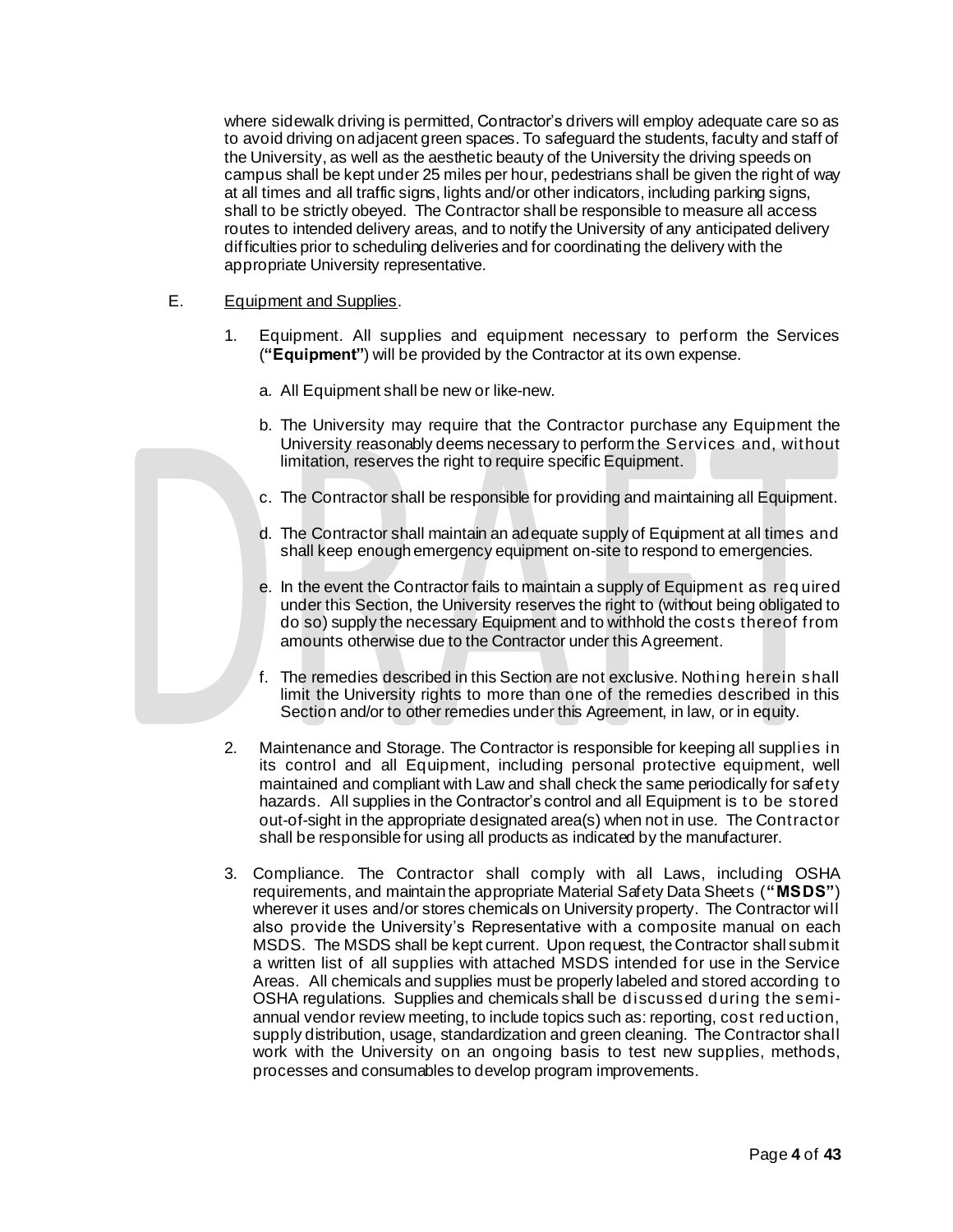# **IV. COMPENSATION**

# A. **Maximum Amount Payable: \$[\_\_\_\_\_\_]**

#### B. Payment.

- 1. Basis for Payment/Rates.
	- (a) Services: In consideration of the performance of the Services in accordance with all of the terms and conditions of this Agreement for the Initial Term, the Contractor shall receive the compensation set forth on Exhibit D.
	- (b) The compensation described above shall fully compensate the Contractor for all labor, supervision, equipment, materials, and all other costs and expenses which are required to perform the Services in accordance with the terms and conditions of this Agreement. Details of service not explicitly stated in this Agreement, but necessarily attendant to the performance of Services, are acknowledged by the Contractor to be included as a part of Services to be performed by the Contractor under this Agreement.
- 2. Procedure for Payment. The Contractor shall submit monthly invoices for payment in the form, and including the detail and information, required by the University. The invoiced amount shall be based on the Services performed in the period covered by the invoice. The Contractor shall submit such invoices no later than the 15th day of each month during the Term of this Agreement for Services provided in the previous month and the University shall pay such invoices within 45 days after receipt of invoice. Invoices shall be submitted along with the supporting documentation as required under this Agreement unless otherwise directed by the University. If required, the Contractor shall submit a certified payroll record, utilizing the form furnished by the Connecticut Department of Labor. The certified payroll shall be submitted on a monthly basis with a Statement of Compliance to the University.
- 3. If the University pays an invoice with 15 days of receipt, the University shall be entitled to a discount in the amount of two percent (2%) of the invoiced amount.
- 4. Increase. Pricing shall remain fixed for the initial term of this Agreement. Submitted pricing shall be all inclusive. The request for increase from the Contractor shall be in writing and shall be, at a minimum, equal to but not greater than the most recent standard wage for those labor classifications published by CT DOL. Price increases will only be considered on an annual basis when appropriate documentation is provided and the University is notified of the increase a minimum of thirty (30) calendar days prior to the effective date of an increase. All requests for rate adjustments are subject to University review and approval.
- 5. Withholding of Payment. If the University believes that the Contractor has not performed according to this Agreement, the University may withhold payment in whole or in part pending resolution of the performance issue, provided that the University notifies the Contractor in writing of its intent to do so.

#### C. Supporting Documentation and Information Required. Along with each invoice submitted to the University, the Contractor shall submit the following supporting documentation and/or information

- (a) A description of each of the Services performed for which payment is requested;
- (b) The date of performance of each of such Services;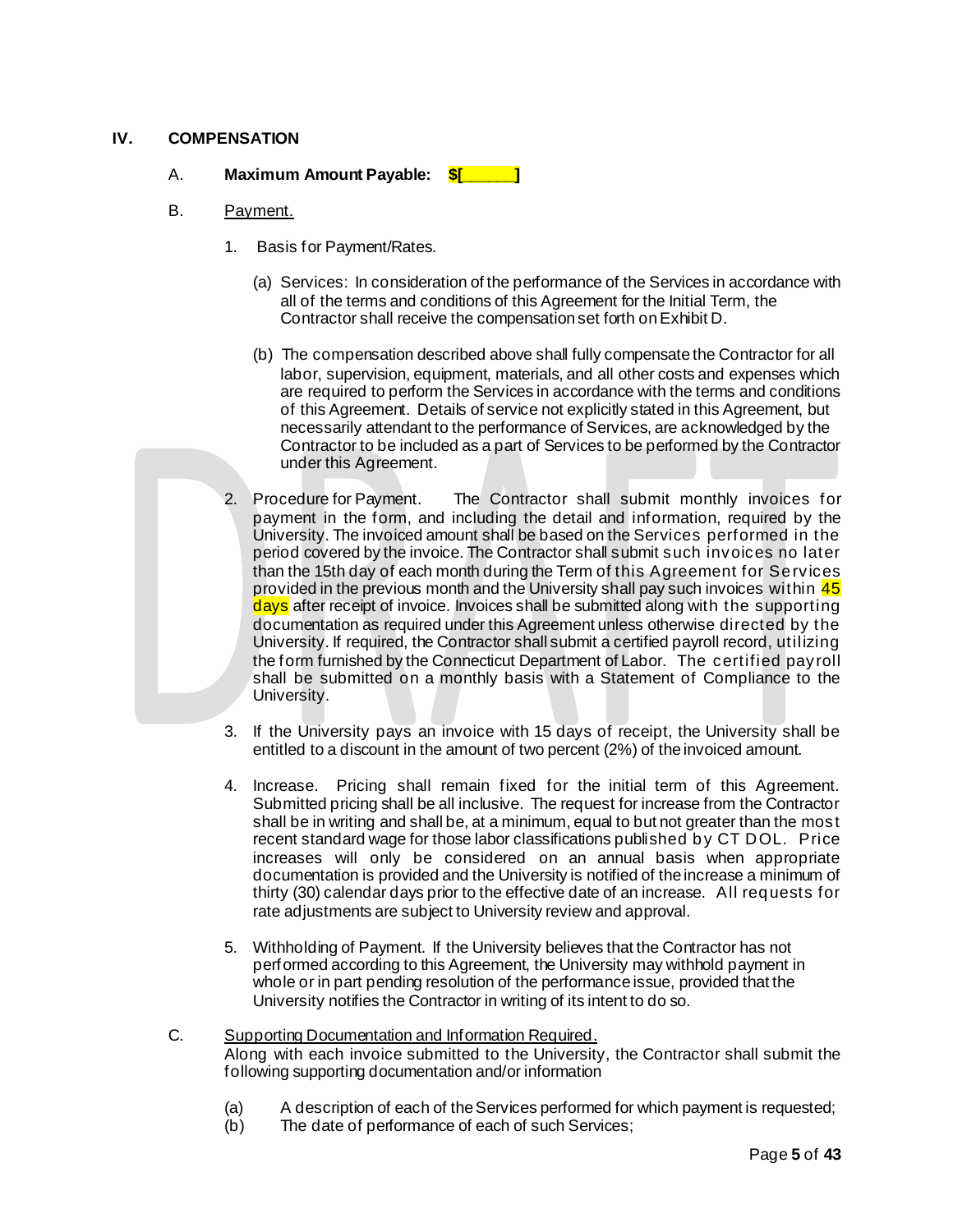- (c) As to any Service which was requested by anyone other than the University Representative, or which required the University's pre-approval, the name of the person who made the request or provided the approval and the date of Contractor's receipt of such request and/or approval, as applicable; and
- (d) Such other information and/or documentation as the University may request.
- D. Contractor's Official.

The name and address of the official on behalf of the Contractor to whom payment shall be made is as follows:

#### E. Travel Expenses.

The University shall not be responsible for the payment of any of Contractor's travel expenses.

#### F. Annual Appropriation.

The State of Connecticut's and the University's performance and obligations to pay for Services under this Agreement are contingent upon an annual appropriation by the Connecticut State Legislature in an amount sufficient to compensate the Contractor for Services hereunder for the subject year.

#### **V. TIMING OF SERVICES**

- A. **University Notification/Response Time.** 
	- 1. Coordination of Service. The Contractor shall coordinate the scheduling of all Services with the University's Representative.
	- 2. Timing of Service. The Services shall be performed when and as provided in Exhibit A. Except as otherwise specified below, in Exhibit A, or as otherwise requested by the University; the Services shall be performed Monday through Friday (excluding State Holidays) between the hours of 8:00am and 5:00pm EST. Upon the University's request, the Contractor will, without any entitlement to any increase in compensation for Services as described in this Agreement, perform Services outside these hours and on Saturdays and Sundays in order to avoid disruption in the University's operations.

# B. Call Center and Response Time.

The Contractor shall continuously maintain a telephone number (preferably toll free but not required) for the University where University personnel are able to speak directly to a live person or are able to leave a voice message. The Contractor shall respond to such calls/voice mail messages as specified in Exhibit A.

- C. University's Right to Substitute Performance. The University shall have the right, in its sole discretion, at any time and for any reason, to engage another contractor to perform any part of the Services under this Agreement.
- D. Performance of Services.

The Contractor shall be responsible for the completion of the Services when and as required by the terms and conditions of this Agreement. For those Services that are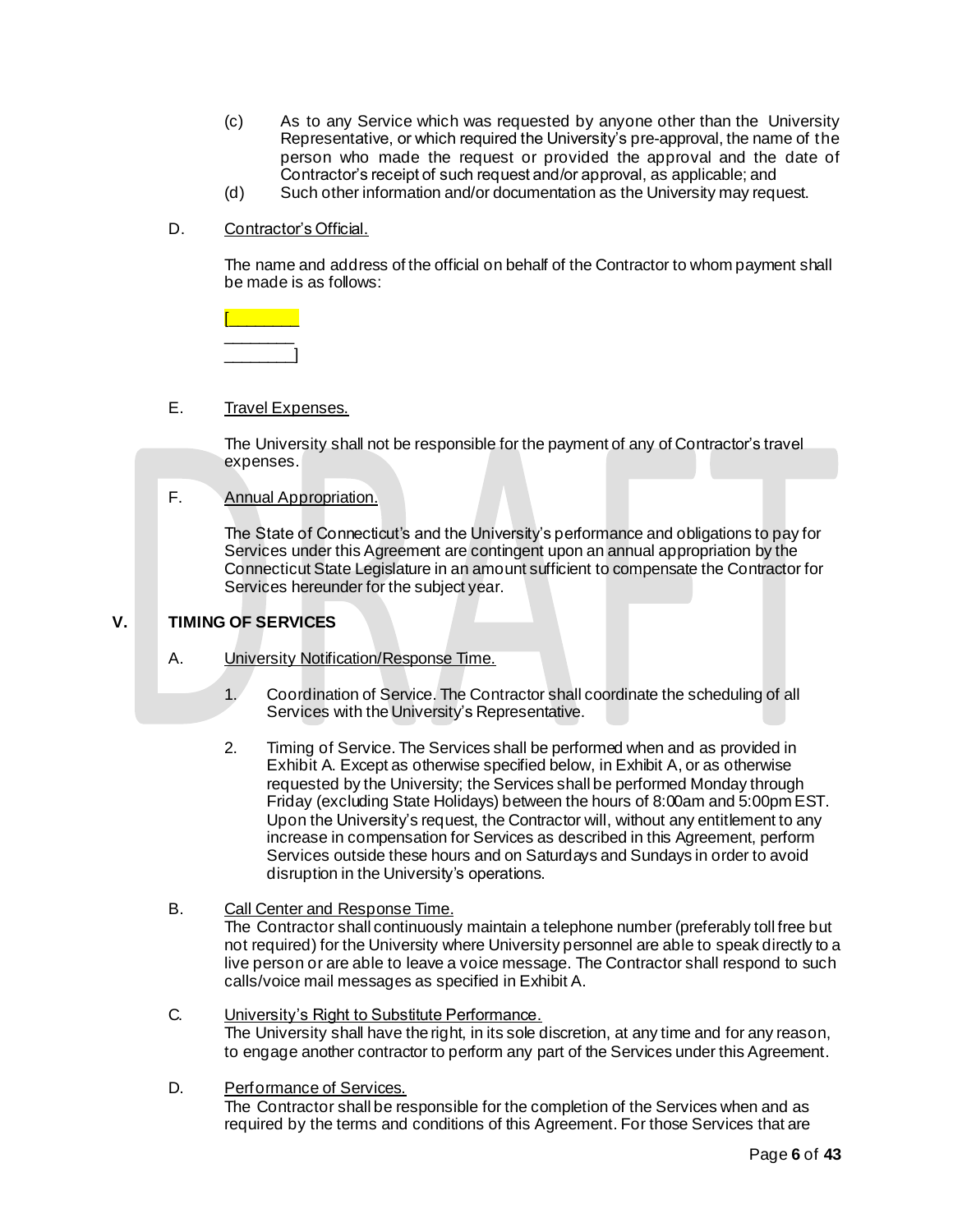required to be performed on a particular schedule that have not been scheduled with the University Representative, the Contractor shall provide at least forty-eight (48) hours prior notice to the University Representative prior to performing such Services.

The University has the option to instruct the Contractor not to perform any Service which would be required under this Agreement. If the University instructs the Contractor in writing not to perform any Service which was to be performed under time and material, the University shall be entitled to a corresponding reduction based on submitted time and verified material cost.

# **VI. CONTRACTOR AND STAFFING QUALIFICATIONS**

# A. Staffing.

- 1. General Administrative Requirements.
	- (a) The Contractor shall provide an adequate level of staffing for provision of the Services as outlined in this Agreement and shall ensure that a sufficient (but not excessive) number of persons are assigned and utilized to complete the Services in a safe and adequate manner. Where the Contractor's compensation is based on Time and Materials, the University reserves the right to audit and refuse to process payment should there be findings associated with excessive hours to perform the required task or an excessive number of persons utilized to complete the necessary task.
	- (b) Except as expressly set forth herein, any person assigned by the Contractor to perform Services under this Agreement shall be a full time employee of the Contractor, appropriately trained, qualified and licensed/certified to perform the Services. The Contractor shall at all times enforce strict discipline and good order among the Contractor's employees and subcontractors and no person who is unfit or unskilled in the task assigned shall be utilized to perform that task. The Contractor shall remove incompetent or incorrigible persons from the Services, when so determined by the University, and such persons shall be prohibited from returning to the Service Location or participating in a University project without written consent of the University.
	- (c ) The Contractor shall not subcontract any Services under this Agreement without the prior written consent of the University Representative. All subcontractor personnel shall carry personal identification and evidence of such license and/or certification, as applicable, at all times while on University property and be prepared to provide such identification and evidence to University personnel upon request. Any subcontractors hired directly or indirectly by the Contractor must be named prior to the start of work. Furthermore the Contractor must review the subcontractor(s) workers compensation experience rate, OSHA record, and safety program and shall not enter into any subcontract, or allow any subcontract for the Services to be entered into, with an entity with a rate of 1.0 or greater, outstanding OSHA violations or actions, or an inadequate safety program. The Contractor shall require the subcontractor to sign and submit EHS manual affidavit forms satisfactory to the University prior to starting work. For specialized emergency work, such as restoration after a fire, some or all these prerequisites may be waived by the University Representative in writing; provided, however,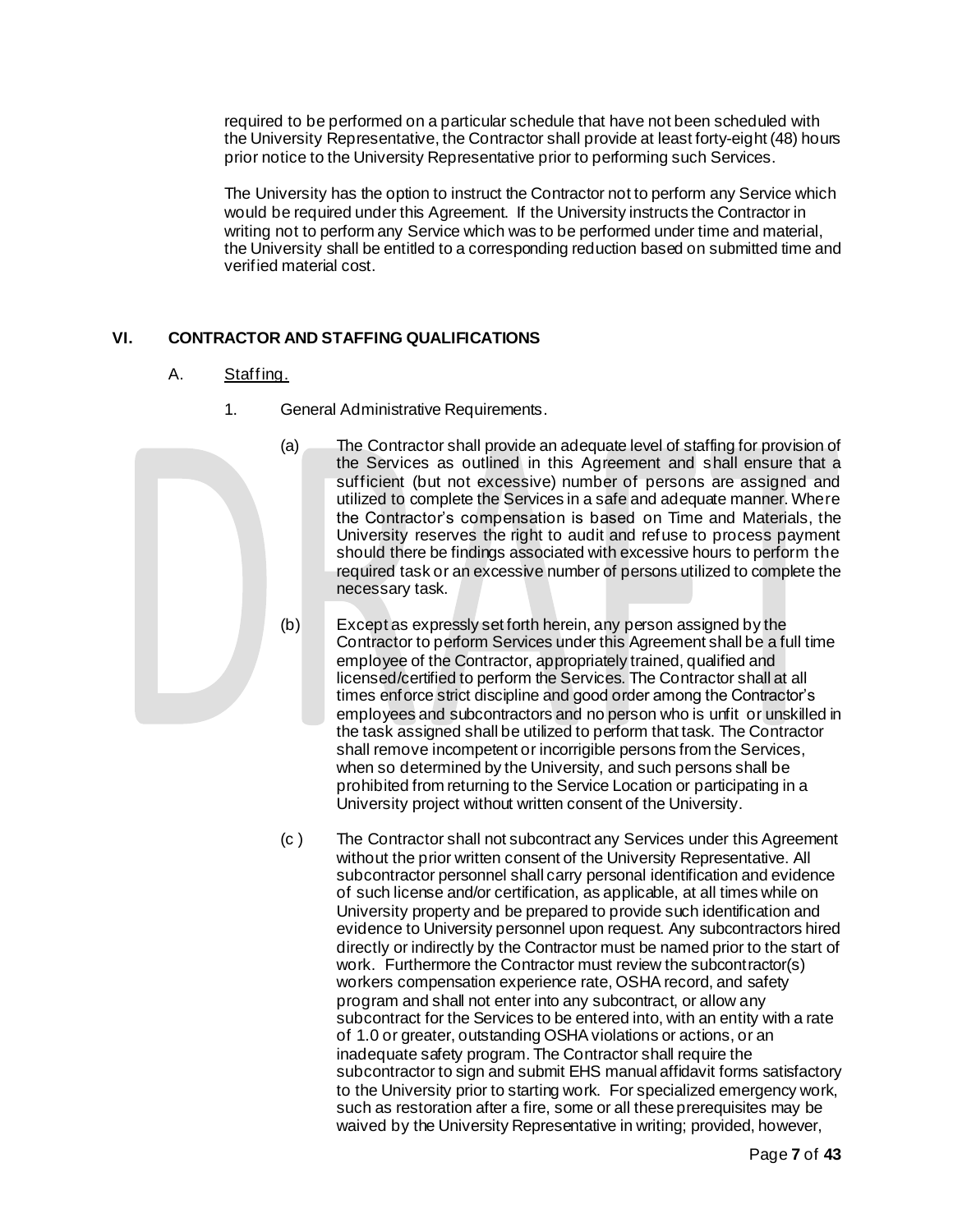that in such event, the Contractor shall be responsible for providing fulltime supervision of the relevant subcontractor(s).

- (d) The Contractor shall not assign or permit any person to perform Services under this Agreement if such person was previously an employee of the University and whose employment was terminated by the University for cause.
- (e ) The Contractor shall be responsible for the acts and omissions of all the Contractor's employees and all subcontractors, their agents and employees as well as all other persons performing any of the Services under this Agreement.
- (f) The Contractor represents and warrants that all of the Contractor's employees that perform Services will be either citizens of the United States or legally eligible to work in the United States. The Co ntractor represents and warrants that it complies, and will continue to comply, with all applicable immigration laws and regulations.
- $(q)$  In the event an employee of the Contractor reports or complains of any type of harassment from a University staff member or another of the Contractor's employees, then the incident is to be immediately reported to the University. In addition, if at any time an employee of the Contractor is asked to do anything outside the scope of this Agreement, then the incident is to be immediately reported to University Procurement Services. Furthermore, the University will not allow any employee of the Contractor to do any personal work, paid or as a favor, for anyone with influence over the management of this Agreement. The Contractor shall report any incidents in violation of the preceding sentence to University Procurement Services in a timely manner.
- B. Key Personnel.
	- 1. The Contractor shall provide any personnel listed on Schedule C, which personnel shall, without limitation, perform any duties assigned to such personnel on Schedule C.
	- 2. **"Key Personnel"** are any individuals that are designated by name on Schedule C. In the event the Contractor desires to substitute any Key Personnel, either permanently or temporarily, the Contractor shall provide written notice to the University's Representative of the proposed substitution and the University shall have the right to disapprove the proposed personnel change by written notice to the Contractor.
	- 3. No person may be in a supervisory position over a family member or person with a significant personal relationship to such supervisor.
	- 4. The Contractor shall maintain a record of the name, address, and date of hire of each member of its personnel providing Services and shall provide such records to the University's Representative.

#### C. Wages.

1. The Contractor shall comply with the laws and regulations of the State of Connecticut, including, without limitation, the requirements of Connecticut General Statutes §31-57f as regards the payment of wages and applicable wage rates. It is the responsibility of the Contractor to monitor wage rates issued by the Connecticut Department of Labor to ensure that employees are paid the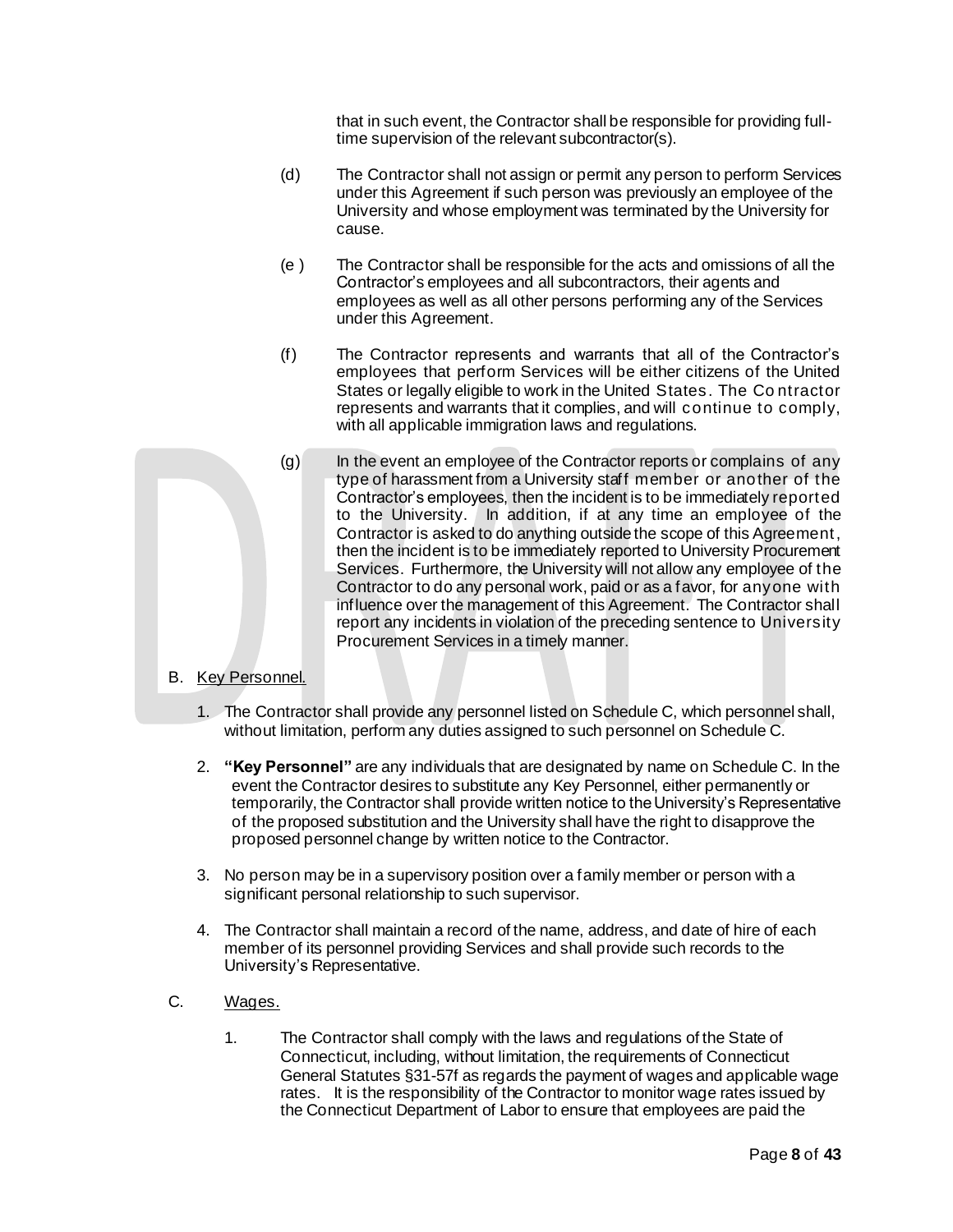applicable and most current Standard Wage Rates provided by the Connecticut Department of Labor. The Contractor should contact the Connecticut Department of Labor with any questions at[: www.ctdol.state.ct.us.](http://www.ctdol.state.ct.us/)

- 2. If a project involves new construction of a building or other structure or improvements, and the total cost of all Work to be performed by Contractors and Subcontractors is \$400,000.00 or more, or if the project involves remodeling, refurbishing, rehabilitation, alteration or repair of a building or other structure or improvement, and such total cost is \$100,000.00 or more, then Contractor will be required to quote the project at the prevailing wage rate and to comply with the requirements of this Section (the **"Prevailing Wage")**.
	- (a) The wages paid on an hourly basis to any mechanic, laborer or workman employed upon the work herein contracted to be done and the amount of payment or contribution paid or payable on behalf of each such employee to any employee welfare fund as defined in Subsection (h) of Section 31- 53 of the Connecticut General Statutes, shall be at a rate equal to the rate customary or prevailing for the same work in the same trade or occupation in the town in which such project is being constructed. Any Contractor who is not obligated by agreement to make payment or contribution on behalf of such employees to any such employee welfare fund shall pay to each employee as part of his wages the amount of payment or contribution for his classification on each payday.
	- (b) Each contractor who is awarded a contract on or after October 1, 2002 shall be subject to provisions of the Connecticut General Statutes, Section 31-53 as amended by Public Act 02-69, "An Act Concerning Annual Adjustments to Prevailing Wages".
	- $(c)$  Wage Rates will be posted each July 1<sup>st</sup> on the Department of Labor Website: [www.ctdol.state.ct.us](https://na01.safelinks.protection.outlook.com/?url=http%3A%2F%2Fwww.ctdol.state.ct.us%2F&data=02%7C01%7Cleslie.cote%40uconn.edu%7C32f137693e874123504208d665f3b8a6%7C17f1a87e2a254eaab9df9d439034b080%7C0%7C0%7C636808494779370169&sdata=HdTCiPR63J32XirfKY5Zghxc2lEgJWHqKz2en3fzGMc%3D&reserved=0). Such prevailing wage adjustment will not be considered a matter for an annual contract amendment.
	- (d) Wage rates shall be paid pursuant to Section 31-53 and 31-54 of the Connecticut General Statutes, and any regulations issued hereunder.
	- (e) **Sec. 31-53b. Construction safety and health course. New miner training program. Proof of completion required for mechanics, laborers and workers on public works projects. Enforcement. Regulations. Exceptions.** (a) Each contract for a public works project entered into on or after July 1, 2009, by the state or any of its agents, or by any political subdivision of the state or any of its agents, described in subsection (g) of section 31-53, shall contain a provision requiring that each contractor furnish proof with the weekly certified payroll form for the first week each employee begins work on such project that any person performing the work of a mechanic, laborer or worker pursuant to the classifications of labor under section 31-53 on such public works project, pursuant to such contract, has completed a course of at least ten hours in duration in construction safety and health approved by the Federal Occupational Safety and Health Administration or, has completed a new miner training program approved by the Federal Mine Safety and Health Administration in accordance with 30 CFR 48 or, in the case of telecommunications employees, has completed at least ten hours of training in accordance with 29 CFR 1910.268. Under current State regulations, this training must have been within 5 years of the project start date. (b) Any person required to complete a course or program under subsection (a) of this section who has not completed the course or

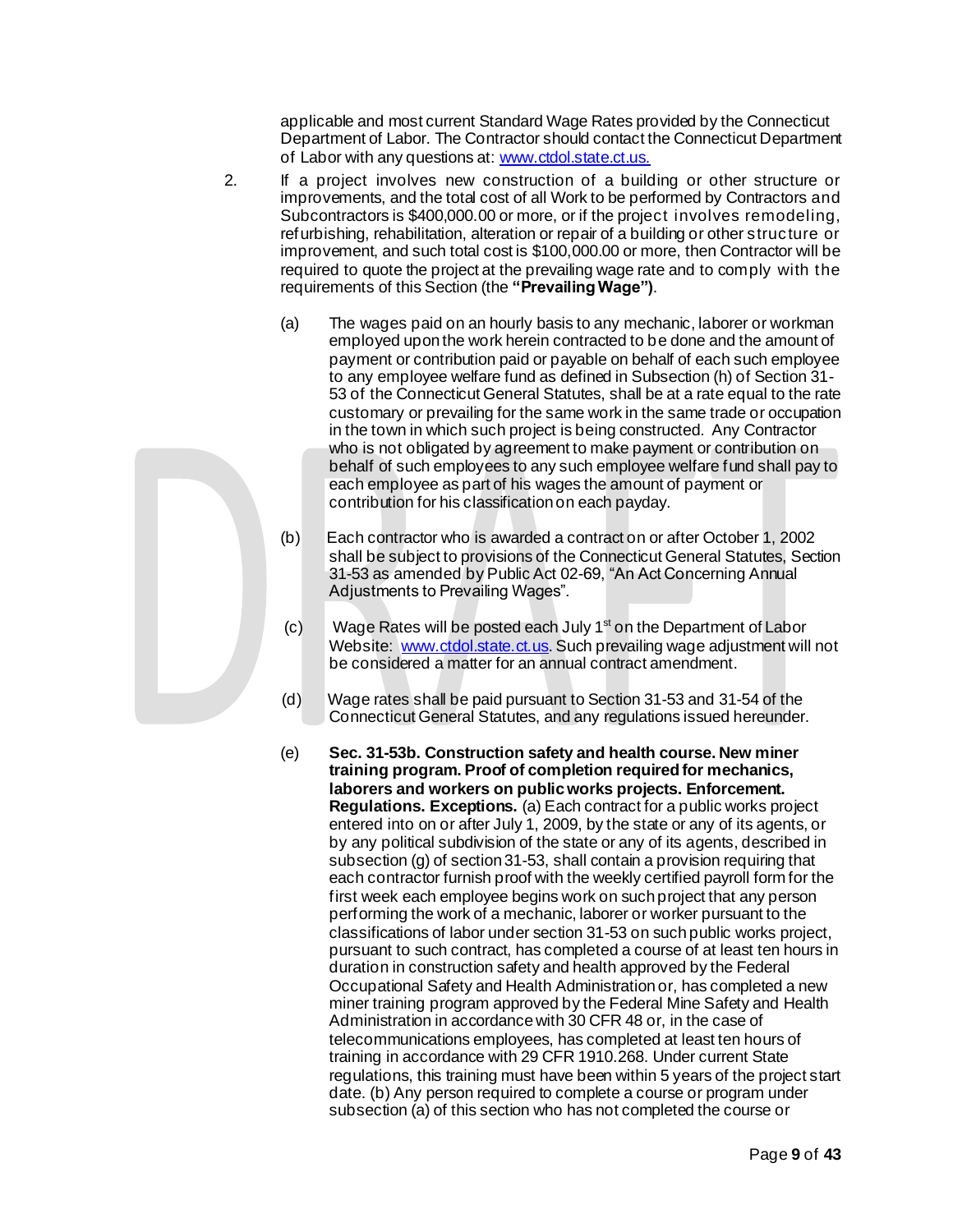program shall be subject to removal from the worksite if the person does not provide documentation of having completed such course or program by the fifteenth day after the date the person is found to be in noncompliance.

- (f) Please note that it will be the Contractor's responsibility to monitor wage rates issued by the Connecticut Department of labor and ensure that nonsupervisory employees are paid the most current wage and benefit rate. Contact the Connecticut Department of Labor with questions. [www.ctdol.state.ct.us](https://na01.safelinks.protection.outlook.com/?url=http%3A%2F%2Fwww.ctdol.state.ct.us&data=02%7C01%7Cleslie.cote%40uconn.edu%7C32f137693e874123504208d665f3b8a6%7C17f1a87e2a254eaab9df9d439034b080%7C0%7C0%7C636808494779380182&sdata=CL5lzb56%2B83x5R%2FTtmu0qGIiX82ZjgleC3nPsFFeQdw%3D&reserved=0) .
- 3. The Contractor shall comply with any wage obligations owed to its employees under any collective bargaining agreement.
- D. Training and Supervision.
	- 1. The personnel employed by the Contractor shall be capable employees, trained and qualified in the Services. All personnel will receive close and continuing firstline supervision by the Contractor.
	- 2. The Contractor's employees must wear identifiable uniforms approved by the University and name tags that include the Contractor's name, the employee's full name, and the employee's picture and must carry UConn-issued identification. The Contractor's employees must also wear proper personal protective equipment whenever appropriate. The Contractor shall supply all such uniforms and personal protective equipment.
	- 3. All the Contractor's employees shall utilize computerized time clocks provided by the Contractor to clock in and out. The University shall have access to the headcount information at all times. The Contractor shall also maintain a sign-in sheet, which shall document name, sign-in/out time, and key issuance. The Contractor shall ensure that the clock-in/out process is accurate, effective and efficient.
	- 4. The Contractor's personnel will interact with University employees in a f riendly and courteous manner. Personnel will not engage in inappropriate conduct such as borrowing money from University employees, students, or visitors, and will not use State owned telephones for personal calls, argue on the job, conduct outside business at University locations, use University equipment or supplies for personal reasons or to satisfy responsibilities of the Contractor under this Agreement, or take University materials, equipment, or supplies, including those belonging to employees, for any reason. The Contractor's personnel will not accept gifts or gratuities from anyone at the University for any reason. The University has the right to, at its judgment, remove, or require the removal of, any of the Contractor's personnel from any University location.
	- 5. When notified by the University of an act of theft or dishonesty by the Contractor's personnel, and such act is not reasonably in dispute, the Contractor shall immediately reimburse the University for the amount of the University's resulting loss without waiting for any potential reimbursement or recovery from the Contractor's fidelity carrier.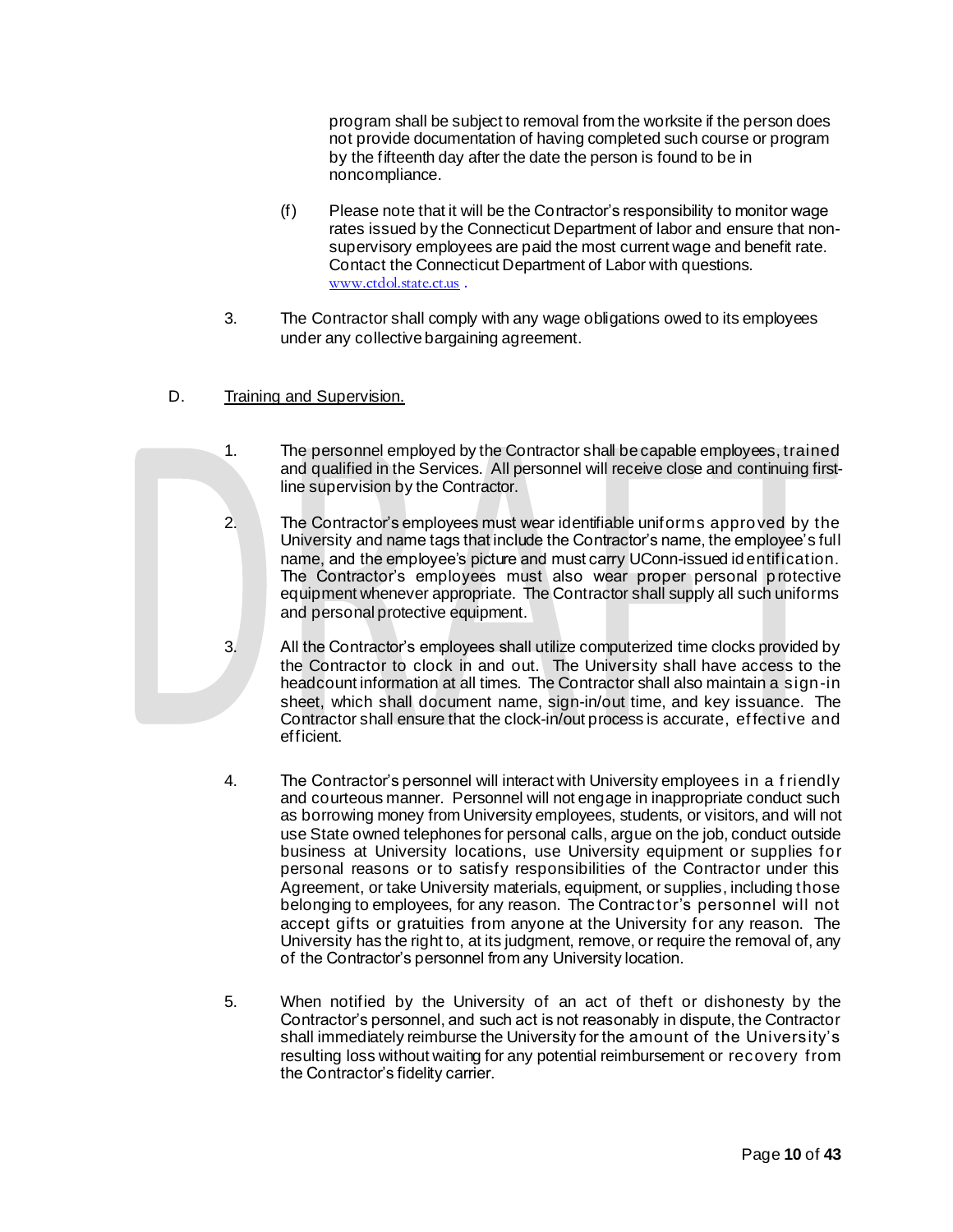- 6. The Contractor shall ensure that its personnel receive training necessary to properly perform the Services. Such training shall be consistent with this Section 6; provided, however, that the University may request any such training as it reasonably deems appropriate. Evidence of training must be provid ed upon request of the University.
	- a. Training shall be provided to an employee prior to such employee commencing Services and shall be refreshed at appropriate intervals or as otherwise requested by the University. All such training shall be at no cost to the University. The University's Representative must approve all training programs.
	- b. Without limiting the forgoing, training shall include: (i) blood-borne pathogen training, (ii) asbestos awareness training, (iii) appropriate chemical "hazard" communication training, (iv) workplace safety training, (v) orientation to the area(s) being serviced, (vi) green training, (vii) trash compactor training, (viii) radiation safety training, and (ix) electrical safety training.
	- c. At times special circumstances may arise in which the University would require that the responsibilities of one or more members of the Contractor's personnel change for a short period of time. As such, the Contractor must ensure that personnel are trained to be flexible and able to handle special circumstances as they arise.
- 7. The Contractor's supervisors must all be able to speak, read and write fluent English.

# **VII. OBLIGATIONS OF THE UNIVERSITY**

A. Access.

The University shall provide the Contractor and its staff with access to the Service Locations for the purposes of performing the Services. Contractor shall be strictly limited in access to those portions of the University property directly required for the performance of the Services.

B. University's Rules and Regulations.

The University shall provide the Contractor with access to all applicable University rules and regulations and inform the Contractor of any regulatory or operational changes impacting the delivery of the Services to be provided pursuant to this Agreement.

#### **VIII. CONTRACTOR'S REPRESENTATIONS, WARRANTIES, GUARANTIES AND CONFIDENTIALITY**

- A. Representations and Warranties. Without limiting the other representations, warranties, or obligations of the Contractor hereunder, the Contractor represents and warrants to the University, which representations and warranties shall survive the termination of this Agreement, that:
	- 1. The Contractor is a corporation operating under the name of in the opening paragraph of this Agreement; is duly organized, validly existing and in good standing under the laws of the State of Delaware; and is authorized to conduct business in the State of Connecticut in the manner contemplated by this Agreement.
	- 2. The Contractor has taken all necessary action to authorize the execution, delivery and performance of this Agreement and has the power and authority to ex ecute, deliver and perform its obligations under this Agreement.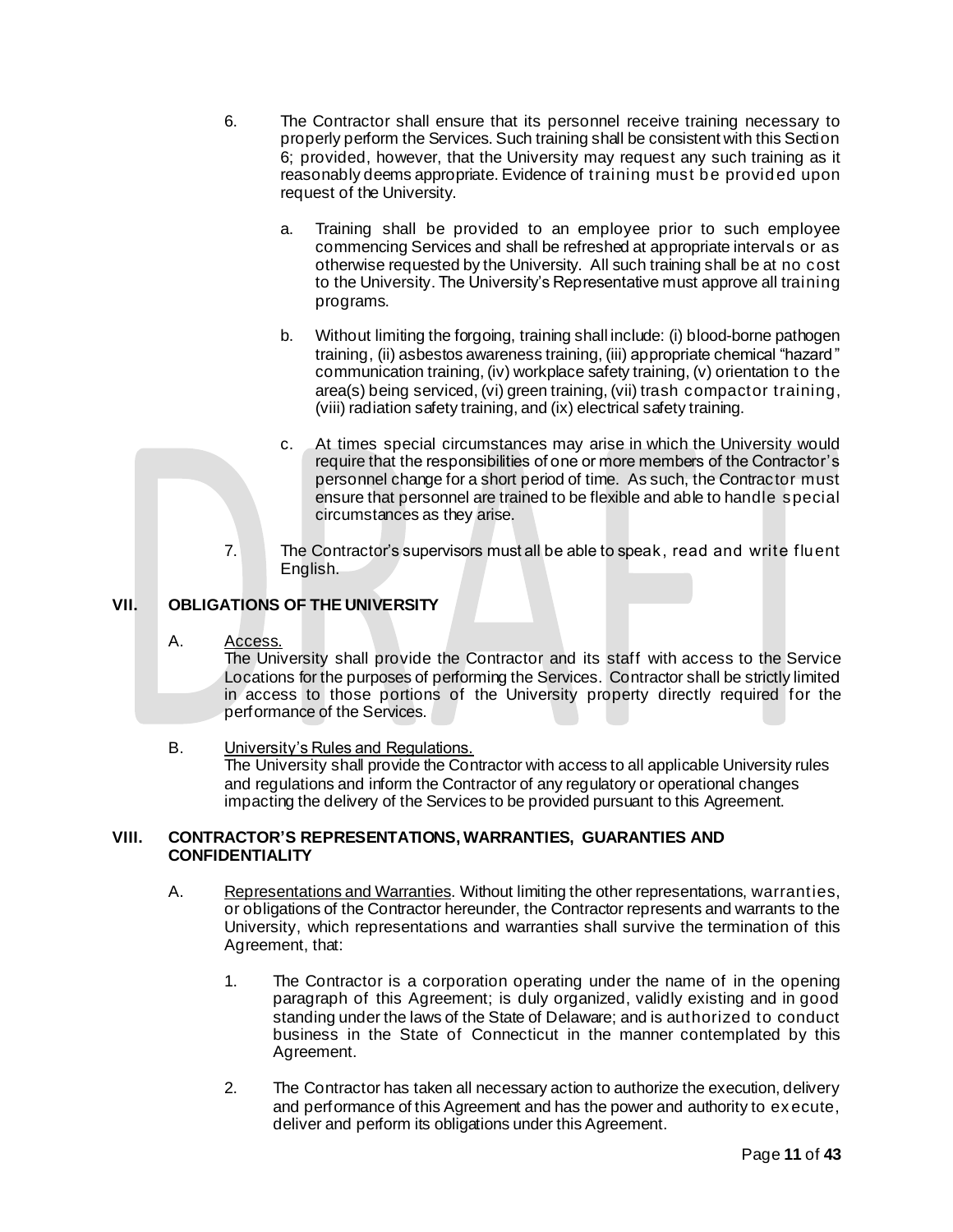- 3. The Contractor will comply with all applicable Laws in satisfying its obligations to the University under and pursuant to this Agreement.
- 4. The Contractor's execution, delivery and performance of the Contract will not violate, be in conflict with, result in a breach of or constitute (with or without due notice and/or lapse of time) a default under any of the following, as applicable: (a) any provision of any of the Laws; (b) any order of any court or the State; or (c) any indenture, agreement, document or other instrument to which it is a party or by which it may be bound.
- 5. The Contractor is not presently debarred, suspended, proposed for debarment, declared ineligible, or voluntarily excluded from contracting with the State of Connecticut or any agency thereof, including without limitation, as a result of any action of the Commission on Human Rights and Opportunities or the Connecticut State Labor Commissioner.
- 6. As applicable, the Contractor has not, within the three (3) years preceding the date of this Agreement, in any of its current or former jobs, been convicted of, or had a civil judgment rendered against it or against any person who would perform Services under this Agreement, for commission of fraud or a criminal offense in connection with obtaining, attempting to obtain, or performing a transaction or contract with any governmental entity. This includes, but is not limited to, violation of Federal or state antitrust statutes or commission of embezzlement, theft, forgery, bribery, falsification or destruction of records, making false statements, or receiving stolen property. The Contractor is not presently indicted for or otherwise criminally or civilly charged by any governmental entity with commission of any of the offenses listed above.
- 7. The Contractor has not within the three (3) years preceding the date of this Agreement had one or more contracts with any governmental entity terminated by such entity due to any breach by the Contractor.
- 8. The Contractor is able to perform under this Agreement using the Contractor's own resources or the resources of a party who was not a bidder for the Services.
- 9. The Contractor has paid all applicable workers' compensation second injury fund assessments concerning all previous work done in the State of Connecticut.
- 10. The Contractor has a record of compliance with Occupational Health and Safety Administration regulations without any unabated willful or serious violations.
- 11. The Contractor owes no unemployment compensation contributions.
- 12. The Contractor is not delinquent in the payment of any taxes owed, or, that the Contractor has filed a sales tax security bond, and the Contractor has, if and as applicable, filed for motor carrier road tax stickers and has paid all outstanding road taxes;
- 13. All of the Contractor's vehicles have current registrations and, unless such vehicles are no longer in service, the Contractor shall not allow any such registrations to lapse. Such vehicles shall be fully insured in accordance with the provisions of Sections 14-12b, 14-112 and 38a-371 of the Connecticut General Statutes, as amended, in the amounts required by the said sections or in such higher amounts as have been specified by Connecticut Department of Motor Vehicles or as required by provisions imposed by the law of the jurisdiction where the motor vehicle is registered. Each person who uses or operates a motor vehicle at any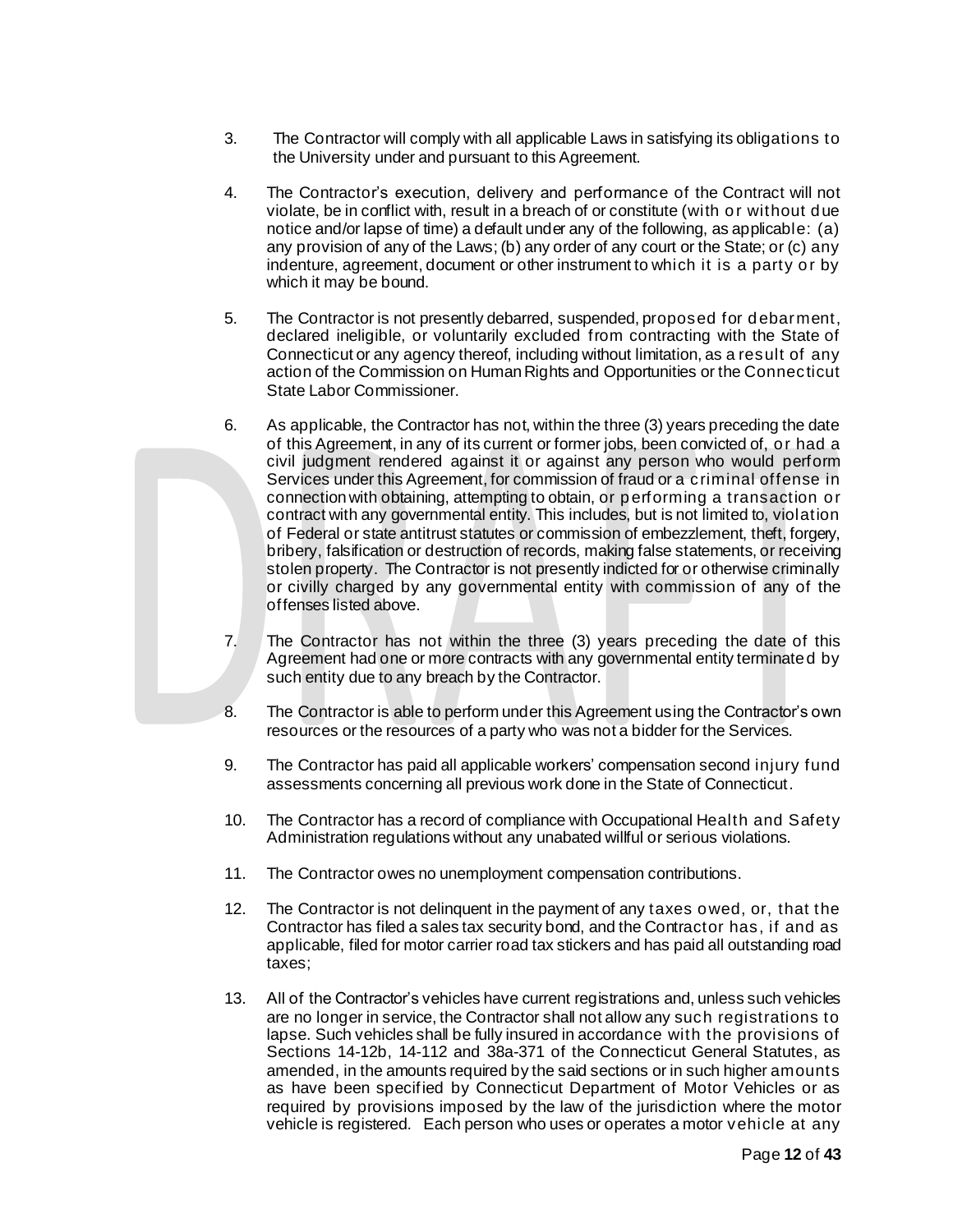time in the performance of this Agreement for the Contractor shall have and maintain a motor vehicle operator's license or commercial driver's license of the appropriate class for the motor vehicle being used or operated. Each such license shall bear the endorsement or endorsements required by the provisions of Section 14-36a of the Connecticut General Statutes, as amended, to operate such motor vehicle, or required by substantially similar provisions imposed by the law of another jurisdiction in which the operator is licensed to operate such motor vehicle. The license shall be in valid status, and shall not be expired, suspended or revoked by Connecticut Department of Motor Vehicles such other jurisdiction for any reason or cause. Each motor vehicle shall be in full compliance with all of the terms an d conditions of all provisions of the Connecticut General Statutes and regulations, or those of the jurisdiction where the motor vehicle is registered, pertaining to the mechanical condition, equipment, marking and operation of motor vehicles of such type, class and weight, including, but not limited to, requirements for motor vehicles having a gross vehicle weight rating of 18,000 pounds or more or motor vehicles otherwise described by the provisions of Conn. Gen. Stat. § 14-163c(a) and all applicable provisions of the Federal Motor Carrier Safety Regulations, as set forth in Title 49, Parts 382 to 399, inclusive, of the Code of Federal Regulations.

- B. Guarantees. Without limiting the other guarantees or obligations of the Contractor hereunder, The Contractor hereby guarantees, which guarantees shall survive the termination of this Agreement that the Contractor shall:
	- 1. Perform fully under this Agreement;
	- 2. Guarantee the Services (including without limitation all of the parts and equipment used in connection therewith) against defective material or workmanship;
	- 3. Furnish adequate protection from damage to any University p roperty and to promptly and properly repair damage of any kind, arising from the act or omission of the Contractor or any person for whom the Contractor is responsible;
	- 4. With respect to the provision of the Services, pay for all permits, licenses and fees and give all required or appropriate notices; and
	- 5. Neither disclaim, exclude nor modify the implied warranties of fitness for a particular purpose or of merchantability.
	- C. Warranty. Without limiting the other warranties or obligations of the Contracto r hereunder, the Contractor warrants that the Services supplied hereunder will be of good workmanship and of proper materials, free from defects and in accordance with requirements of this Agreement. Services which do not meet the University's standards will be performed again until standards are met.
- D. Confidentiality. Contractor may not disclose the terms of this Agreement or any nonpublic, confidential information received from UConn to any third party (other than to its professional advisors) or use such information for any purpose other than for performing the Services, without UConn's prior written consent. The Work Product is the confidential information of UConn. In addition to the responsibilities in this Article VIII Section D, Contractor agrees to adhere to and comply with the requirements of the University's Confidentiality Agreement attached hereto as Exhibit G.

# **IX. CONTRACT MANAGEMENT AND COMMUNICATIONS**

A. University's Representative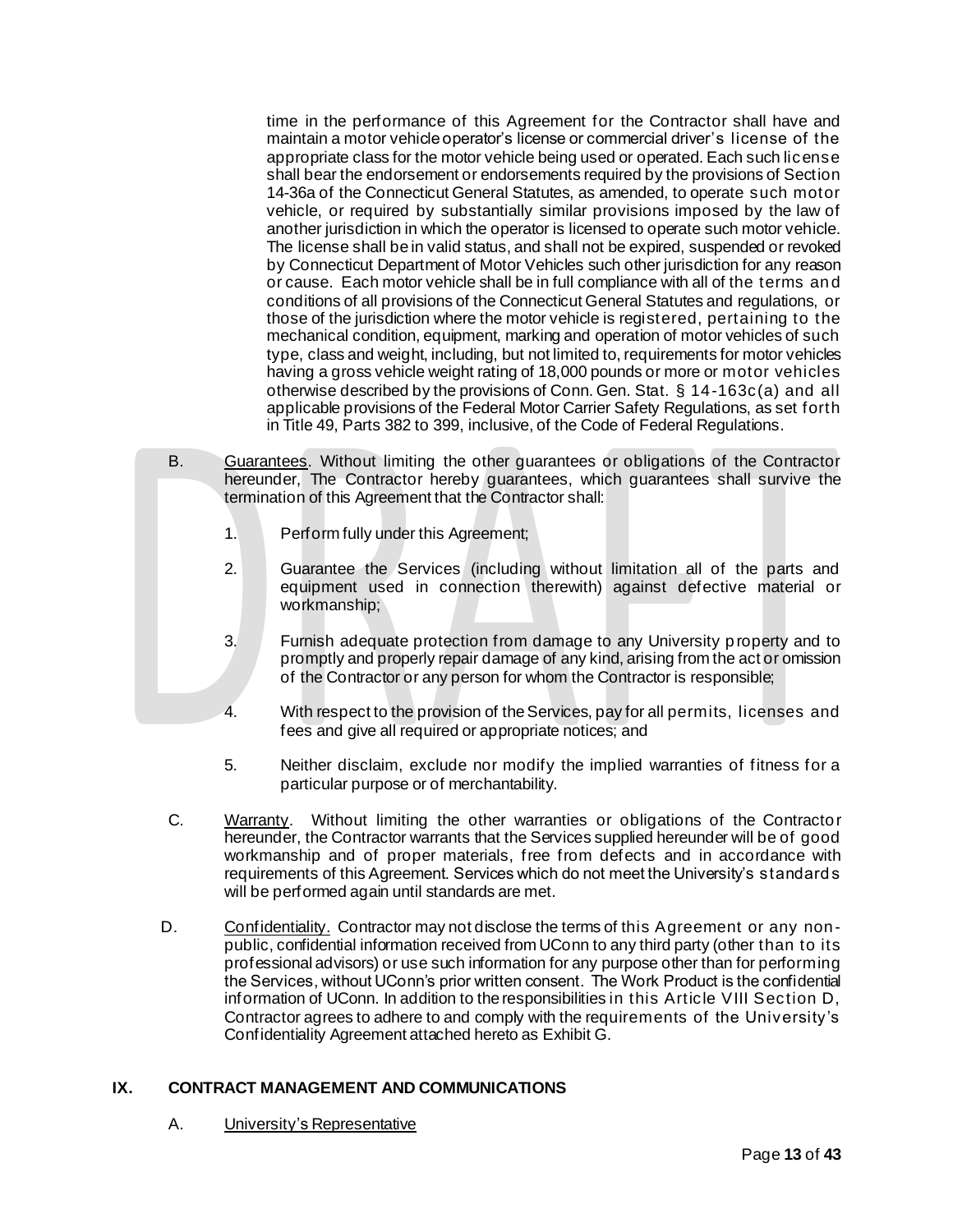Name and Contact Information:

 $\sim$   $\sim$   $\sim$   $\sim$   $\sim$ 

B. Contractor's Representative Name and Contact Information:

 $\Box$ 

C. Contract Management Changes

After execution of this Agreement, any changes in the information contained in this Article IX, will be provided to the other party in writing and a copy of the written notification shall be maintained in the official Contract record.

# **X. CONTRACTOR'S INSURANCE AND GUARANTEE**

A. Contractor's Insurance Requirements.<br>1. The Contractor shall provide adequ

- The Contractor shall provide adequate insurance coverage on a primary and comprehensive basis and to hold such insurance at all times during the Term of this Agreement. The Contractor accepts full responsibility for identifying and determining the type(s) and extent of insurance necessary to provide reasonable financial protection for the Contractor and the University under this Agreement.
- 2. The Contractor shall maintain statutory workers' compensation and employers' liability insurance, comprehensive automobile liability insurance and commercial general liability insurance with limits no less than those set forth below, all at no cost to the University or the State of Connecticut.

| Statutory Workers' Compensation and Employers' Liability:<br>Workers' Compensation:      | <b>Statutory limits</b>      |
|------------------------------------------------------------------------------------------|------------------------------|
| Employers' Liability:                                                                    |                              |
| Bodily injury by accident:                                                               | \$100,000 each accident      |
| Bodily injury by illness:                                                                | \$100,000 each employee      |
|                                                                                          | \$500,000 policy limit       |
| Commercial General Liability:                                                            |                              |
| Combined single limit:                                                                   | \$1,000,000 each occurrence  |
|                                                                                          | \$2,000,000 annual aggregate |
| Comprehensive Automobile Liability:<br>(to include owned, non-owned and hired vehicles): |                              |
| Combined single limit:                                                                   | \$1,000,000 each occurrence  |
| Umbrella Liability:                                                                      | \$2,000,000 each occurrence  |

Each of the policies for the insurance mentioned above will be issued by an insurance company or companies satisfactory to the University and will contain a provision that coverages will not be changed, canceled, or non-renewed until at least thirty (30) calendar days prior written notice has been given to the University. Each insurance policy will state that the insurance company agrees to investigate and defend the insured against all claims for damages to the extent that all alleged damages might be covered by insurance. **Such insurance policies shall list the State of Connecticut, the University of Connecticut, their officers, officials, employees, agents, boards and commissions as additional insured, except that the University and the State will not be listed as an additional insured with respect to the coverage for the statutory workers' compensation and**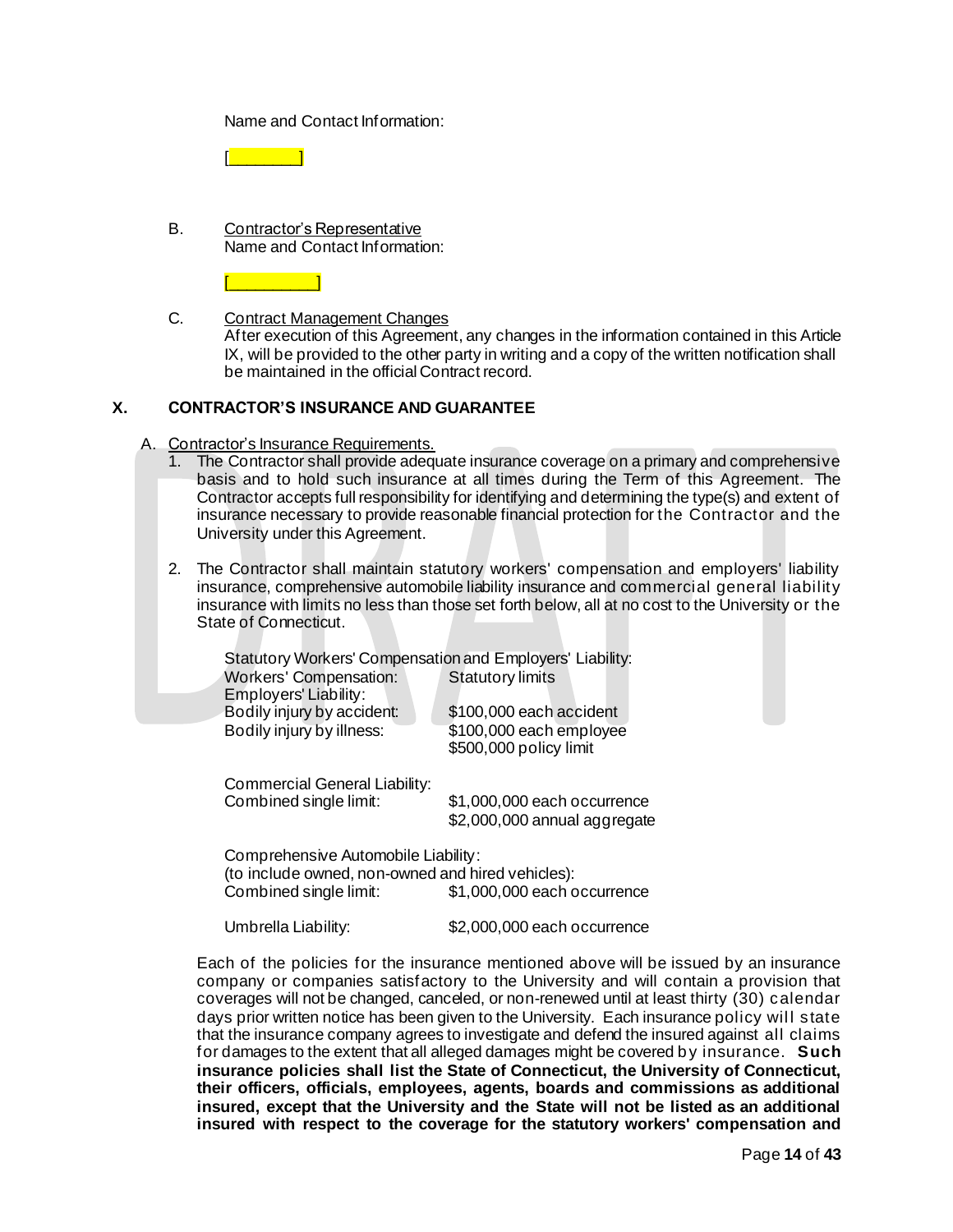**employer's liability insurance.** Certificates of insurance shall clearly indicate the title and date of this Agreement or some easily identifiable reference to the Contractor's relationship to the University. Certificates of insurance showing such coverages as required in this section will be filed with the University prior to the time this Agreement is executed on behalf of the University. Upon the request of the University, the Contractor will provide to the University a copy of any of the aforementioned policies, and any endorsements or amendments thereto.

# **XI. CONTRACTOR'S INDEMNITY AND ASSUMPTION OF LIABILITY**

A. General Indemnity. To the maximum extent allowed by law, the Contractor shall indemnify, defend and hold harmless the University and the State of Connecticut, their employees, agents, agencies and subcontractors from and against any and all claims, liabilities, demands, damages, costs and expenses (including all reasonable attorneys' fees) to the extent caused by or resulting from any act or omission, negligence, willful misconduct, or breach of this Agreement by, or which is the fault of, the Contractor, its employees, subcontractors or anyone for whom the Contractor is responsible. This indemnification will survive the completion of the Services and termination of this Agreement to the maximum extent allowed by law. Contractor's indemnification obligations shall include, without limitation, a full and complete responsibility for the Services, and any cost, liability or expense incurred by the University arising from the failure of Contractor, its representatives, agents, subcontractors and/or its or its subcontractors' employees to take appropriate and reasonable action to prevent damage to the University or its property. In fulfilling its indemnification and defense obligations hereunder, the Contractor shall use legal counsel reasonably acceptable to the University.

The Contractor's indemnity shall include, without limitation, damage due to misuse by Contractor or any person for whom the Contractor has responsibility, of tools, machines, vehicles or uncontrollable equipment that may malfunction. University property damaged in the performance of Services shall be repaired and left in good condition (as found). All such repairs shall be accomplished by the Contractor at no cost to the University.

B. Intellectual Property Indemnity. Contractor shall defend, and pay any damages and costs awarded in final judgment or made in settlement of, any claim or suit against University by a third party alleging that a Service or Work Product provided by Contractor, when used in conformity with Contractor's instructions and documentation, infringes a U.S. patent, copyright or trade secret. If any Service or Work Product is determined by a court of competent jurisdiction to be infringing, or in Contractor's opinion is likely to become the subject of a claim of infringement or violation, Contractor may, at its option, procure for University the right to continue using the Service or Work Product, or replace or modify the Service or Work Product so it is not infringing. If Contractor cannot secure these remedies on a reasonable basis and if University must discontinue use of any Service or Work Product, Contractor shall refund a portion of the fees paid for the infringing Service or Work Product based on the expected life of the Service deliverable of the Work Product.

The foregoing indemnity shall not apply to any infringement claim arising from (i) a Service or Work Product that has been modified by any party other than Contractor; (ii) University's use of a Service or Work Product in conjunction with the products or services of parties other than Contractor where such use gives rise to the infringement claim; (iii) University's use of a Service or Work Product after written notice to Contractor to cease such use; (iv) a Service or Work Product not used in accordance with Contractor's instructions and specifications; (v) University's use of other than the current release of a Service or Work Product if such claim would have been avoided by the use of the current release provided by Contractor; (vi) University's use of a Service or Work Product with services or products not provided by Contractor; or (vii) Contractor's compliance with any design, specification or instruction of University.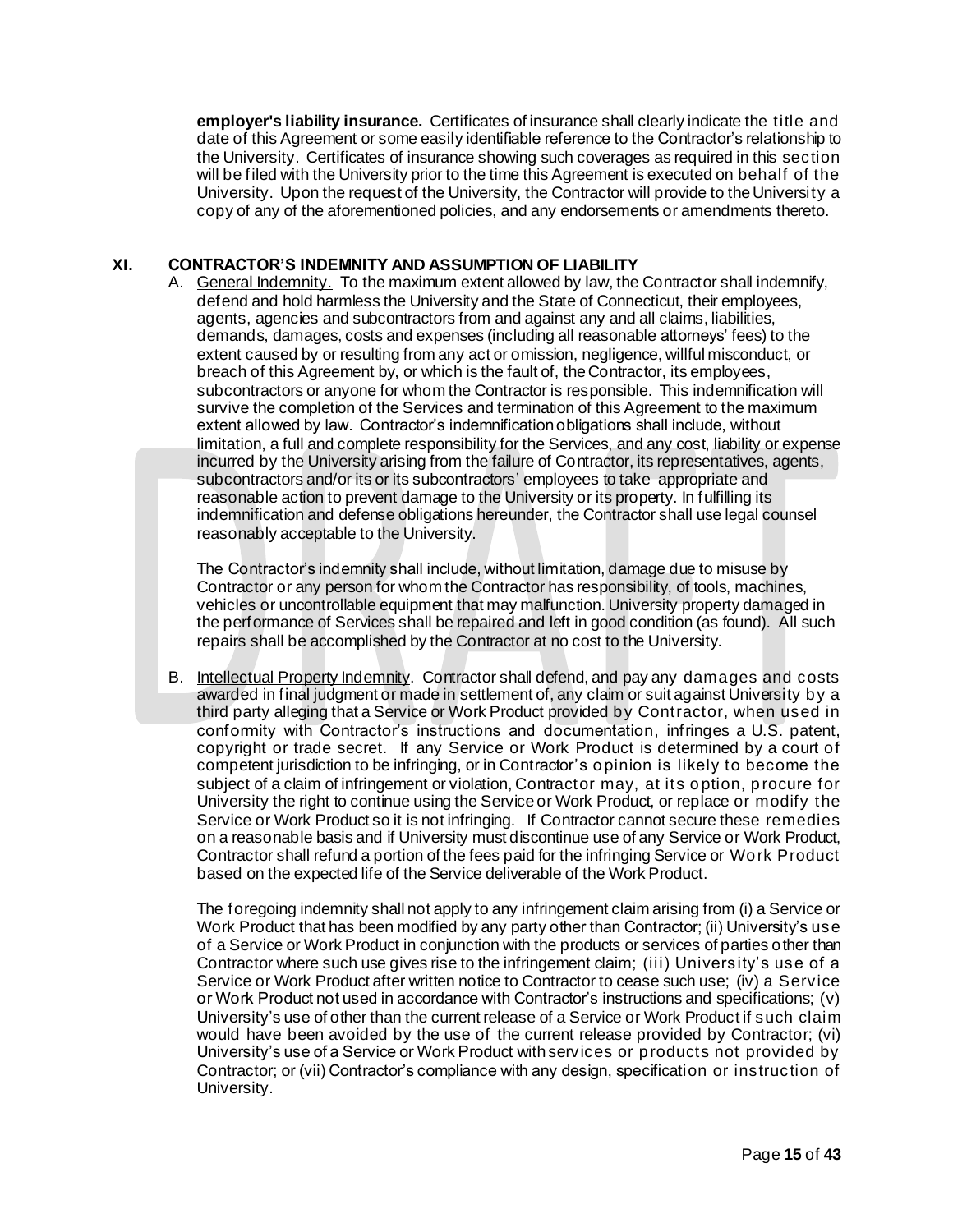This Section sets forth University sole and exclusive remedies for infringement or misappropriation of third party rights. Services and Work Products do not include any third party services, products or materials, whether or not supplied by Contractor.

Nothing in this Article XI will be construed as obligating the Contractor to indemnify or hold harmless any of the parties indemnified under this Article XI against liability for damage arising out of bodily injury to persons or damage to property caused by or resulting from the negligence of such indemnified party, or such party's agents or employees, if such indemnification would be in violation of Connecticut General Statutes §52-572k.

The Contractor's obligations under this Article XI shall survive the termination and expiration of this Agreement.

#### **XII. MODIFICATION OF AGREEMENT AND SCOPE CHANGE**

- A. Modification. Unless otherwise expressly stated herein, modifications to any provision of this Agreement shall be effective only if such modifications are memorialized in a formal written amendment to this Agreement executed by both parties and approved by the Office of the Attorney General, to the extent required.
- B. Scope Changes. During the Term of this Agreement, the University may unilaterally require, by written order, changes altering, adding to, or deducting from the Services, provided that such changes are consistent in character and within the general scope of the services to be provided under this Agreement.

#### **XIII. TERMINATION**

- A. Termination.
	- 1. For Convenience. The University may, upon sixty (60) days' written notice, terminate performance of work under the Contract in whole or in part whenever, for any reason, the University shall determine that such termination is in the best interest of the University and/or the State of Connecticut.
	- 2. For Non-appropriations of Funds. If funds needed for the continued payment by the University of the amounts that would become under this Contract are at any time not forthcoming or insufficient, either due to the Connecticut Legislature declining to provide funds or due to the alteration of the program under which funds were provided, then the University shall have the right to terminate the contract without penalty on thirty (30) days' written notice documenting the lack of funding. In such event, and unless otherwise agreed to, the Contract shall become null and void on the last day of the fiscal year for which appropriations were received; provided, however, that if an appropriation to cover the costs of this Contract becomes available within sixty (60) days subsequent to termination under this clause, the University and Contractor agree to reestablish a contract under the same provisions, terms and conditions of this Contract. This paragraph shall survive termination of this Contract.
	- 3. For Cause. The University may terminate this Agreement, in whole or in part, for cause. Such termination shall be effected as follows:
		- a. The University shall provide the Contractor with a Notice to Cure citing the instances of noncompliance with the Contract. The Contractor shall have ten (10) days to reply to the Notice to Cure and indicate why the Contract should not be terminated and recommend remedies to be taken.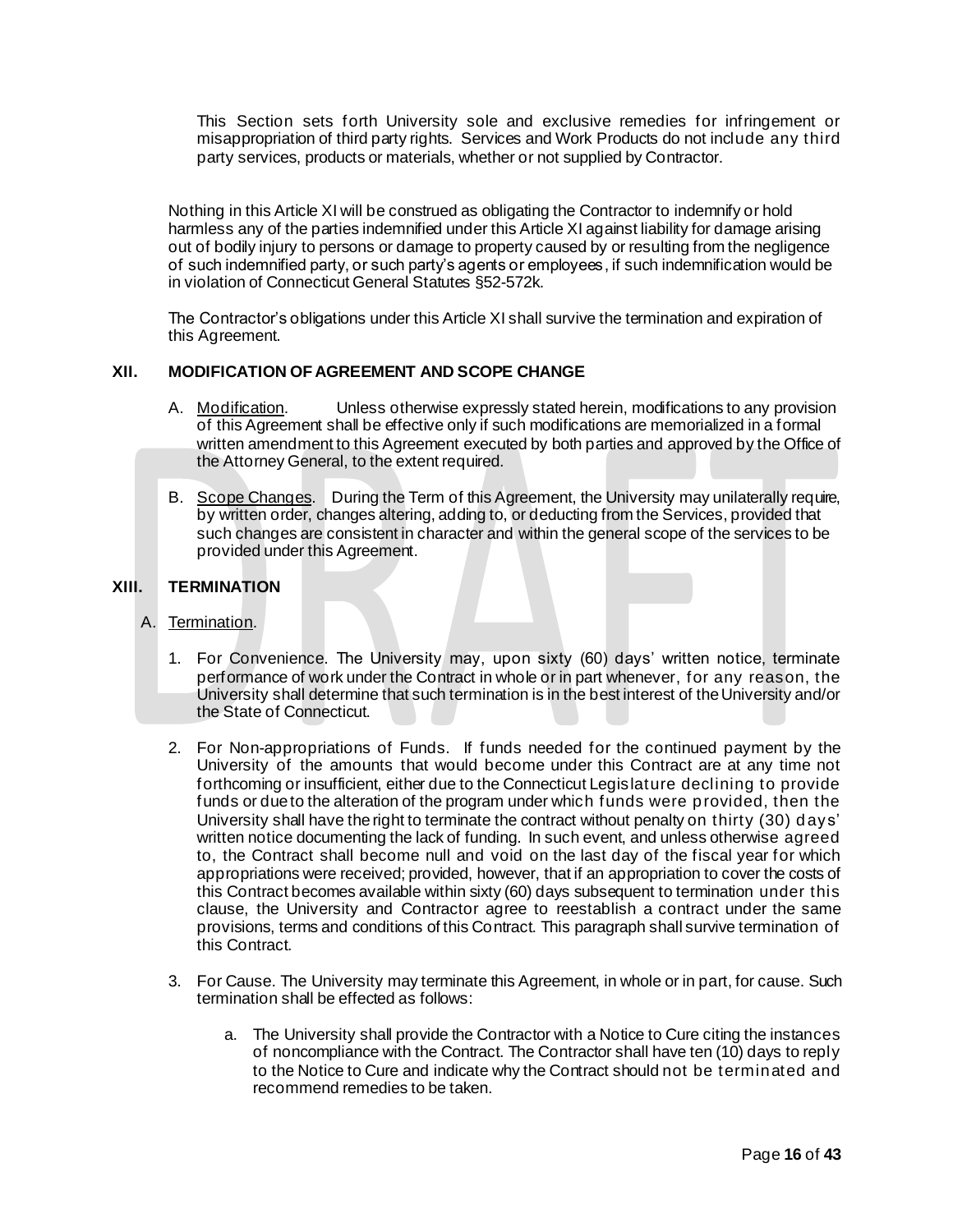- b. If the Contractor and the University reach an agreed upon solution, the Contractor shall then have thirty (30) days after such agreement to effect such solution.
- c. If a mutually agreed upon solution cannot be reached within ten (10) days of receipt of Notice to Cure by the Contractor, the University may terminate the Agreement by written notice to the Contractor.
- d. If the mutually agreed upon solution described above is not implemented within thirty (30) days from the date of such agreement, the University may, at its option, and without limiting its remedies under this Agreement or at law or equity, (i) terminate the Agreement by written notice to the Contractor or (ii) procure the subject goods or services from another source and charge any cost difference to the Contractor.
- B. Obligations of Contractor upon Termination by the University.
	- 1. Upon the date of termination, the Contractor shall cease the performance of Services as directed by the University, and take all actions that are necessary or appropriate, or that the University may reasonably direct, for the protection and preservation of University property. Except as otherwise instructed by the University, the Contractor shall terminate any subcontracts entered into by the Contractor in connection with the Services and shall not enter into any further subcontracts, purchase orders or commitments as regards this Agreement.
	- 2. Upon request by the University, the Contractor shall deliver to the University all records and other information pertaining to its performance, and remove from the University's premises, whether leased or owned, all of Contractor's property, waste material and rubbish related to Contractor's performance, all when and as the University may request.
- C. Payment in the Event of Termination.
- 1. If the University terminates this Agreement for convenience as provided in Section A.1 of this Article XIII or for non-appropriation of funds as provided in section A.2 of this Article, the Contractor shall be entitled to receive, as its sole remedy, (i) all amounts due and owing as of the effective date of termination plus (ii) an amount equal to the Contractor's actual and reasonable costs incurred after the effective date of termination to protect and preserve the Service Locations, if and as requested by the University. The Contractor hereby waives and forfeits all other claims for payment and damages including, without limitation, anticipated profits.
- 2. If the University terminates this Agreement "for cause" under Section A.3 of this Article XIII, the amounts due and owing as of the effective date of termination, if any, shall be withheld until such time as the University is able to determine any and all damages sustained by the University which arise from such breach. In the case of a termination for cause, Contractor shall be responsible for (a) any and all costs and expenses incurred by the University to engage another contractor to perform such Services in excess of the price that would have been paid to the Contractor under the terms of this Agreement for such Services and (b) all such other costs, expenses, liabilities and damages incurred by the University which arise as a result of the Contractor's noncompliance and/or nonperformance under this Agreement. Once the University has determined the total amount of such damages, the amount, if any, due and owing to the Contractor on the effective date of termination shall be reduced by the amount of such damages. If the damages exceed such amount due, the Contractor shall promptly pay to the University the amount of such excess. If such amount due exceeds the University's damages, the University shall remit payment to the Contractor in the amount of such excess. Under no circumstances shall the Contractor be entitled to receive, nor shall the University be obligated to tender to the Contractor, any payments for anticipated or lost profits.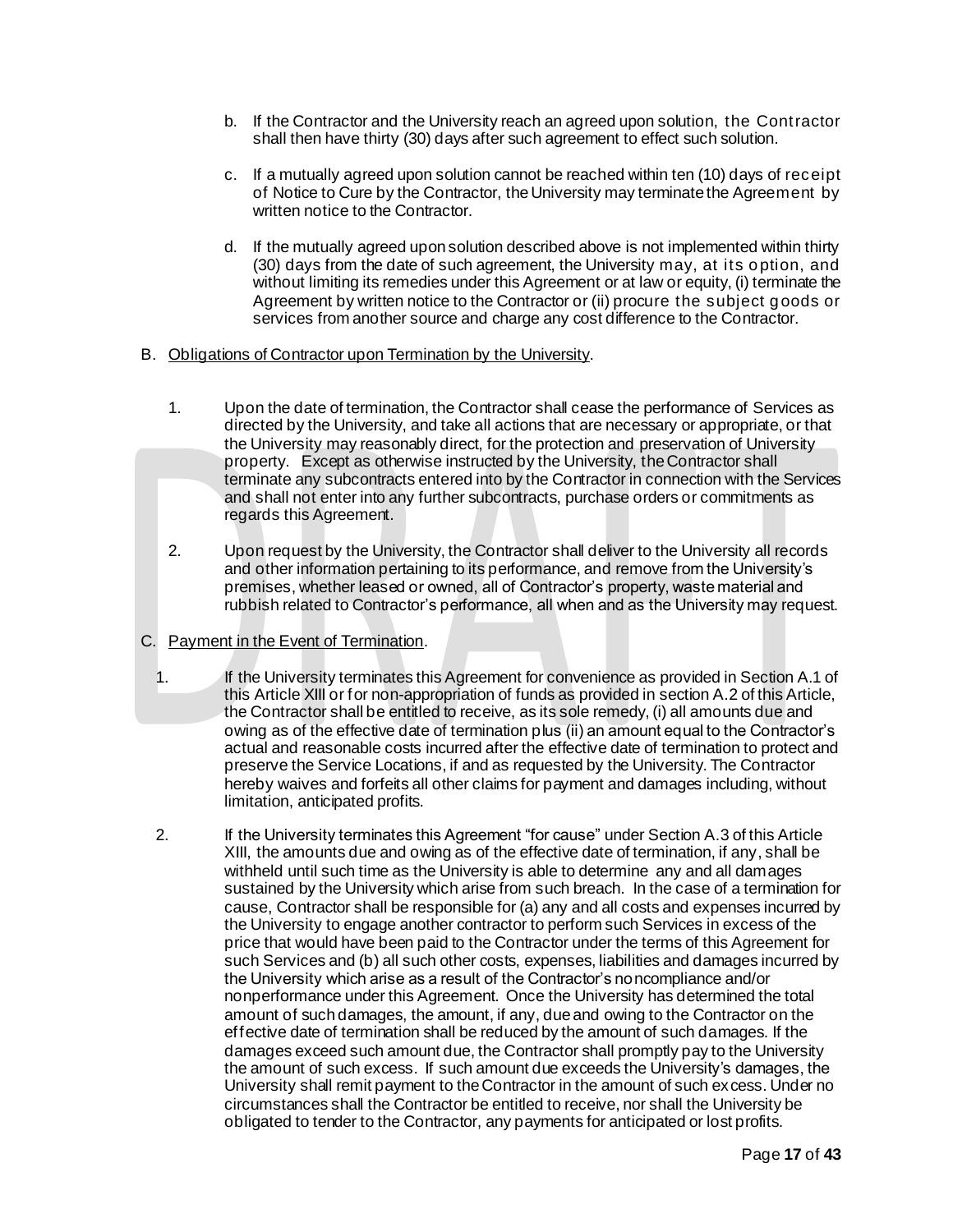D. Setoff. In addition to all other remedies that University may have, the University, in its sole discretion, may set off: (1) any costs or expenses that the University incurs resulting from the Contractor's unexcused nonperformance under this Agreement and under any other agreement or arrangement that the Contractor has with the University or the State of Connecticut or any agency thereof, including without limitation attorneys' fees and legal costs, and (2) any other amounts that are due or may become due from the University to the Contractor, against amounts otherwise due or that may become due to the Contractor under this Agreement, or under any other agreement or arrangement that the Contractor has with the University, the State of Connecticut or agency thereof. The University's right of setoff shall not be deemed to be the University's exclusive remedy for the Contractor's breach of this Agreement, and all other remedies that the University may have under law or equity shall survive any setoffs by the University.

# **XIV. DISPUTE RESOLUTION**

# A. Mediation of Disputes.

In the event of any disputes arise between the parties under this Agreement, the parties agree to use the following procedure prior to and as a precondition to either party pursuing any other available remedies, including arbitration or litigation.

- 1. A meeting will be held promptly between the parties, attended by individuals with decision making authority regarding the dispute, to attempt in good faith to negotiate a resolution of the dispute.
- 2 If, within thirty (30) calendar days after such meeting, the parties have not succeeded in negotiating a resolution of the dispute, the parties agree to submit the dispute to non-binding mediation in accordance with the Commercial Rules of the American Arbitration Association.
- 3. The parties will jointly appoint a mutually acceptable mediator, seeking assistance in such regard from the American Arbitration Association if they have been unable to agree upon such appointment within twenty (20) calendar days from the conclusion of the negotiation period.
- 4. The parties agree to participate in good faith in the mediation and negotiations related thereto for a period of thirty (30) calendar days. If the parties are not successful in resolving the dispute through the mediation, then the parties may pursue other legal remedies available to them.

# B. Arbitration or Litigation of Disputes.

- 1. Claims Commissioner*.* Any claim by the Contractor under this Agreement which is not resolved through mediation, or any other procedure set forth in this Agreement, will be subject to the provisions of Chapter 53 of the Connecticut General Statutes. The Contractor acknowledges and agrees that the sole and exclusive means for the presentation of any claim against the University or the State of Connecticut arising from this Agreement shall be in accordance with Chapter 53 of the Connecticut General Statutes (Claims Against the State) and the Contractor further agrees not to initiate legal proceedings in any State or Federal Court in addition to, or in lieu of, said Chapter 53 proceedings.
- 2. Sovereign Immunity. The parties acknowledge and agree that nothing in the RFP or this Agreement shall be construed as a modification, compromise or waiver by the State of any rights or defenses or any immunities provided by Federal law or the laws of the State of Connecticut to the State or any of its officers or employees, which they may have had, now have or will have with respect to all matters arising out of this Agreement. To the extent that this Article XIV Section B conflicts with any other section of this Agreement, this section shall govern.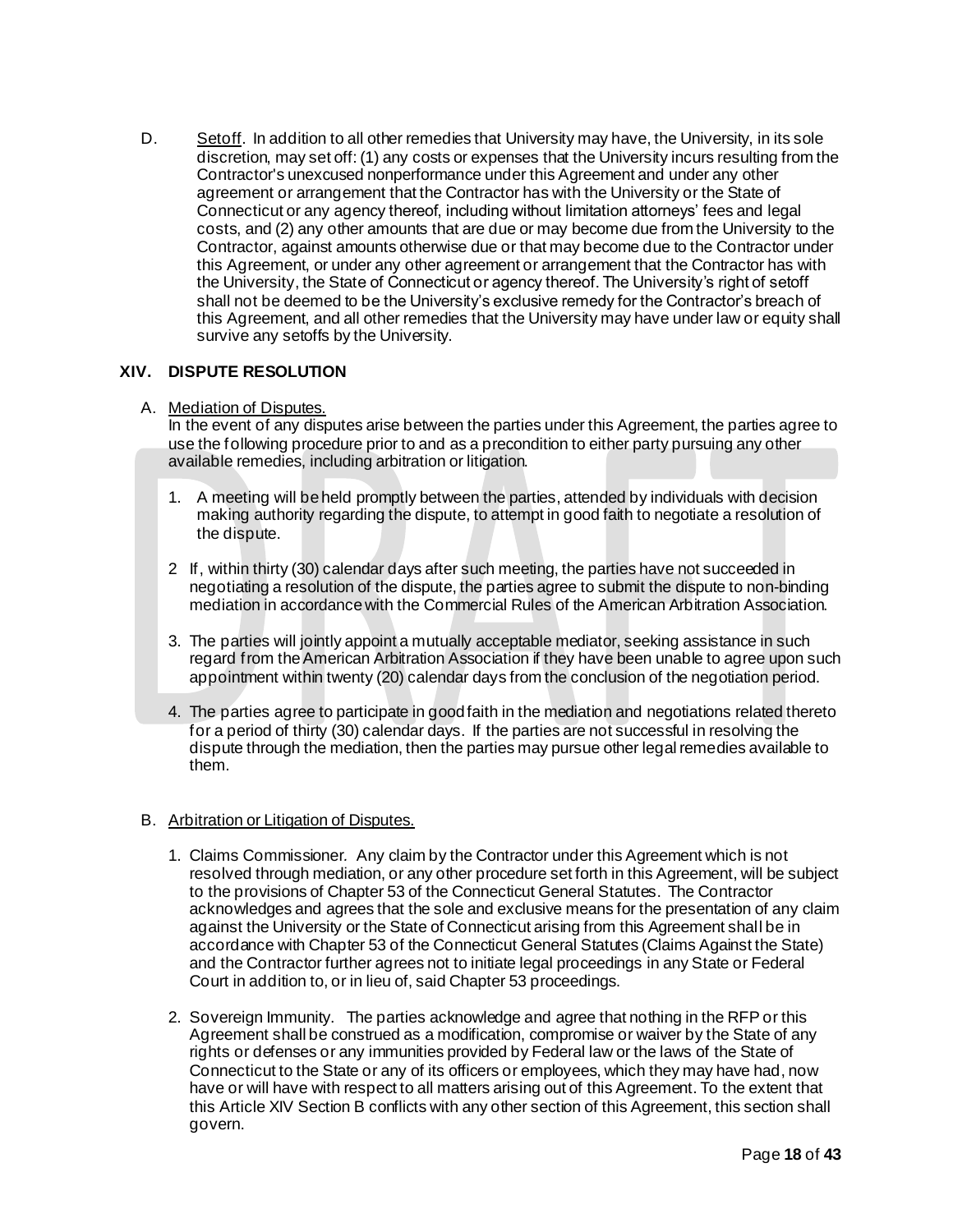3. University's Claims Against the Contractor. Should the University have a claim against the Contractor which has not been resolved by mediation or any other procedure set forth in this Agreement, the parties agree that the University will have the option of either prosecuting the claim against the Contractor in an appropriate court of general jurisdiction in the State of Connecticut as selected by the University, or by filing a demand for arbitration pursuant to the Commercial Rules of the American Arbitration Association which arbitration shall take place in Mansfield, Hartford or such other location in the State of Connecticut as selected by the University. The Contractor hereby submits to the jurisdiction of the courts of the State of Connecticut.

#### **XV. BOOKS AND RECORDS**

#### A. Records.

The Contractor agrees to maintain books, records, and documents (including electronic storage media) in accordance with generally accepted accounting procedures and practices which sufficiently and properly reflect all revenues and expenditures of funds provided by the University under this Agreement, and agrees to be subject to financial and compliance audits by the University or the State of Connecticut as requested to ensure that all related party transactions are disclosed to the auditor. The Contractor shall include these same recordkeeping obligations in all subcontracts and assignments related to this Agreement.

# B. Retention of Records.

The Contractor agrees to retain all client records, financial records, supporting documents, statistical records, actual Contract performance from the date of Contract award, and any other documents (including electronic storage media) pertaining to this Agreement for a period of three (3) years after the termination of this Agreement. The Contractor shall maintain complete and accurate record-keeping and documentation as required by the University and the terms of this Agreement. Copies of all records and documents shall be made available to the University upon request. All invoices and documentation must be clear and legible for audit purposes. All documents must be retained by the Contractor at the address listed in the preamble to this Agreement, Contractor's Representative at the address listed in Article IX, Section B, or by the Contractor's Official at the address listed in Article IV, Section D for the duration of this Agreement. Any records not available at the time of an audit will be deemed unavailable for audit purposes. The Contractor shall advise the University of the location of all records pertaining to this Agreement and shall notify the University by certified mail within ten (10) calendar days if/when the records are moved to a new location.

# **XVI. TIME OF THE ESSENCE**

Time is of the essence with respect to all provisions of this Agreement that specify a time for performance; provided, however, that this provision shall not be construed to limit or deprive a party of the benefits of any grace or use period allowed in this Agreement.

#### **XVII. MISCELLANEOUS**

- A. Connecticut Sales and Use Tax. The University is a tax-exempt institution. The Contractor will be familiar with the current regulations of the Department of Revenue Services. A Sales Tax Certificate is available from the University's Purchasing Department upon written request.
- B. Third Parties. Nothing contained in this Agreement will be deemed to create a contractual relationship between any third party and the University or the Contractor, or be deemed to give any third party any claim or right of action against the University or the Contractor, which does not otherwise exist without regard to this Agreement.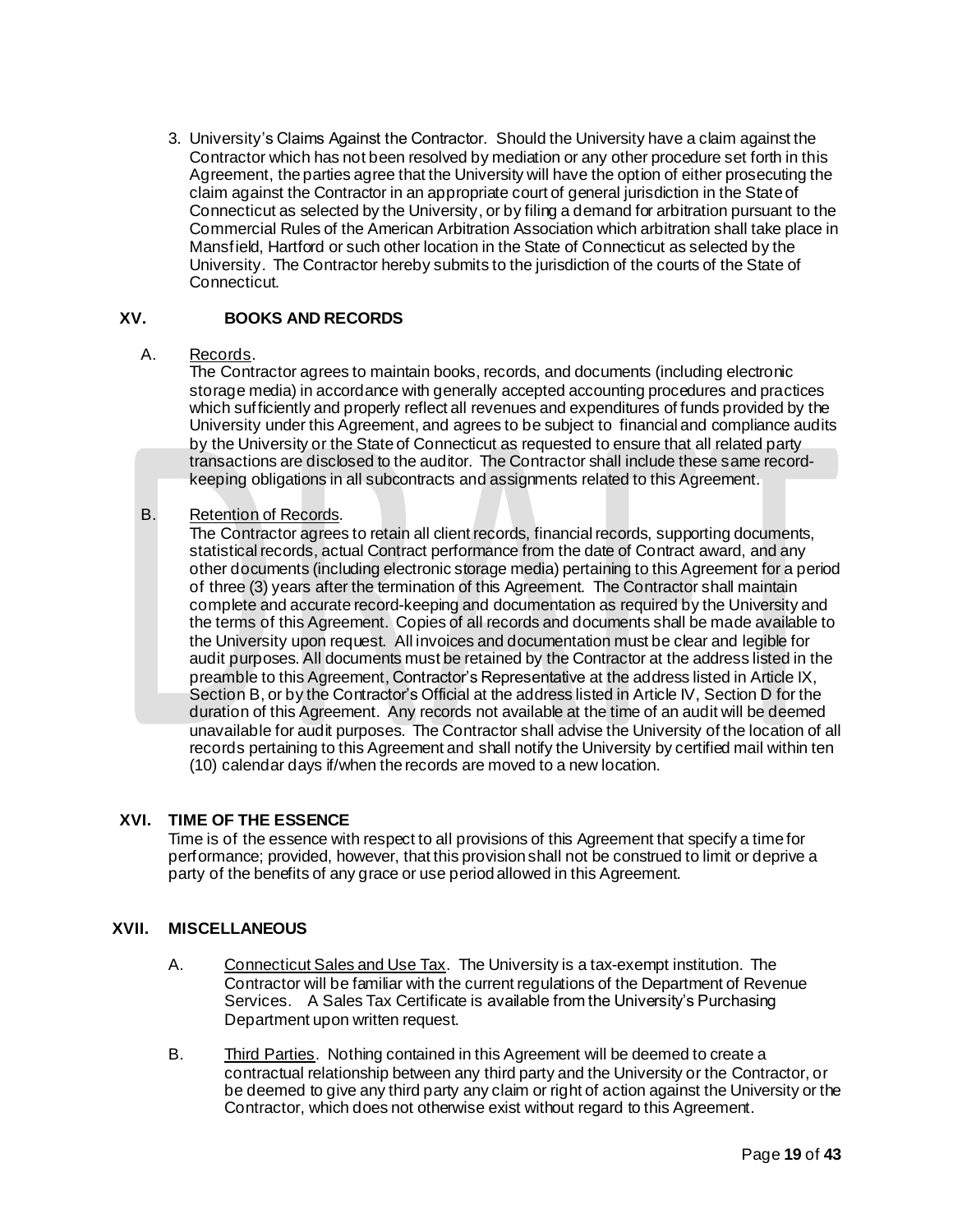C. Notice. Unless otherwise expressly set forth herein or specified in writing hereafter by the University, all notices, demands or requests provided for or permitted to be given pursuant to this Agreement must be in writing and shall be deemed to have been properly served if sent by Federal Express or other reputable express carrier for next business day delivery, charges billed to or prepaid by shipper; or if deposited in the United States mail, registered or certified with return receipt requested, proper postage prepaid, addressed as follows:

*If to the University*: Procurement Services, University of Connecticut, 3 Discovery Drive, Unit 6076, Storrs, Connecticut 06269-6076. Attn: [**winds**]

*If to the Contractor*: [**with all of the Contractor:**  $\begin{bmatrix} 1 & 1 \\ 1 & 1 \end{bmatrix}$ 

Any party may change its Notice information by giving written notice in accordance with this Section C.

- D. Joint Venture. If the Contractor is a joint venture, each joint venture partner shall be jointly, severally and individually responsible to the University for the performance of any and all obligations of the Contractor encompassed by this Agreement or as required by applicable law, and each joint venture partner shall be jointly, severally and individually liable to the University for any failures to perform such obligations in accordance with the Agreement or applicable law. In its dealings with the University, each joint venture partner shall have full authority to act in behalf of and bind the joint venture and any other joint venture partner. Each joint venture partner shall be considered to be the agent of the joint venture and of any other joint venture partner.
- E. Nondiscrimination and Affirmative Action Provisions.
- (a) For purposes of this Section, the following terms are defined as follows:
	- 1) "Commission" means the Commission on Human Rights and Opportunities;
	- 2) "Contract" and "contract" include any extension or modification of the Contract or contract;
	- 3) "Contractor" and "contractor" include any successors or assigns of the Contractor or contractor;
	- 4) "Gender identity or expression" means a person's gender-related identity, appearance or behavior, whether or not that gender-related identity, appearance or behavior is different from that traditionally associated with the person's physiology or assigned sex at birth, which gender-related identity can be shown by providing evidence including, but not limited to, medical history, care or treatment of the gender-related identity, consistent and uniform assertion of the gender-related identity or any other evidence that the gender-related identity is sincerely held, part of a person's core identity or not being asserted for an improper purpose.
	- 5) "good faith" means that degree of diligence which a reasonable pers on would exercise in the performance of legal duties and obligations;
	- 6) "good faith efforts" shall include, but not be limited to, those reasonable initial efforts necessary to comply with statutory or regulatory requirements and additional or substituted efforts when it is determined that such initial efforts will not be sufficient to comply with such requirements;
	- 7) "marital status" means being single, married as recognized by the State of Connecticut, widowed, separated or divorced;
	- 8) "mental disability" means one or more mental disorders, as defined in the most recent edition of the American Psychiatric Association's "Diagnostic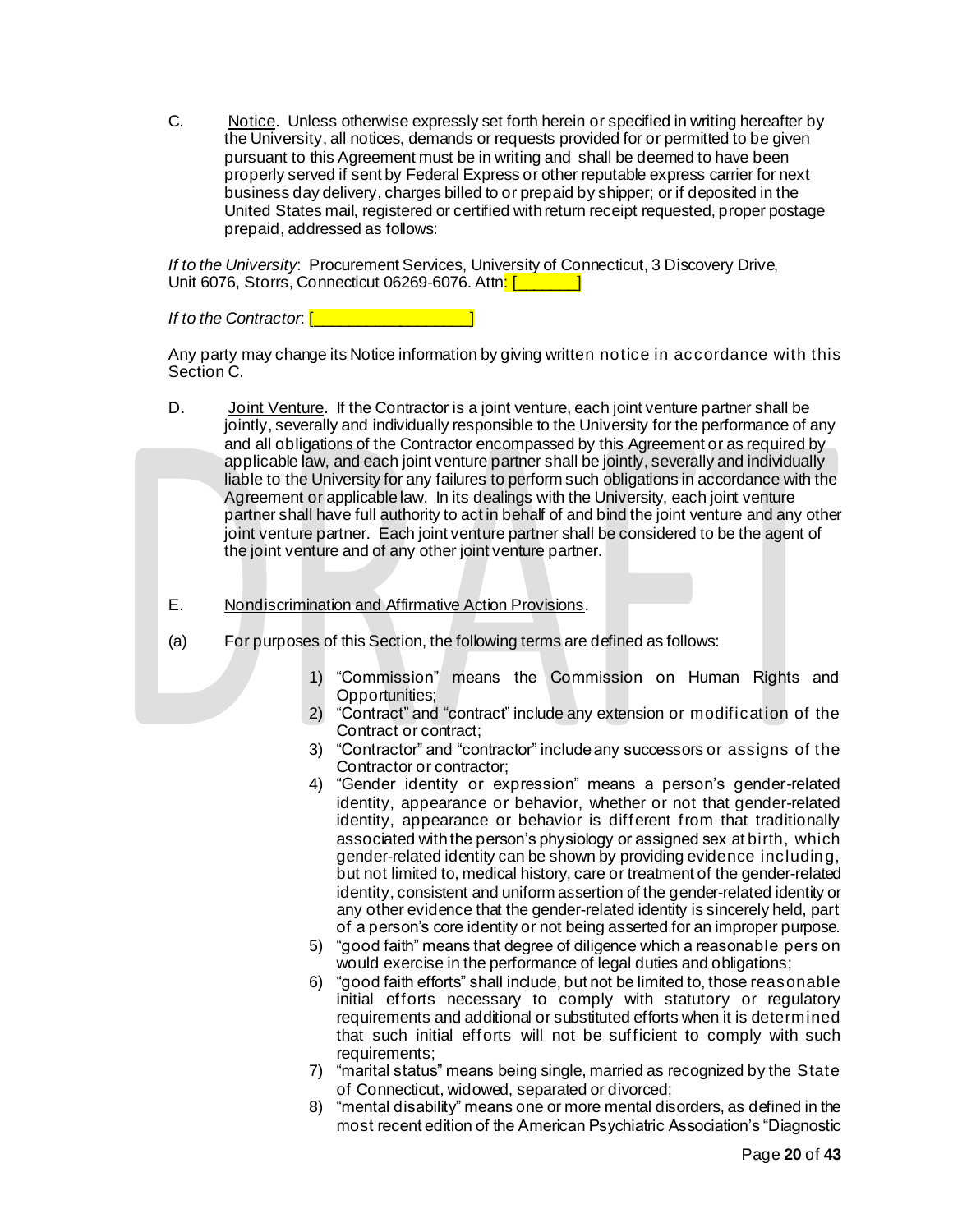and Statistical Manual of Mental Disorders", or a record of or regarding a person as having one or more such disorders;

- 9) "minority business enterprise" means any small contractor or supplier of materials fifty-one percent or more of the capital stock, if any, or assets of which is owned by a person or persons: (1) who are active in the daily affairs of the enterprise, (2) who have the power to direct the management and policies of the enterprise, and (3) who are members of a minority, as such term is defined in subsection (a) of Conn. Gen. Stat. § 32-9n; and
- 10) "public works contract" means any agreement between any individual, firm or corporation and the State or any political subdivision of the State other than a municipality for construction, rehabilitation, conversion, extension, demolition or repair of a public building, highway or other changes or improvements in real property, or which is financed in whole or in part by the State, including, but not limited to, matching expenditures, grants, loans, insurance or guarantees.

For purposes of this Section, the terms "Contract" and "contract" do not include a contract where each contractor is (1) a political subdivision of the state, including, but not limited to, a municipality, unless the contract is a municipal public works contract or quasi-public agency project contract, (2) any other state, including but not limited to any federally recognized Indian tribal governments, as defined in Conn. Gen. Stat. § 1-267, (3) the federal government, (4) a foreign government, or (5) an agency of a subdivision, state or government described in the immediately preceding enumerated items (1), (2), (3), or (4).

(b) (1) The Contractor agrees and warrants that in the performance of the Contract such Contractor will not discriminate or permit discrimination against any person or group of persons on the grounds of race, color, religious creed, age, marital status, national origin, ancestry, sex, gender identity or expression, status as a veteran, intellectual disability, mental disability or physical disability, including, but not limited to, blindness, unless it is shown by such Contractor that such disability prevents performance of the work involved, in any manner prohibited by the laws of the United States or of the State of Connecticut; and the Contractor further agrees to take affirmative action to ensure that applicants with job-related qualifications are employed and that employees are treated when employed without regard to their race, color, religious creed, age, marital status, national origin, ancestry, sex, gender identity or expression, status as a veteran, intellectual disability, mental disability or physical disability, including, but not limited to, blindness, unless it is shown by the Contractor that such disability prevents performance of the work involved; (2) the Contractor agrees, in all solicitations or advertisements for employees placed by or on behalf of the Contractor, to state that it is an "affirmative action equal opportunity employer" in accordance with regulations adopted by the Commission; (3) the Contractor agrees to provide each labor union or representative of workers with which the Contractor has a collective bargaining Agreement or other contract or understanding and each vendor with which the Contractor has a contract or understanding, a notice to be provided by the Commission, advising the labor union or workers' representative of the Contractor's commitments under this section and to post copies of the notice in conspicuous places available to employees and applicants for employment; (4) the Contractor agrees t o comply with each provision of this Section and Conn. Gen. Stat. §§ 46a-68e and 46a-68f and with each regulation or relevant order issued by said Commission pursuant to Conn. Gen. Stat. §§ 46a-56, 46a-68e, 46a-68f and 46a-86; and (5) the Contractor agrees to provide the Commission on Human Rights and Opportunities with such information requested by the Commission, and permit access to pertinent books, records and accounts, concerning the employment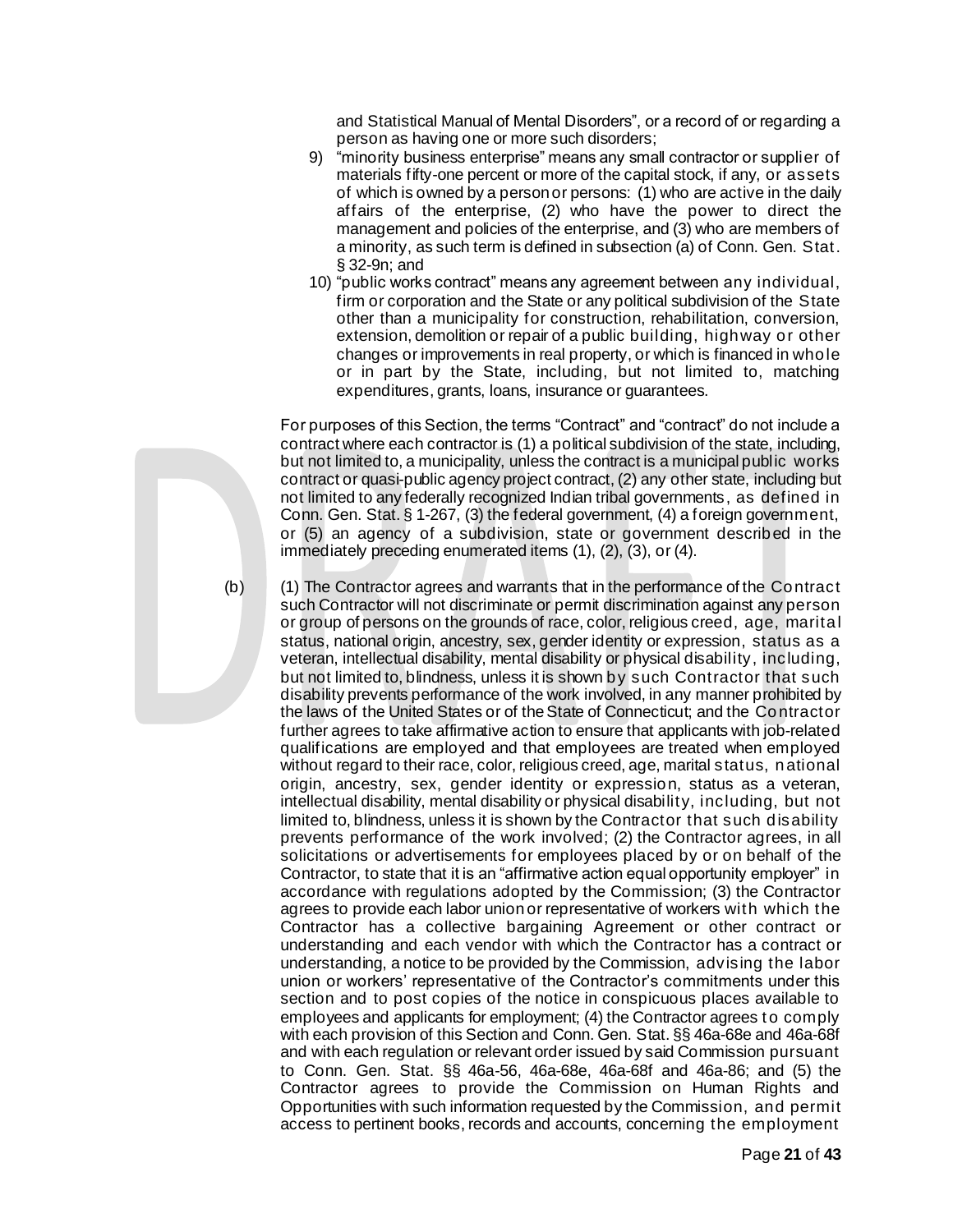practices and procedures of the Contractor as relate to the provisions of this Section and Conn. Gen. Stat. § 46a-56. If the contract is a public works contract, municipal public works contract or contract for a quasi-public agency project, the Contractor agrees and warrants that he or she will make good faith efforts to employ minority business enterprises as subcontractors and suppliers of materials on such public works or quasi-public agency projects.

- (c) Determination of the Contractor's good faith efforts shall include, but shall not be limited to, the following factors: The Contractor's employment and subcontracting policies, patterns and practices; affirmative advertising, recruitment and training; technical assistance activities and such other reasonable activities or efforts as the Commission may prescribe that are designed to ensure the participation of minority business enterprises in public works projects.
- (d) The Contractor shall develop and maintain adequate documentation, in a manner prescribed by the Commission, of its good faith efforts.
- (e) The Contractor shall include the provisions of subsection (b) of this Section in every subcontract or purchase order entered into in order to fulfill any obligation of a contract with the State and in every subcontract entered into in order to fulfill any obligation of a municipal public works contract for a quasi-public agency project, and such provisions shall be binding on a subcontractor, vendor or manufacturer unless exempted by regulations or orders of the Commission. The Contractor shall take such action with respect to any such subcontract or purchase order as the Commission may direct as a means of enforcing such provisions including sanctions for noncompliance in accordance with Conn. Gen. Stat. § 46a-56 as amended; provided if such Contractor becomes involved in, or is threatened with, litigation with a subcontractor or vendor as a result of such direction by the Commission regarding a State contract, the Contractor may request the State of Connecticut to enter into any such litigation or negotiation prior thereto to protect the interests of the State and the State may so enter.
- (f) The Contractor agrees to comply with the regulations referred to in this Section as they exist on the date of this Contract and as they may be adopted or amended from time to time during the term of this Contract and any amendments thereto.
- (g) (1) The Contractor agrees and warrants that in the performance of the Contract such Contractor will not discriminate or permit discrimination against any person or group of persons on the grounds of sexual orientation, in any manner prohibited by the laws of the United States or the State of Connecticut, and that employees are treated when employed without regard to their sexual orientation; (2) the Contractor agrees to provide each labor union or representative of workers with which such Contractor has a collective bargaining Agreement or other contract or understanding and each vendor with which such Contractor has a contract or understanding, a notice to be provided by the Commission on Human Rights and Opportunities advising the labor union or workers' representative of the Contractor's commitments under this section, and to post copies of the notice in conspicuous places available to employees and applicants for employment; (3) the Contractor agrees to comply with each provision of this section and with each regulation or relevant order issued by said Commission pursuant to Conn. Gen. Stat. § 46a-56; and (4) the Contractor agrees to provide the Commission on Human Rights and Opportunities with such information requested by the Commission, and permit access to pertinent books, records and accounts, concerning the employment practices and procedures of the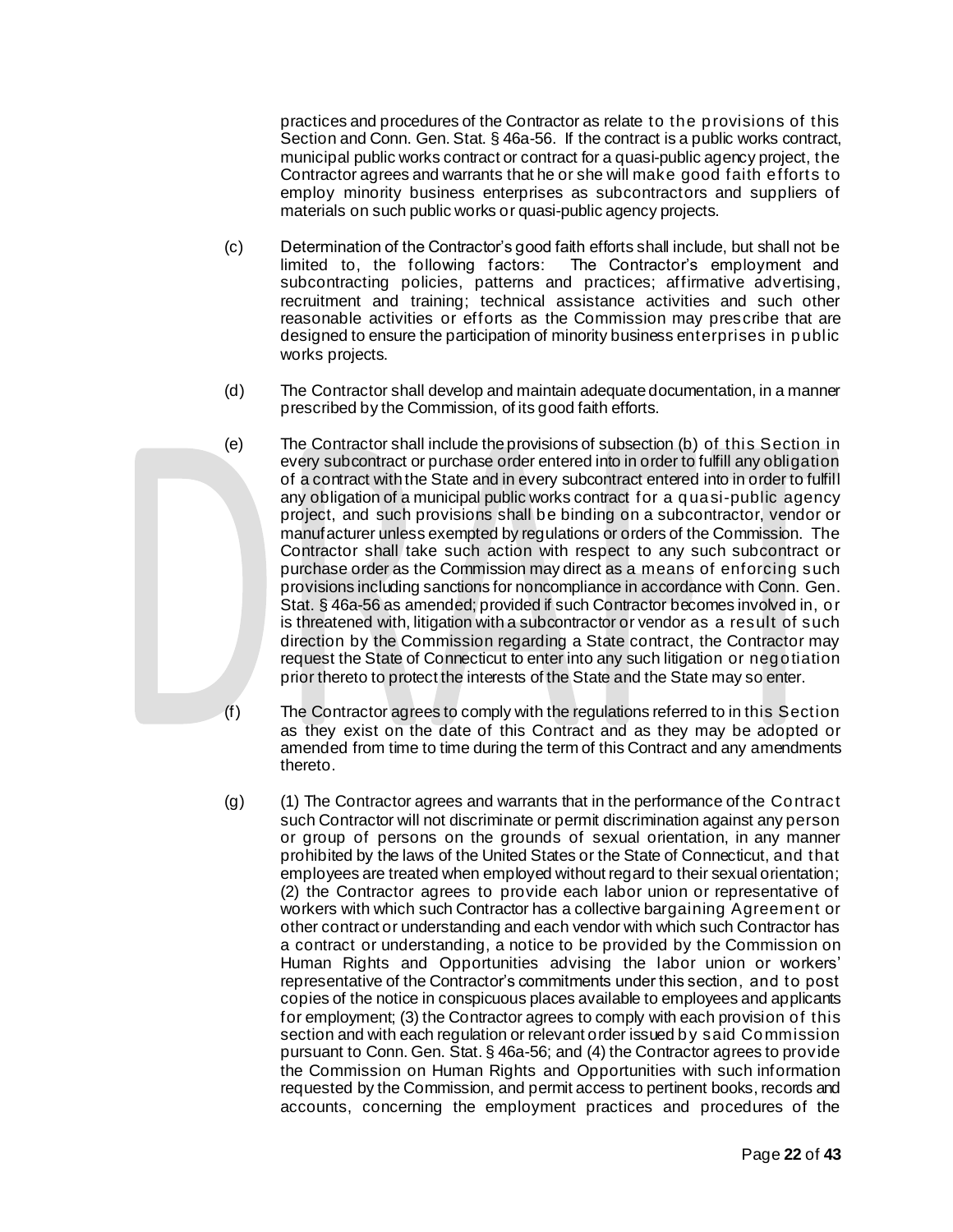Contractor which relate to the provisions of this Section and Conn. Gen. Stat. § 46a-56.

- (h) The Contractor shall include the provisions of the foregoing paragraph in every subcontract or purchase order entered into in order to fulfill any obligation of a contract with the State and such provisions shall be binding on a subcontractor, vendor or manufacturer unless exempted by regulations or orders of the Commission. The Contractor shall take such action with respect to any such subcontract or purchase order as the Commission may direct as a means of enforcing such provisions including sanctions for noncompliance in accordance with Conn. Gen. Stat. § 46a-56 as amended; provided, if such Contractor becomes involved in, or is threatened with, litigation with a subcontractor or vendor as a result of such direction by the Commission regarding a State contract, the Contractor may request the State of Connecticut to enter into any such litigation or negotiation prior thereto to protect the interests of the State and the State may so enter.
- (i) Nondiscrimination Certification.

Pursuant to subsection (c) of section 4a-60 and subsection (b) of section 4a-60a of the Connecticut General Statutes, the Contractor, for itself and its authorized signatory of this Contract, affirms that it understands the obligations of this section and that it will maintain a policy for the duration of the Contract to assure that the Contract will be performed in compliance with the nondiscrimination requirements of such sections. The Contractor and its authorized signatory of this Contract demonstrate their understanding of this obligation by either (A) having provided an affirmative response in the required online bid or response to a proposal question which asks if the contractor understands its obligations under such sections, or (B) initialing this nondiscrimination affirmation in the following box:

- F. Executive Orders. This Contract is subject to the provisions of Executive Order No. Three of Governor Thomas J. Meskill, promulgated June 16, 1971, concerning labor employment practices, Executive Order No. Seventeen of Governor Thomas J. Meskill, promulgated February 15, 1973, concerning the listing of employment openings and Executive Order No. Sixteen of Governor John G. Rowland, promulgated August 4, 1999, concerning violence in the workplace, all of which are incorporated into and are made a part of the Contract as if they had been fully set forth in it. The Contract may also be subject to Executive Order No. 14 of Governor M. Jodi Rell, promulgated April 17, 2006, concerning procurement of cleaning products and services. If Executive Order 14 is applicable, it is deemed to be incorporated into and made a part of the Contract as if it had been fully set forth in it. At the Contractor's request, the University shall provide a copy of these orders to the Contractor.
- G. Large State Government Contract. If the Contractor is a large State contractor, the Contractor will comply with the provisions of Section 4-61dd of the Connecticut General Statutes, as may be revised. "Large State contract" and "Large State contractor" will have the same meanings as set forth in Section 4-61dd (g) of the Connecticut General Statutes, as may be revised.

Each contract between a State or quasi-public agency and a large State contractor will provide that, if an officer, employee, or appointing authority of a large State contractor takes or threatens to take any personnel action against any employee of the contractor in retaliation for such employee's disclosure of information to the Auditors of Public Accounts or the Attorney General under the provisions of subsection (a) of Section 4- 61dd of the Connecticut General Statutes, the contractor will be liable for a civil penalty of not more than five thousand dollars (\$5,000.00) for each offense, up to a maximum of twenty per cent (20%) of the value of the contract. Each violation will be a separate and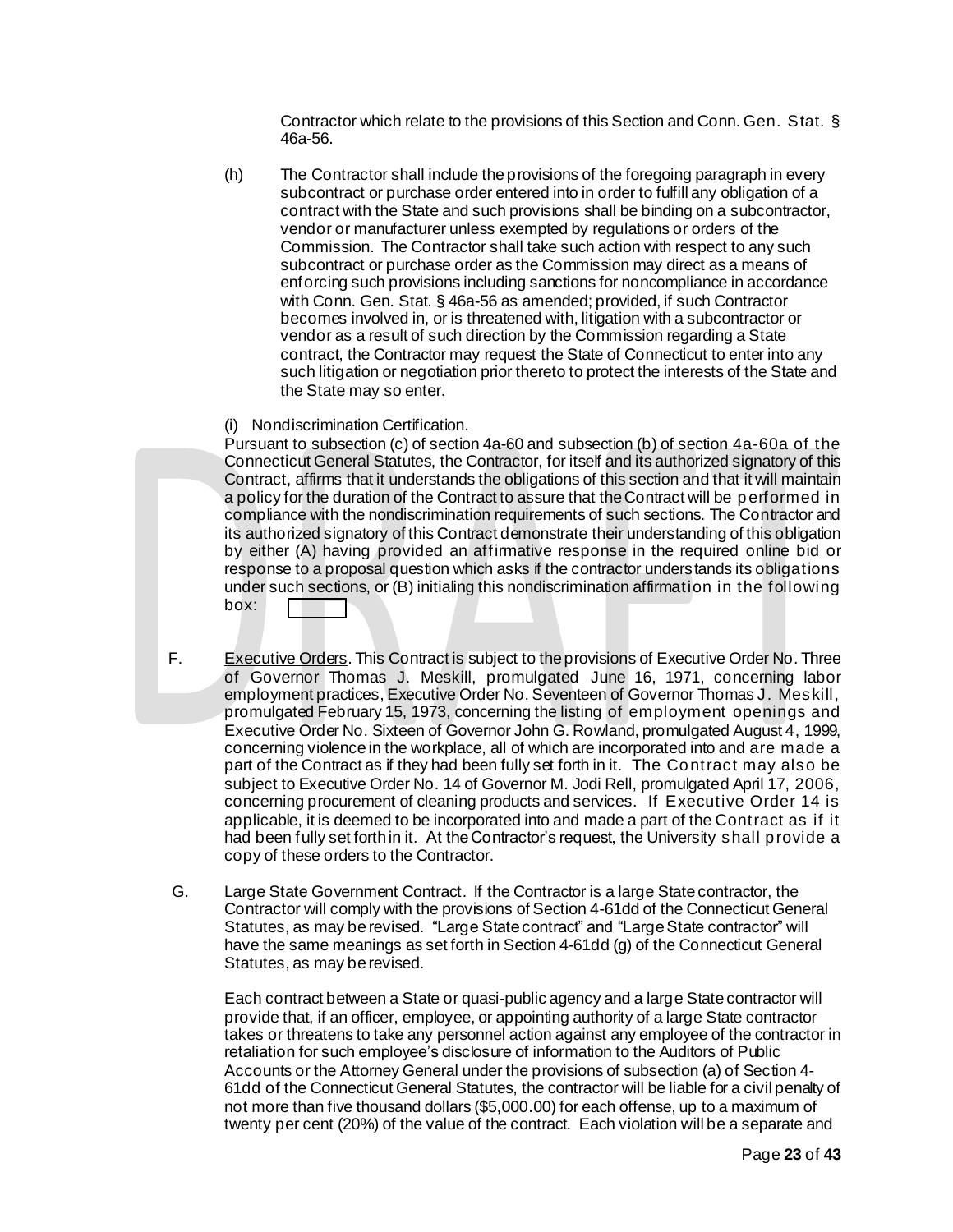distinct offense and in the case of a continuing violation each calendar day's continuance of the violation will be deemed to be a separate and distinct offense. The executive head of the State or quasi-public agency may request the Attorney General to bring a civil action in the Superior Court for the judicial district of Hartford to seek imposition and recovery of such civil penalty.

Each large State contractor will post a notice of the provisions of Section 4-61dd relating to large State contractors in a conspicuous place that is readily available for viewing by the employees of the contractor.

- H. Ethics and Compliance Hotline. In accordance with the University's compliance program, the University has in place an anonymous ethics and compliance reporting hotline service – 1—888-685-2637. Any person who is aware of unethical practices, fraud, violation of state laws or regulations or other concerns relating to University policies and procedures can report such matters anonymously. Such persons may also directly contact the University's compliance office at: Office of University Compliance, 28 Professional Park Road, Unit 5084, Storrs, CT 06269-5084; Phone 860-486-2530; Fax 860-486-4527. As a provider of goods and/or services to the University, you are hereby required to notify your employees, as well as any subcontractors, who are involved in the implementation of this Agreement, of this reporting mechanism.
- I. Campaign Contribution Restriction. For all State contracts, defined in section 9-612 of the Connecticut General Statutes as having a value in a calendar year of \$50,000 or more, or a combination or series of such agreements or contracts having a value of \$100,000 or more, the authorized signatory to this Contract represents that they have received the State Elections Enforcement Commission's notice advising state contractors of state campaign contribution and solicitation prohibitions, and will inform its principals of the contents of the notice.
- J. Entire Agreement. This Agreement contains the entire Agreement between the parties as regards the subject matter hereof. No prior stipulation, agreement or understanding, verbal or otherwise, between the parties, their agents or legal representatives will be valid or enforceable unless embodied in the provisions of this Agreement.
- K. Conflicts/Inconsistencies. In the event of inconsistencies within or between any parts or provisions of this Agreement, the RFP, any Schedule, Exhibit or Appendix to this Agreement or any applicable standards, codes and ordinances, the Contractor will: (1) provide the better quality or greater quantity of services, or (2) comply with the more stringent requirement; either or both in accordance with the University's interpretation.
- L. Severability. If this Agreement contains any unlawful provisions not an essential part of the Agreement, which appear not to have been a controlling or material inducement to the making hereof, the same will be deemed to be of no effect, and will, upon the application of either party, be stricken from this Agreement without affecting the binding force of this Agreement as it will remain after omitting such provisions.
- M. Gender Neutral Provision. The language of this Agreement is intended to be gender neutral. Thus whenever the terms "he", "she", "his", "her", "it", or similar term is used such terms will be considered to mean "he", "she" or "it", "his", "her", or "its" or other such gender neutral phraseology.
- N. Connecticut Law. It is agreed that this Agreement will be governed by, construed, performed and enforced in all respects in accordance with the laws, rules and regulations of the State of Connecticut.
- O. Compliance with Law, Codes. In performing its obligations under this Agreement, the Contractor shall comply with all applicable statutes, laws, ordinances, regulations, codes,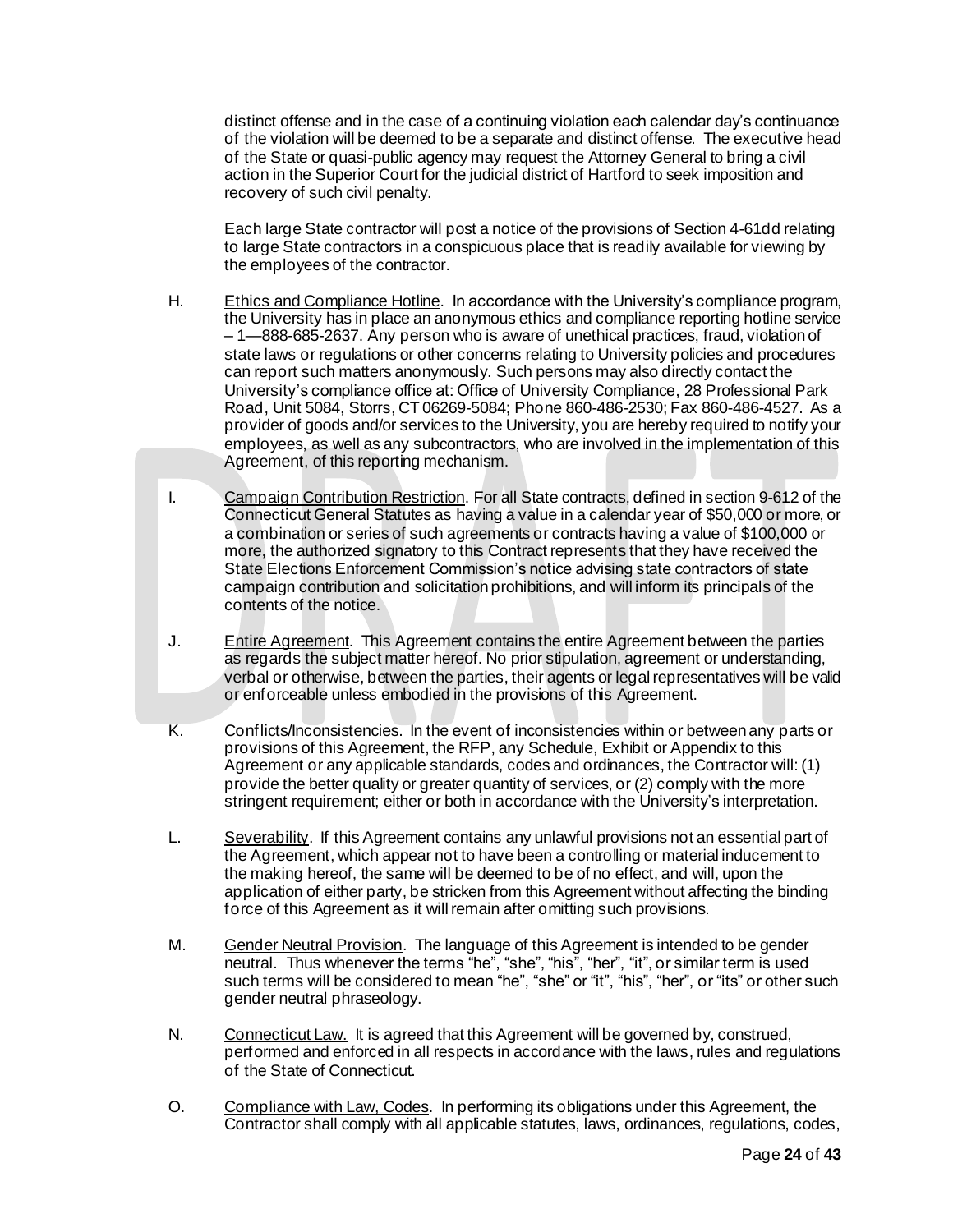rules or orders of, or issued by, any governmental body having jurisdiction over the Services, location of the Services or the Agreement.

- P. Incorporation of Law. Each and every provision of law and clause required by law to be inserted in this Agreement shall be deemed to be inserted herein and the Agreement shall be read and enforced as though it were included herein, and if through mistake or otherwise any such provision is not inserted, or is not correctly inserted, then upon the application of either party, the Agreement shall forthwith be physically amended to make such insertion.
- Q. Independent Contractor Status. The Contractor shall be considered an independent Contractor in the performance of its obligations and responsibilities under this Agreement. The University shall neither have nor exercise any control or direction over the methods by which the Contractor shall perform its work and functions other than as provided herein. Nothing in this Agreement is intended to, nor shall be deemed to constitute, a partnership or a joint venture between the parties.
- R. Subcontracts. The Contractor shall perform all of the Services with its own full time appropriately qualified, trained and experienced staff except that the Contractor may, with the prior written consent of the University, enter into written subcontract(s) for the performance of certain Services requiring proprietary knowledge of an original equipment manufacturer, electrical work and utilization of lift or access equipment. The Contractor shall be responsible for payment of all subcontractors and secondary suppliers. The Contractor shall be fully responsible for all work performed under this Agreement whether by the Contractor or its subcontractor or secondary suppliers.
- S. Assignment. The Contractor shall not assign its responsibilities or interests under this Contract to any other party without prior written approval of the University Coordinator. The University shall at all times, be entitled to assign or transfer its rights, duties and obligations under this Agreement to another governmental agency of the State of Connecticut upon giving written notice to the Contractor.
- T. Force Majeure. Neither party shall be liable for loss or damage suffered as a result of any delay or failure in performance under this Agreement or interruption of performance resulting directly or indirectly from acts of God, fire, explosions, earthquakes, floods, water, wind, lightning, civil or military authority, acts of public enemy, war, riots, civil disturbances, insurrections, strikes, or other disputes.

The Contractor shall supply the University with a contingency plan for any potential work disruption, at least sixty (60) days prior to the anticipated event. The University reserves the right to reject or accept the plan. Failure to provide such a contingency plan or to obtain the University's approval thereof shall, notwithstanding paragraph 1 of this Section T, render a work disruption not a force majeure.

- U. No Waiver. Neither the failure nor any delay on the part of either party hereto in exercising any right, power or remedy hereunder shall operate as a waiver thereof, or of any other right, power or remedy; nor shall any single or partial exercise of any right, power or remedy preclude any further or other exercise thereof, or the exercise of any other right, power or remedy.
- V. Code of Conduct. In furtherance of its longstanding commitment to fundamental human rights, to the dignity of all people, and to the environment, the University has developed the Code of Conduct for University of Connecticut Vendors (the "Vendor Code of Conduct"). Contractor hereby acknowledges receipt of the Vendor Code of Conduct. A copy of the Vendor Code of Conduct is available a[t http://csr.uconn.edu/](http://csr.uconn.edu/). The Vendor Code of Conduct is hereby incorporated herein by reference to the extent the Contractor is required to comply with the same pursuant to this section.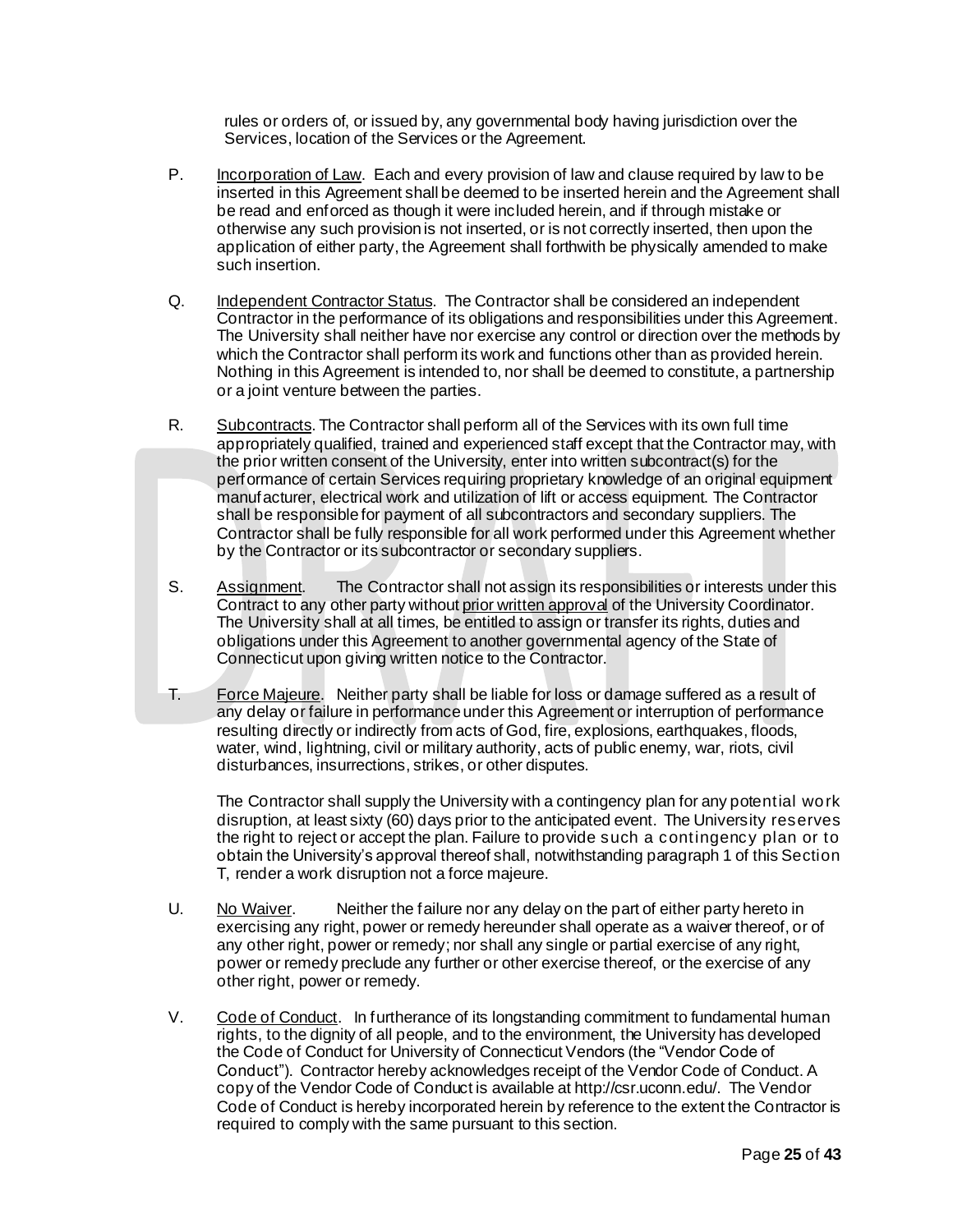The Contractor agrees to comply with the "Principal Expectations" described in the Vendor Code of Conduct. The Contractor further agrees to comply with the "Preferential Standards" described in the Vendor Code of Conduct, to the extent a commitment to so comply, or a representation of compliance, was provided by the Contractor to the University in writing. Any such commitment or representation is hereby incorporated herein by reference. The Contractor agrees to provide the University with such evidence of Contractor's compliance with this section as the University reasonably requests and to, at the request of the University, provide a comprehensive, annual summary report of the Contractor's corporate social and environmental practices.

#### W. Background Checks.

1. The Contractor warrants that it will not assign any employee, independent contractor or agent to perform services under this Agreement unless that employee, independent contractor or agent has completed a background check and is deemed suitable by vendor for performing such services on a college campus attended and inhabited by students. The background check must minimally include criminal conviction information for the past seven years, a check of the national and state sex offender registries and a social security number verification. In conducting such background check, the Contractor shall comply with all applicable federal and state laws. All fees associated with the background checks shall be the responsibility of the Contractor. The Contractor shall immediately remove any employee, independent contractor or agent performing services under this Agreement on campus: (i) if it becomes known to the Contractor that such person may be a danger to the health or safety of the campus community, or (ii) at the request of the University, based on a concern of community or individual safety.

2. Without limiting the other indemnification obligations of the Contractor under this Agreement, the Contractor shall defend, indemnify and hold harmless the state of Connecticut, the University of Connecticut and all of their employees, agents and/or assigns for any claims, suits or proceedings resulting from a breach of the foregoing warranty and/or that are caused in whole or in part by the actions or omissions of Contractor, its employees, or other persons that Contractor causes to be on the campus.

- X. **University Policies.** The Contractor shall, at no additional cost to the University, comply with all policies and procedures of the University. In the event the University establishes new policies or procedures following execution of the Contract, or makes modifications to policies or procedures in existence at the time of Contract execution, the Contractor shall comply with such new or modified policies or procedures upon written notice.
- Y. Use of University Name and Marks.Except as expressly authorized in this Agreement, Contractor is not permitted to use any University name or mark without prior written approval of the University's Office of Trademark Licensing or such other University official as the University may designate. "University mark" is herein defined as all registered marks to the University's name (past or present), abbreviations, symbols, emblems, logos, mascot, slogans, official insignia, uniforms, landmarks, or songs. Contractor agrees to comply with the University's trademark licensing program concerning any use or proposed use by Contractor of any of University marks on goods, in relation to services, and/or in connection with advertisements or promotion of Contractor or its business. Prior to any use of a University mark by Contractor (or its affiliates or successors or assigns), Contractor will submit the proposed use of the University mark, together with a sample or specimen of the intended use, to the University's Office of Trademark Licensing for approval. Such permission to use the mark as may be granted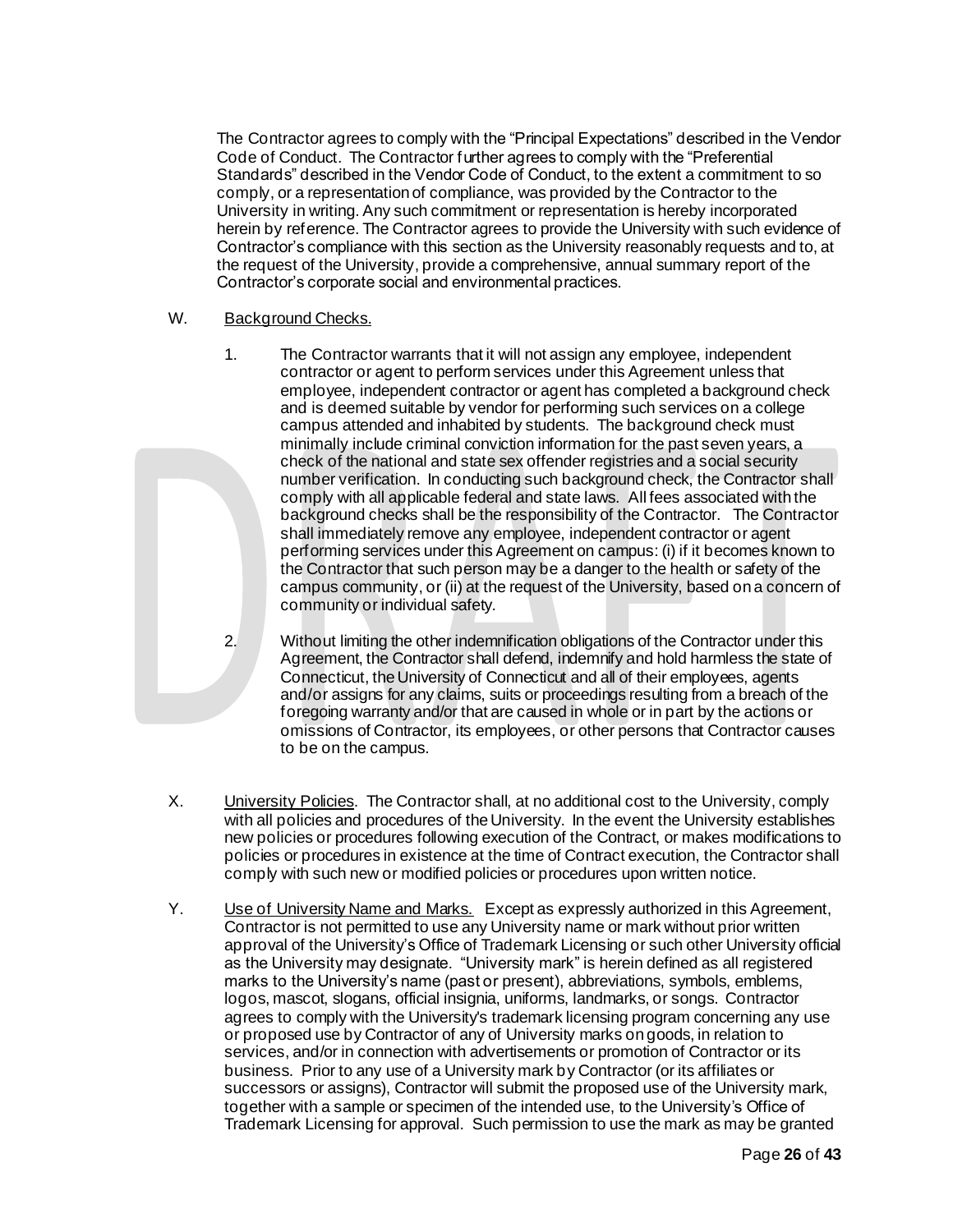pursuant to the terms of this Agreement shall terminate at the expiration of the Agreement

- Z. Counterpart Signatures. This Agreement may be executed in counterparts, and each counterpart shall have the same force and effect as an original and, when taken together, shall constitute one and the same instrument and an effective binding agreement on the part of each of the undersigned. Execution of a facsimile or PDF copy shall have the same force and effect as execution of an original. Signed copies of this Agreement may be faxed and e-mailed with the same force and effect as if the originally executed Agreement had been delivered.
- AA. Summary of Ethics Laws. Pursuant to the requirements of section 1-101qq of the Connecticut General Statutes (a) the State has provided to the Contractor the summary of State ethics laws developed by the State Ethics Commission pursuant to section 1-81b of the Connecticut General Statutes, which summary is incorporated by reference into and made a part of this Contract as if the summary had been fully set forth in this Contract; (b) the Contractor represents that the chief executive officer or authorized signatory of the Contract and all key employees of such officer or signatory have read and understood the summary and agree to comply with the provisions of state ethics law; (c) prior to entering into a contract with any subcontractors or consultants, the Contractor shall provide the summary to all subcontractors and consultants and each such contract entered into with a subcontractor or consultant on or after July 1, 2021, shall include a representation that each subcontractor or consultant and the key employees of such subcontractor or consultant have read and understood the summary and agree to comply with the provisions of state ethics law; (d) failure to include such representations in such contracts with subcontractors or consultants shall be cause for termination of the Contract; and (e) each contract with such contractor, subcontractor or consultant shall incorporate such summary by reference as a part of the contract terms.
- BB. Large State Contract Representation for Contractor. Pursuant to section 4-252 of the Connecticut General Statutes and Acting Governor Susan Bysiewicz Executive Order No. 21-2, promulgated July 1, 2021, the Contractor, for itself and on behalf of all of its principals or key personnel who submitted a bid or proposal, represents:

(1) That no gifts were made by (A) the Contractor, (B) any principals and key personnel of the Contractor, who participate substantially in preparing bids, proposals or negotiating State contracts, or (C) any agent of the Contractor or principals and key personnel, who participates substantially in preparing bids, proposals or negotiating State contracts, to (i) any public official or State employee of the State agency or quasi- public agency soliciting bids or proposals for State contracts, who participates substantiall y in the preparation of bid solicitations or requests for proposals for State contracts or the negotiation or award of State contracts, or (ii) any public official or State employee of any other State agency, who has supervisory or appointing authority over such State agency or quasi-public agency;

(2) That no such principals and key personnel of the Contractor, or agent of the Contractor or of such principals and key personnel, knows of any action by the Contractor to circumvent such prohibition on gifts by providing for any other principals and key personnel, official, employee or agent of the Contractor to provide a gift to any such public official or State employee; and

(3) That the Contractor is submitting bids or proposals without fraud or collusion with any person.

CC. Large State Contract Representation for Official or Employee of State Agency. Pursuant to section 4-252 of the Connecticut General Statutes and Acting Governor Susan Bysiewicz Executive Order No. 21-2, promulgated July 1, 2021, the State agency official or employee represents that the selection of the most qualified or highest ranked person, firm or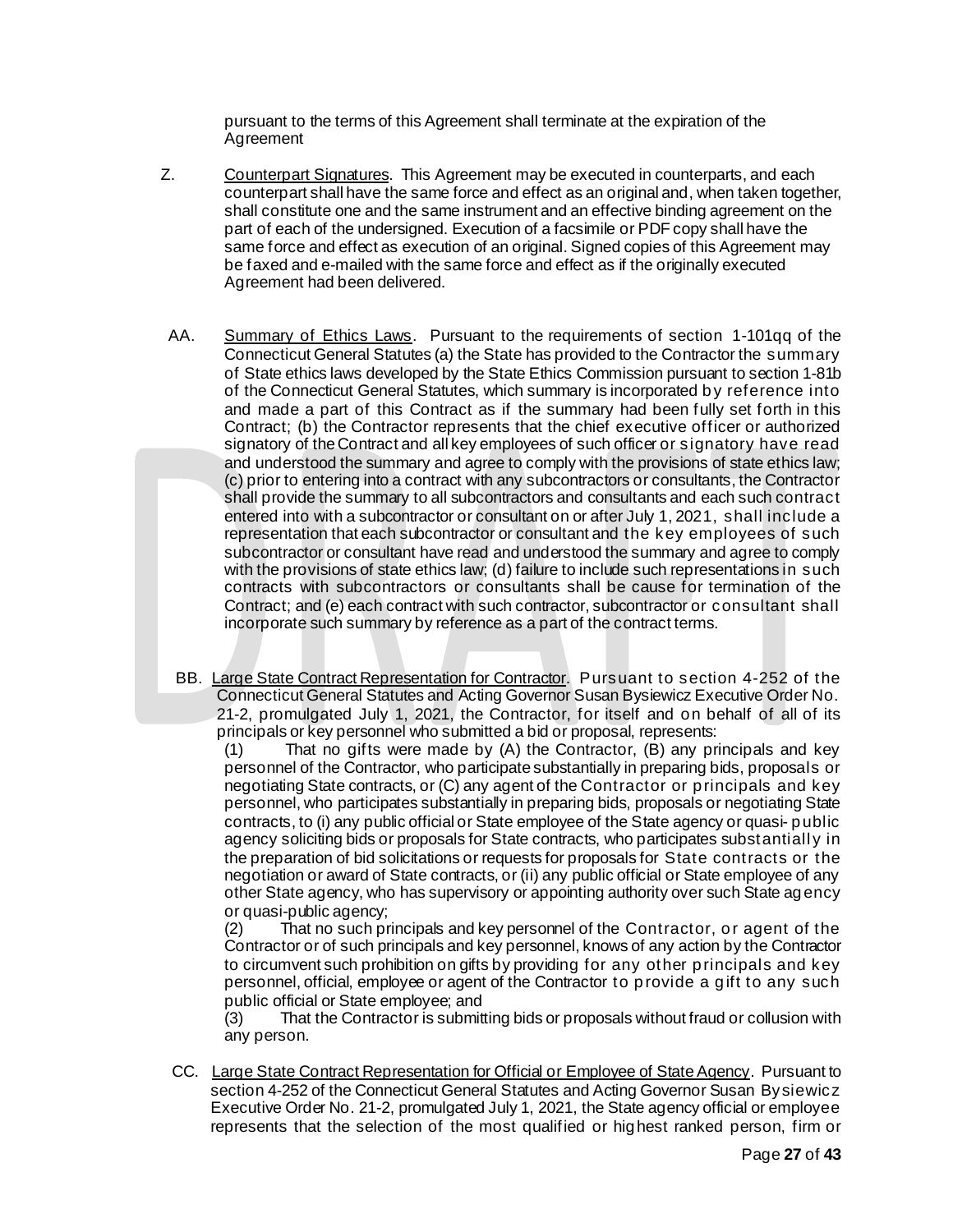corporation was not the result of collusion, the giving of a gift or the promise of a gift, compensation, fraud or inappropriate influence from any person.

#### DD. Iran Energy Investment Certification.

(a) Pursuant to section 4-252a of the Connecticut General Statutes, the Contractor certifies that it has not made a direct investment of twenty million dollars or more in the energy sector of Iran on or after October 1, 2013, as described in Section 202 of the Comprehensive Iran Sanctions, Accountability and Divestment Act of 2010, and has not increased or renewed such investment on or after said date.

(b) If the Contractor makes a good faith effort to determine whether it has made an investment described in subsection (a) of this section shall not be subject to the penalties of false statement pursuant to section 4-252a of the Connecticut General Statutes. A "good faith effort" for purposes of this subsection includes a determination that the Contractor is not on the list of persons who engage in certain investment activities in Iran created by the Department of General Services of the State of California pursuant to Division 2, Chapter 2.7 of the California Public Contract Code. Nothing in this subsection shall be construed to impair the ability of the State agency or quasi-public agency to pursue a breach of contract action for any violation of the provisions of the Contract.

EE. Consulting Agreements Representation. Pursuant to section 4a-81 of the Connecticut General Statutes, the Contractor represents that it has not entered into any consulting agreements in connection with this Contract, except for the agreements listed below. "Consulting agreement" means any written or oral agreement to retain the services, for a fee, of a consultant for the purposes of (A) providing counsel to a contractor, vendor, consultant or other entity seeking to conduct, or conducting, business with the State, (B) contacting, whether in writing or orally, any executive, judicial, or administrative office of the State, including any department, institution, bureau, board, commission, authority, official or employee for the purpose of solicitation, dispute resolution, introduction, requests for information, or (C) any other similar activity related to such contracts. "Consulting agreement" does not include any agreements entered into with a consultant who is registered under the provisions of chapter 10 of the Connecticut General Statutes as of the date such contract is executed in accordance with the provisions of section 4a-81 of the Connecticut General Statutes.

| Consultant's Name and Title       |                                                  |                                                                                                                          | Name of Firm (if applicable) |     |
|-----------------------------------|--------------------------------------------------|--------------------------------------------------------------------------------------------------------------------------|------------------------------|-----|
| <b>Start Date</b>                 | End Date                                         |                                                                                                                          | Cost                         |     |
|                                   | The basic terms of the consulting agreement are: |                                                                                                                          |                              |     |
| Description of Services Provided: |                                                  | <u>a sa barang sa mga barang sa mga barang sa mga barang sa mga barang sa mga barang sa mga barang sa mga barang sa </u> |                              |     |
|                                   |                                                  | Is the consultant a former State employee or former public official?                                                     | YES                          | NO. |
| lf YES:                           | Name of Former State Agency                      | <b>Termination Date of Employment</b>                                                                                    |                              |     |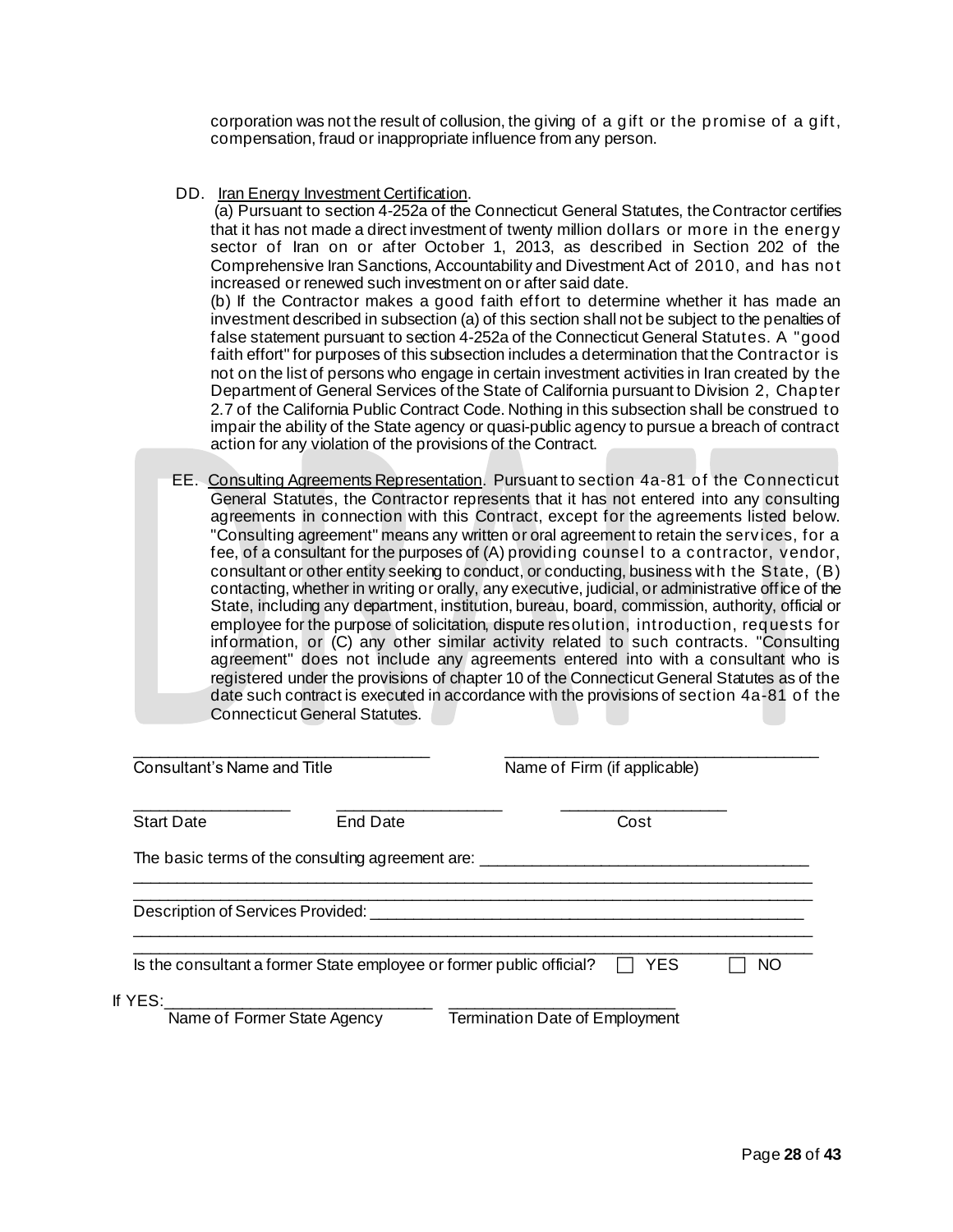IN WITNESS THEREOF, the parties hereto have caused this Agreement to be executed by their authorized representatives.

| <b>University of Connecticut</b>                                                                                                                                                             | and the state of the state of the state of the state of the state of the state of the state of the state of th |
|----------------------------------------------------------------------------------------------------------------------------------------------------------------------------------------------|----------------------------------------------------------------------------------------------------------------|
|                                                                                                                                                                                              |                                                                                                                |
|                                                                                                                                                                                              |                                                                                                                |
| Title:<br>Statutory Authority: C.G.S. Sections 4a-52a,<br>and 10a-151b                                                                                                                       | It's Duly Authorized <b>Manual</b>                                                                             |
|                                                                                                                                                                                              |                                                                                                                |
| Approved as to form:                                                                                                                                                                         |                                                                                                                |
| Date: <u>Date:</u><br>Consulting Agreements Representation provision in this Contract is true to the best of my<br>knowledge and belief, and is subject to the penalties of false statement. | The undersigned, being the person signing the Contract, swears that the representation in the                  |
| Signature of person signing this Contract                                                                                                                                                    |                                                                                                                |
| <b>Print Name</b>                                                                                                                                                                            |                                                                                                                |
|                                                                                                                                                                                              |                                                                                                                |
| Sworn and subscribed before me on this $\frac{1}{2}$ day of $\frac{1}{2}$ , 20                                                                                                               |                                                                                                                |
|                                                                                                                                                                                              | Commissioner of the Superior Court<br>or Notary Public                                                         |

My Commission Expires

\_\_\_\_\_\_\_\_\_\_\_\_\_\_\_\_\_\_\_\_\_\_\_\_\_\_\_\_\_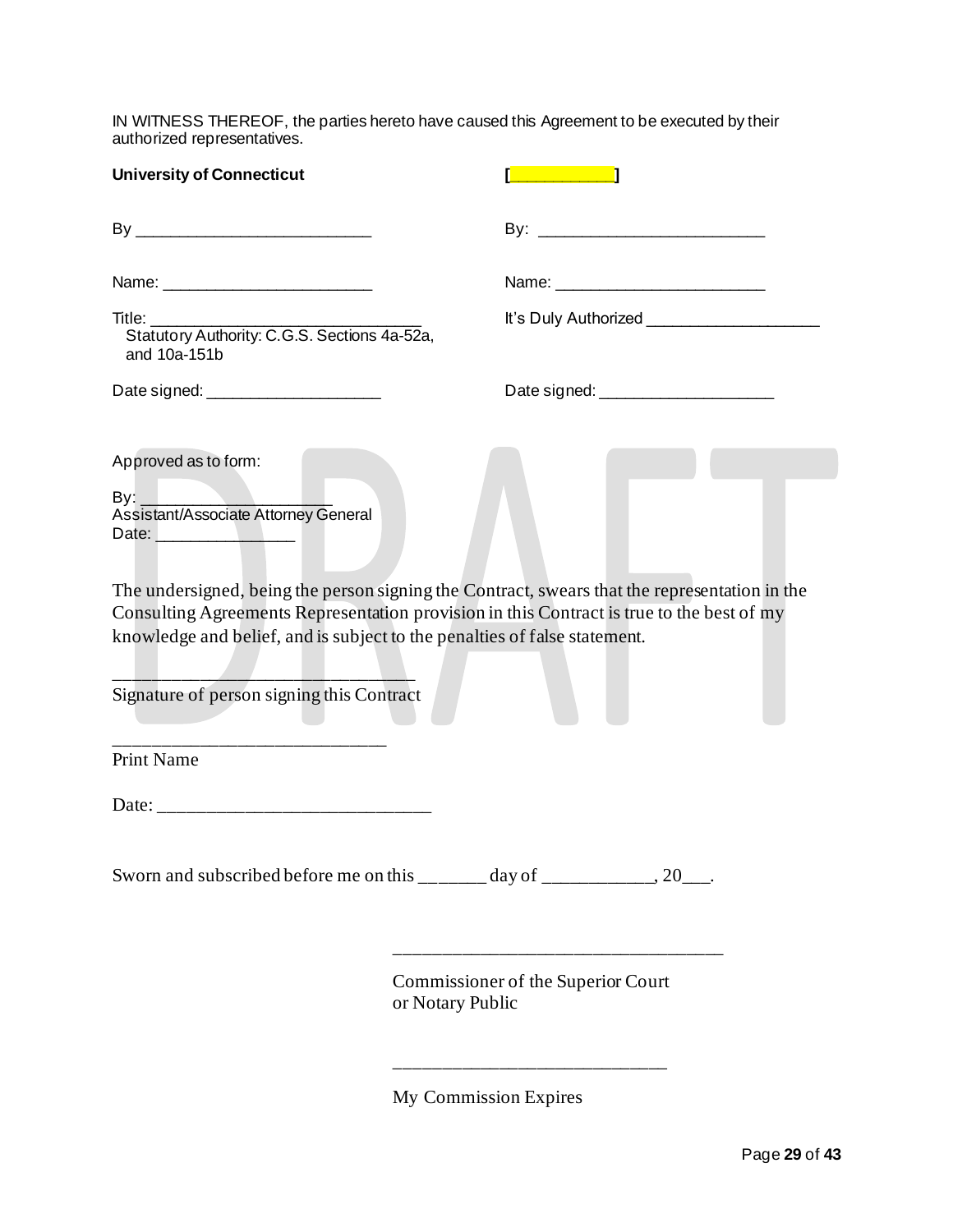# **EXHIBITS**

| <b>EXHIBIT A</b> | Services                         |
|------------------|----------------------------------|
| <b>EXHIBIT B</b> | <b>Service Locations</b>         |
| <b>EXHIBITC</b>  | <b>Key Personnel</b>             |
| <b>EXHIBITD</b>  | Compensation                     |
| <b>EXHIBITE</b>  | <b>Confidentiality Agreement</b> |
|                  |                                  |

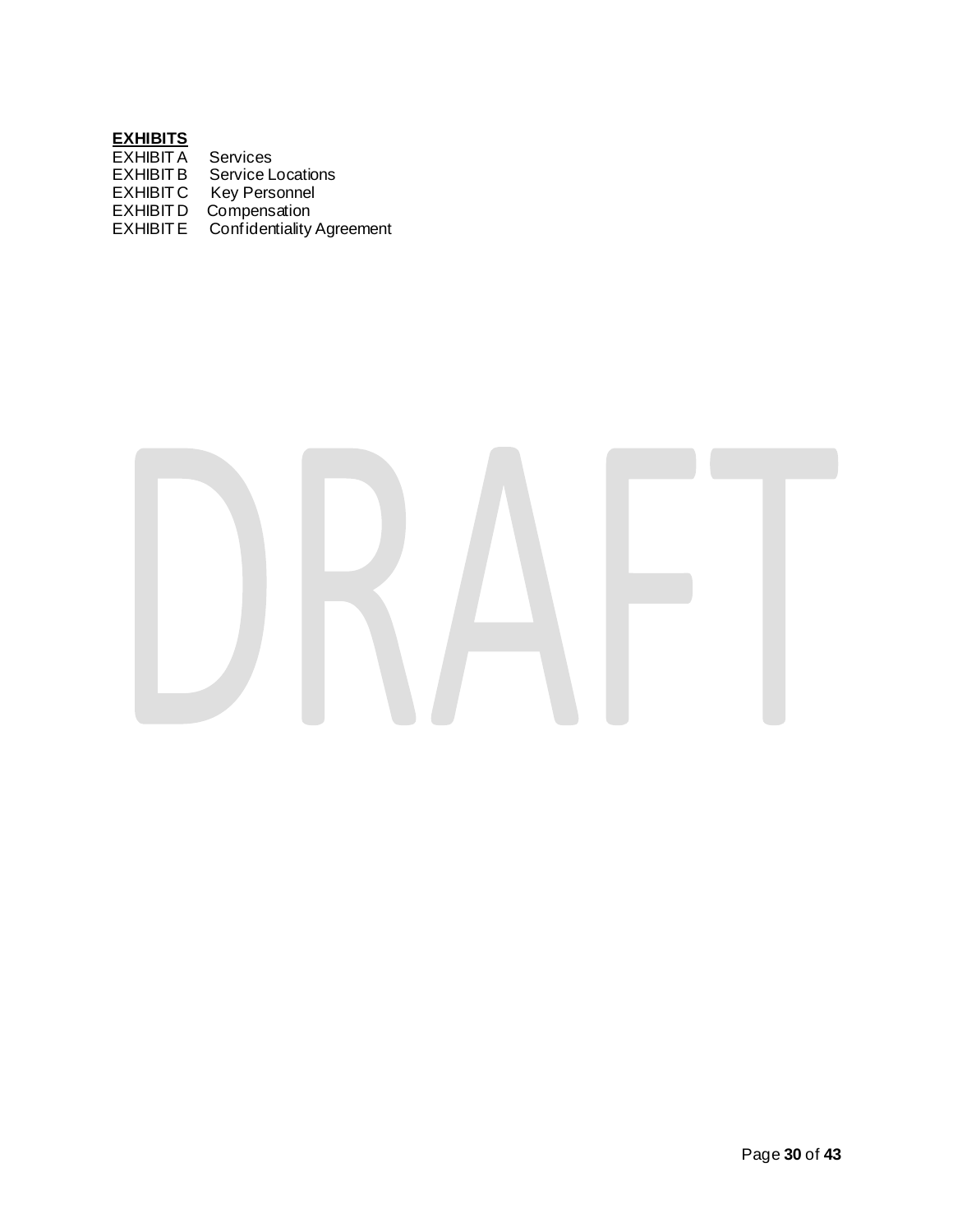# **EXHIBIT A**

# **SERVICES**

- **1.0** The University of Connecticut (hereinafter referred to as the "University") is seeking bids from experienced and qualified firms (hereinafter referred to as "vendor", "proposer", "bidder", "firm", or "respondent") to provide Emergency Light and Fire Extinguisher Testing, Inspection and Repair Services to meet the needs of the University.
	- 1.0.1 Contractor shall maintain all Federal and State licenses required for the services being provided. Licenses shall be available for review by the University for all personnel while the services are performed.
- 1.1 Description of Required Goods & Services: Services will be required at all UConn locations -

**Emergency Lights**: Locate, inventory, repair and regularly inspect all emergency lighting fixtures including any inverter units.

1.1.1 The Contractor will locate and inventory the University's 13200+ total fixtures/units. The University will provide assistance to the Contractor in familiarizing itself with campus spaces and access criteria but will not commit escorts full time. The Contractor must provide staffing with proper credentials to complete the tasks and follow access procedures and safety rules required by the University.

- 1.1.2 Contractor will continue the current inventory and add any new equipment to the existing inventory, collecting data on each new fixture as follows:
	- a. Unique identifier applied to the fixture (number, bar code, or similar);
	- b. Location (building, floor, room number or corridor, any unique information, if required, to efficiently locate the device (i.e. East end of corridor or above section 102 etc.);
	- c. Type of fixture (i.e. stand-alone battery unit, emergency ballast, generator driven fixture, inverter system, etc.);
	- d. Model, battery, bulb information; and
	- e. Circuit identifier/location.
- 1.1.3 If adding a new fixture to the inventory, the Contractor will conduct an initial condition assessment and test to determine if the fixture functions. Testing will be in accordance with monthly standard code requirements for testing.
- 1.1.4 All work by the Contractor will be in accordance with applicable codes, including but not limited to the Connecticut State Fire Safety Code, NFPA 70, 110, and 111, etc.
- 1.1.5 The Contractor's personnel will be trained and/or licensed for the scope of work that each employee is conducting. Contractor will provide copies of certifications/licenses to the University Representative.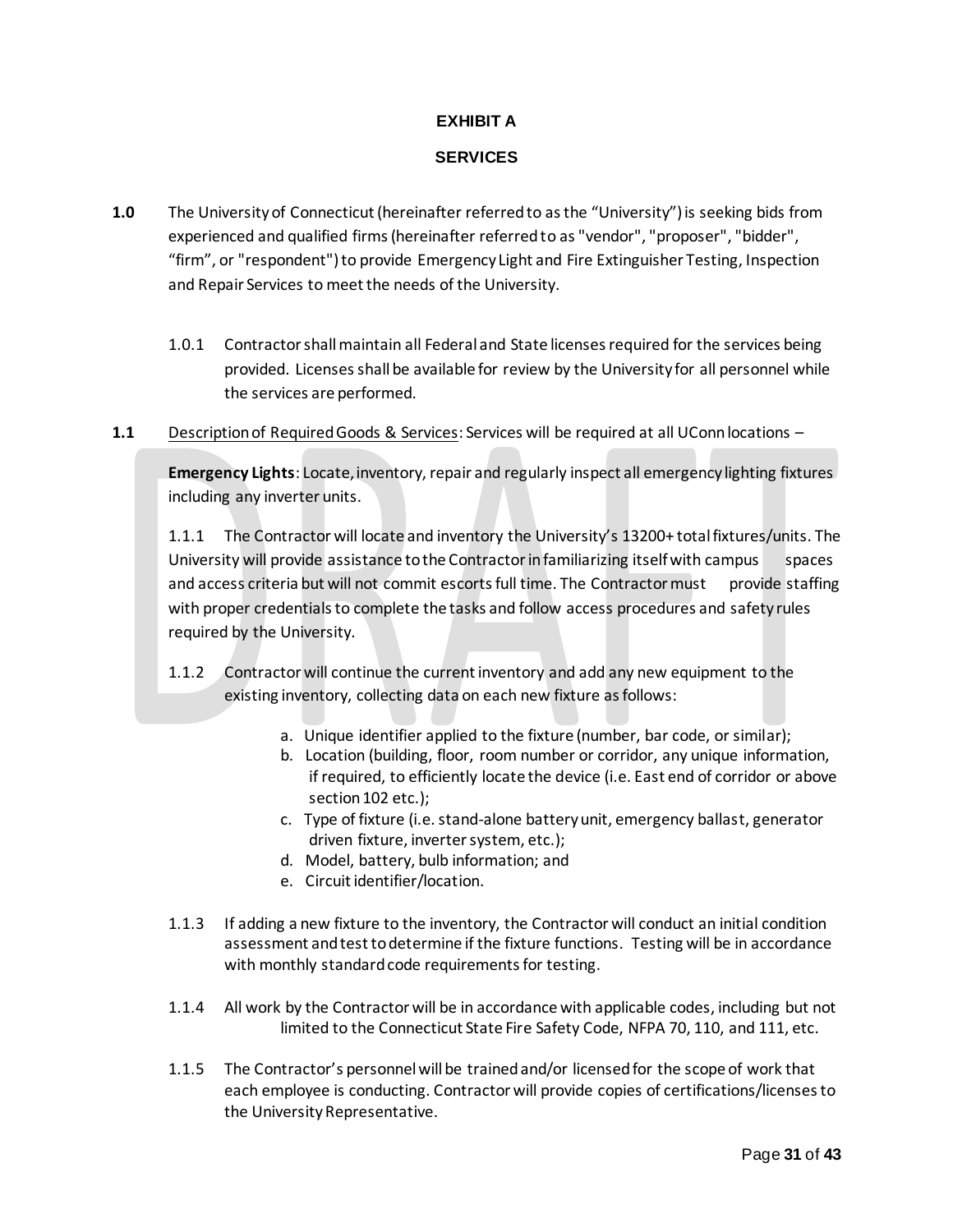# 1.1.6 Phases of Work

- 1.1.6.1 Contractor will provide 90-minute annual tests on  $1/12<sup>th</sup>$  or 8.5% of the 13,200+ units per month throughout the contract term. The University's needs and scheduling may require re-assignment of testing to periods of lower use such as spring, summer, holiday break periods.
- 1.1.6.2 All units that are not being tested for the 90-minute test in any month shall be tested in accordance with the standard monthly testing code requirements.
- 1.1.6.3 All inventory (13,200+) will be tested each month, either by 90 minute or monthly testing per code requirements. All units will be tested to the 90-minute test each year.
- 1.1.6.4 Minor repairs (i.e. batteries and bulbs) will be simultaneous with testing. Major repairs (i.e. full fixture replacement, A/C circuit repairs, etc) will be reported back as a deficiency for the University to determine resolution.
- 1.1.6.5 Work hours:
	- 1.1.6.5.1 The majority of the workload can be done during regular business hours, which are Monday through Friday (excluding State Holidays) between the hours of 8:00am and 5:00pm EST.
	- 1.1.6.5.2 The Contractor may not gain access to occupied residential areas until 9 a.m. to accommodate resident needs. Contractor will be servicing corridor areas only.
	- 1.1.6.5.3 Some standard monthly testing and 90-minute testing will have to be done outside of typical business hours to avoid leaving occupied areas without lighting during opening of breakers. The Contractor shall contact the University Representative to arrange an alternate time for testing.
- 1.1.6.6 Priority of work locations: The University will provide guidance with prioritizing work effort based on life safety value and scheduling needs.
- 1.1.6.7 Reporting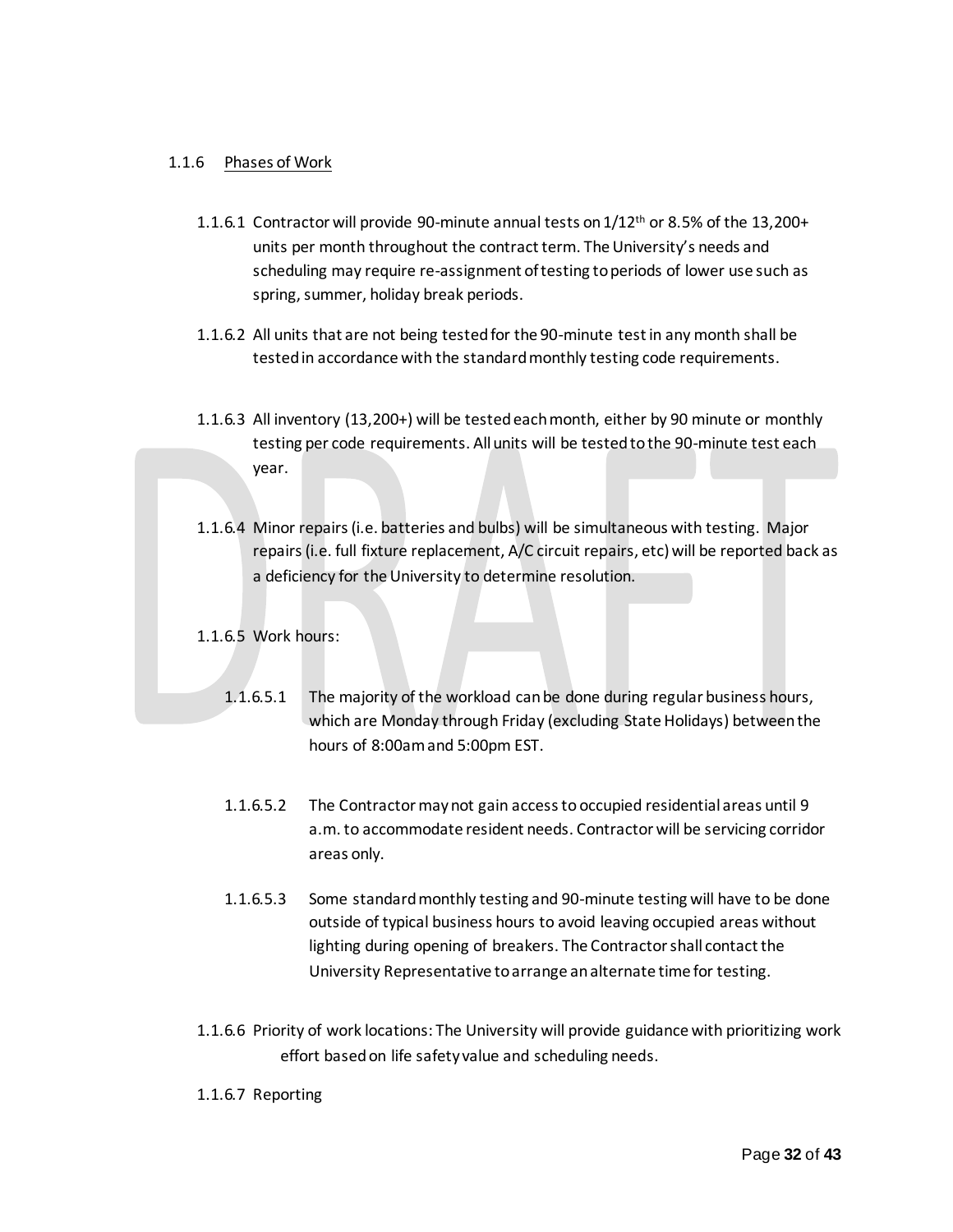- 1.1.6.7.1 Proof of attendance at each fixture will be required by one of two means:
	- 1.1.6.7.1.1 Placement of tag on fixture with sign-off marked on the tag -or-
	- 1.1.6.7.1.2 Electronic proof of attendance such as scan of the individual bar-code at the fixture.
- 1.1.6.7.2 A daily deficiency report shall be continually created and updated to support compliance and billing. The University shall have access to this report.
- 1.1.6.7.3 A full report of all work and system/fixture inventory shall be regularly maintained and accessible to the customer.
- 1.1.6.7.4 The above reports shall be maintained by the vendor but shall be considered property of the University.

# 1.1.6.7.5 Quality Control Sheet

- 1.1.6.7.5.1 For each day during which Services are performed, the Contractor's onsite supervisor shall submit a copy of the quality control sheet verifying the Services that were completed on such day. The University's Representative will confirm the performance of such Services. The Contractor shall maintain full and verifiable records including vouchers and other information pertinent to the Services, the subcontractors engage to perform services and the hours worked (if applicable), the number of employees engaged in performing the Services, the Department of Labor classification of each employee, hours worked, materials and quantity used, arrival and departure times and Service Locations at which Services were performed.
- 1.1.7 Pricing of Work
	- 1.1.7.1 Rates will be provided on the basis of per unit for testing and inspection, which includes bulb and battery replacements.
	- 1.1.7.2 Repairs other than routine bulb and battery replacement, will be priced on a time and material basis. Cost of battery or bulb replacement in a damaged unit shall be considered billable
- 1.1.8 Billing of work
	- 1.1.8.1 Based on the above pricing, billing shall be made per fixture on a monthly billing cycle, after the close of the month.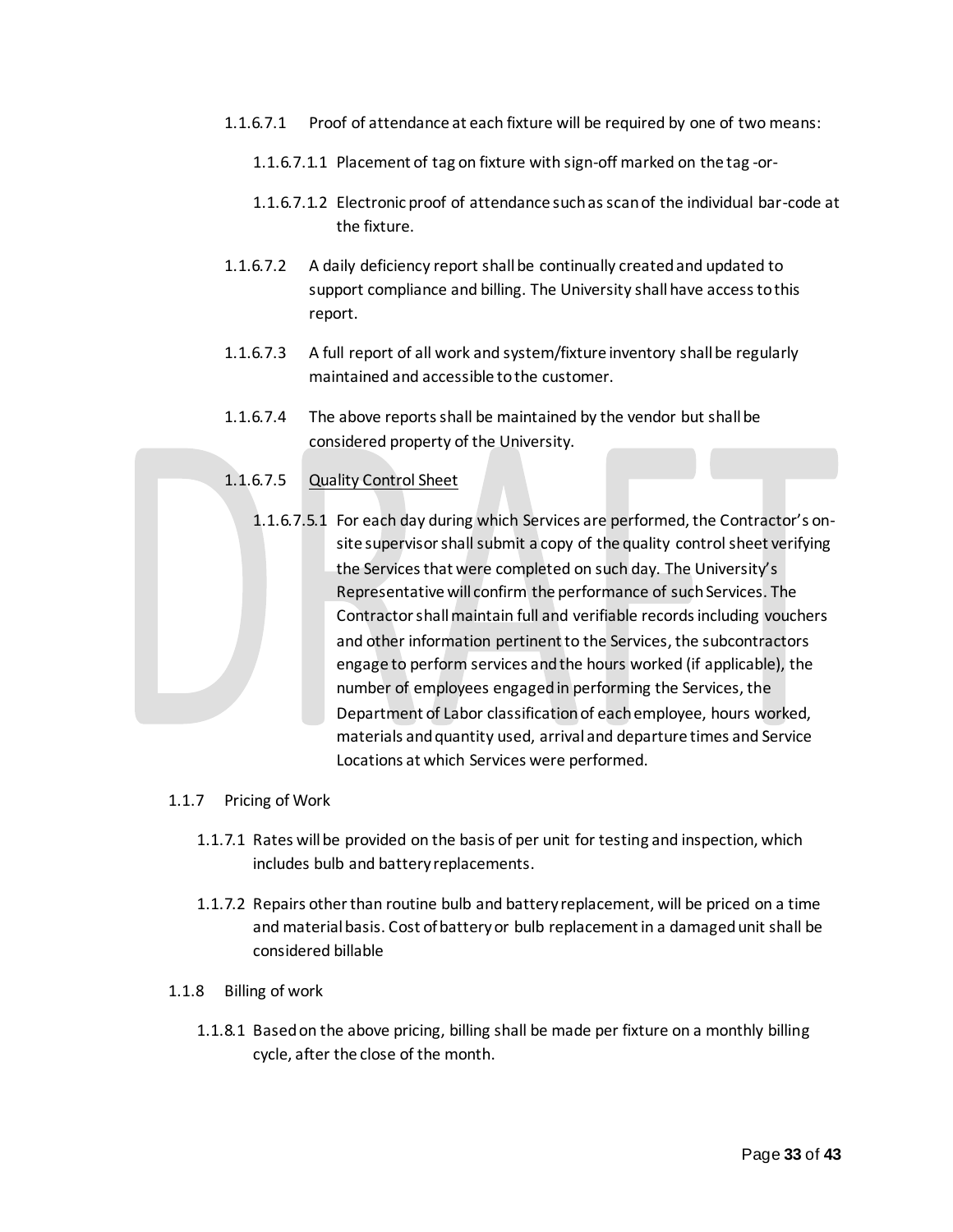1.1.8.2 Reporting required in the contract is considered part of the monthly work and must be up to date and available to prove that the monthly work has been completed and invoice can be paid.

# 1.2 **Fire Extinguishers:**

- 1.2.1 The Contractor will locate, inventory, repair and regularly inspect all portable fire extinguishers.
- 1.2.2 The Contractor will locate and inventory all 2200+ total figures. The University will provide assistance to the Contractor in familiarizing itself with campus spaces and access criteria but will not commit escorts full time. The Contractor must provide staffing with proper credentials to complete the tasks and follow access procedures and safety rules required by the University.
- 1.2.3 The Contractor will continue the current inventory and add any new equipment, to the existing inventory, collecting data on each new unit as follows:
	- a. Unique identifier applied to the unit (number, bar code, or similar);
	- b. Location (building, floor, room # or corridor, and unique information if required to efficiently locate the device i.e.: East end of corridor or above section 102, etc.
	- c. Type of unit (Class, size, etc.)
	- d. Service/hydro test due date
	- 1.2.3.1 If adding a new unit to inventory, the Contractor will conduct an initial

condition assessment and make compliant or report as deficient.

- 1.2.4 All work by the Contractor shall be to applicable codes, including but not limited to the Connecticut State Fire Safety Code, NFPA 10, etc.
- 1.2.5 The Contractor's personnel will be trained and/or licensed for the scope of work that each employee is conducting. Contractor will provide copies of certifications/licenses to the University Representative.

# 1.2.6 **Phases of Work**

1.2.6.1 Regular monthly inspection of the total inventory each month.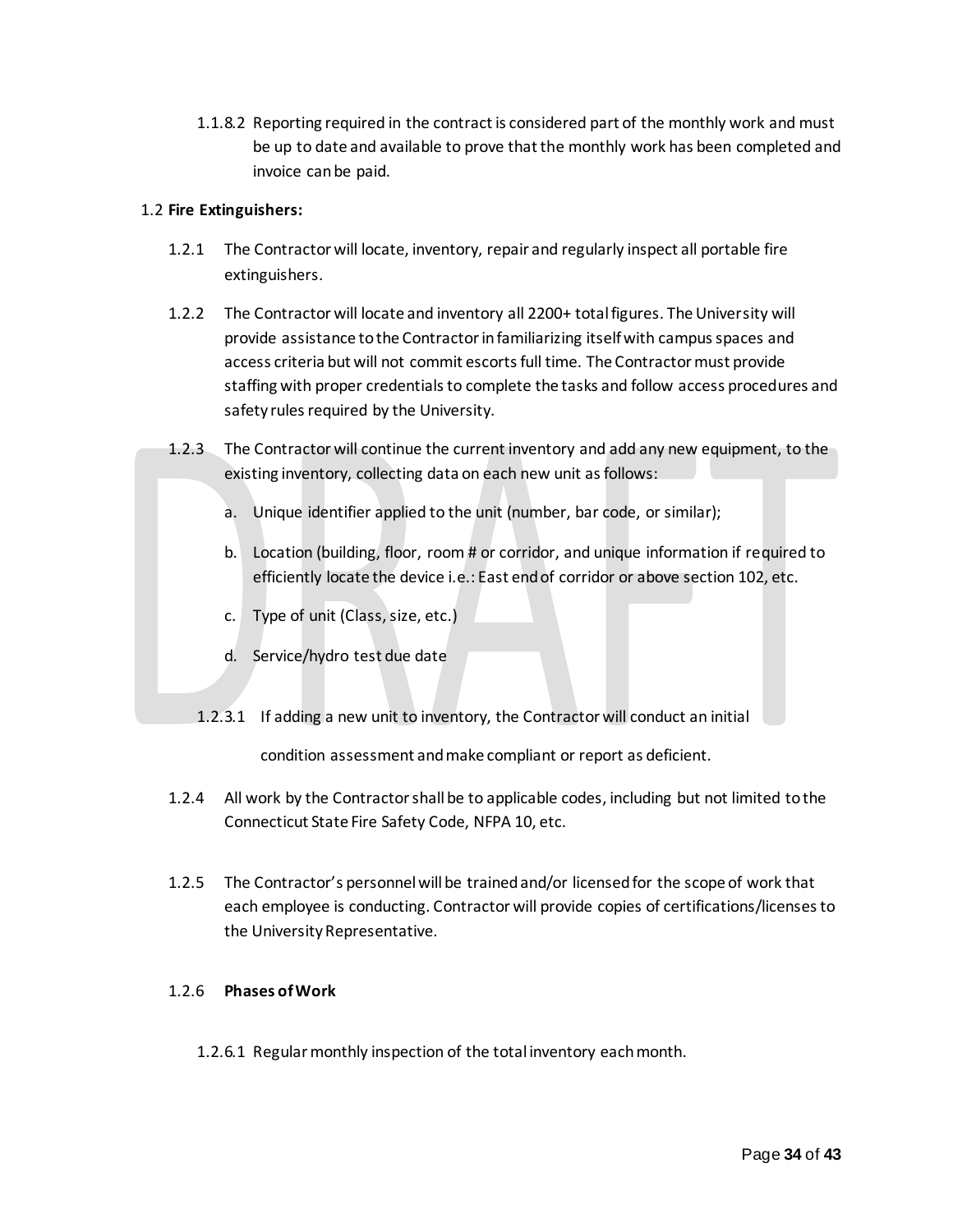- 1.2.6.2 The Contractor will swap out and or service units before expiration dates. Scheduling should be planned in advance to accommodate the University's timetable and should be spread over the term of the contract.
- 1.2.6.3 Vandalized and missing units will be reported back as a deficiency to the University Representative for the University to determine a resolution.
- 1.2.6.4 Work Hours:
	- 1.2.6.4.1 The majority of the workload can be done during regular business hours, which are Monday through Friday (excluding State Holidays) between the hours of 8:00am and 5:00pm EST.
	- 1.2.6.4.2 Residential and some academic areas may not allow access during all normal business hours. The Contractor must coordinate access to these areas with the University Representative.
- 1.2.6.5 Priority of work locations: The University will provide guidance with prioritizing work effort based on life safety value and scheduling needs.
- 1.2.7 Compatibility:
	- 1.2.7.1 All ABC, dry chemical units shall be replaced with identical Buckeye brand units to maintain standardized parts and bracket fit.
	- 1.2.7.2 K class and other unique units should be replaced with "same as found" or replaced with appropriate Buckeye unit with proper bracket.
- 1.2.8 Reporting:
	- 1.2.8.1 Proof of attendance at each unit will be required by one of two means:
		- 1.2.8.1.1 Placement of tag on fixture with a sign-off marked on the tag -or-
		- 1.2.8.1.2 Electronic proof of attendance such as scan of the individual bar-code at the fixture.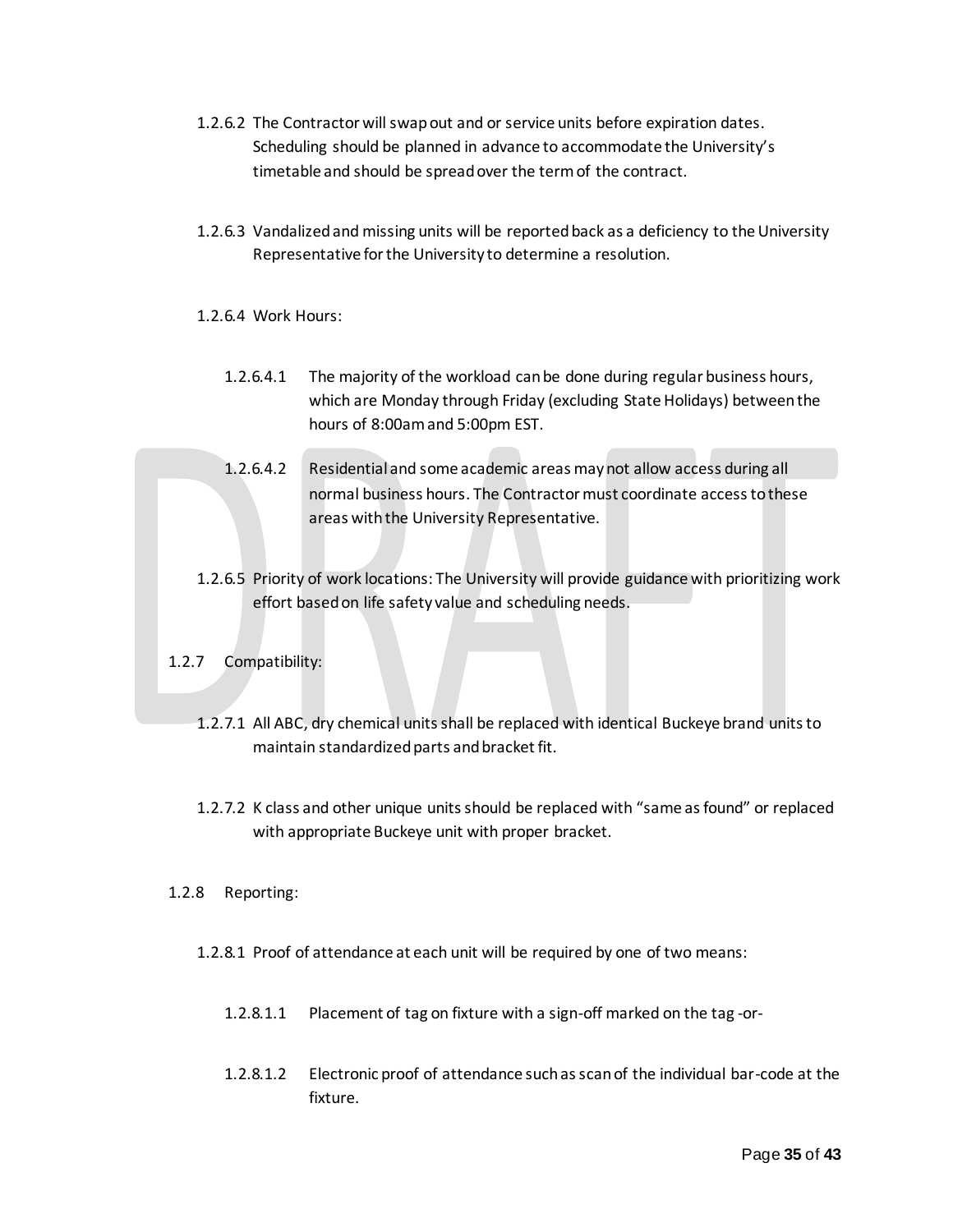- 1.2.8.2 A daily deficiency report shall be continually created and updated to support compliance and billing. The University shall have access to this report.
- 1.2.8.3 A full report of all work and unit inventory shall be regularly maintained and accessible to the customer.
- 1.2.8.4 The above reports shall be maintained by the Contractor but shall be considered the property of the University.
- 1.2.9 Pricing of Work:
	- 1.2.9.1 Rates will be on the basis of a "per unit" rate that includes regular service and swap out replacements (stand-in units) for hydro testing of units.
	- 1.2.9.2 Repairs other than regular swaps for scheduled service for hydro testing will be priced on a time and material basis.
- 1.2.10 Billing of Work:
	- 1.2.10.1 Based on the above pricing, billing shall be made per unit on a monthly billing cycle, after the close of the month.
	- 1.2.10.2 Reporting required in this contract is considered part of the monthly work and

 must be up to date and available to prove that the monthly work has been completed and invoice can be paid.

- **1.3** University Contractor Policy: Contractors must comply with all local, state, federal and University safety requirements (e.g., OSHA, National Electric Code), and assure that all of their employees performing work on UConn campuses have been suitably trained and licensed.
- **1.4** Supervision: University staff will provide direction, but not supervision relating to all services provided, including plans and specifications if required. Contractor's technicians shall have all requisite experience, training, tools, and equipment needed to complete even the most complex projects. Vendor must check in/out with University representative, either by phone or in person, to communicate job status every time they are on campus to ensure that University has up-todate information.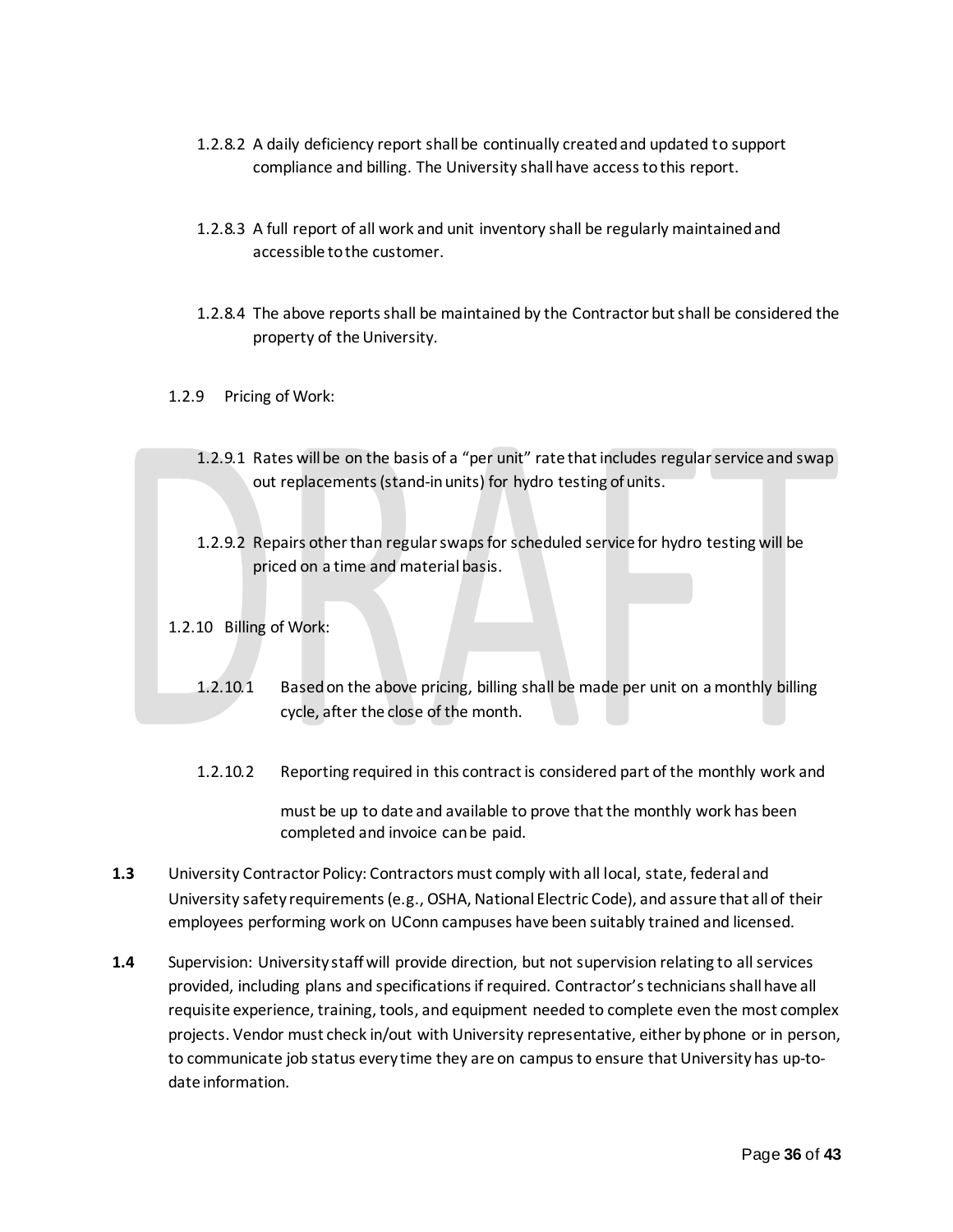# **1.5 Key Personnel:**

- 1.5.1 Supervisor*:* The Contractor shall assign a full-time dedicated supervisor who shall be responsible for overseeing and supervising the performance of Services under this Agreement. Such supervisor shall be identified in Appendix E and shall serve as the University's primary interface with the University's Representative.
- 1.5.2 The Contractor currently employs experienced personnel who have experience providing service as specified in the ITB and specifications.

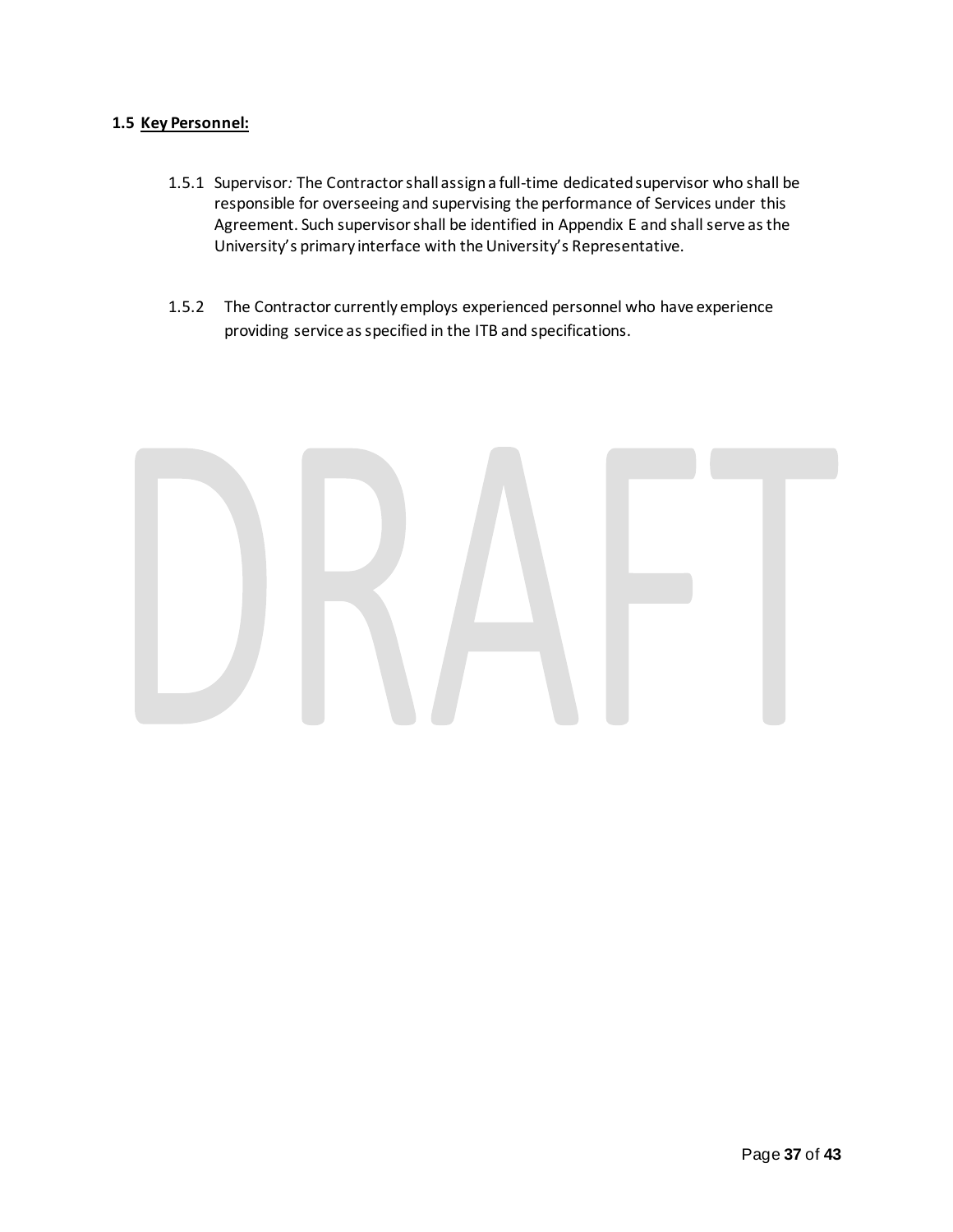**EXHIBIT B**

# **SERVICE LOCATIONS**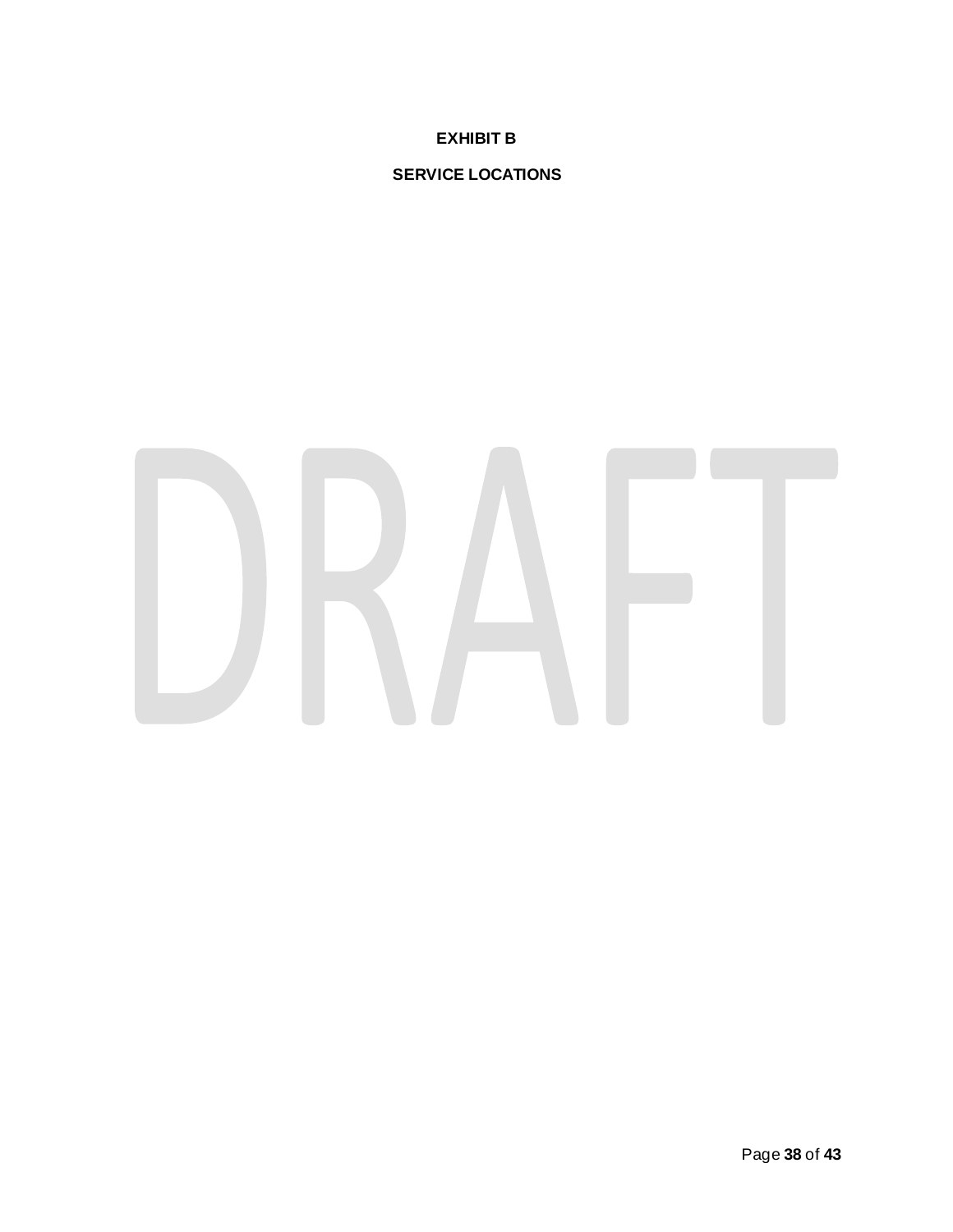**EXHIBIT C**

**KEY PERSONNEL**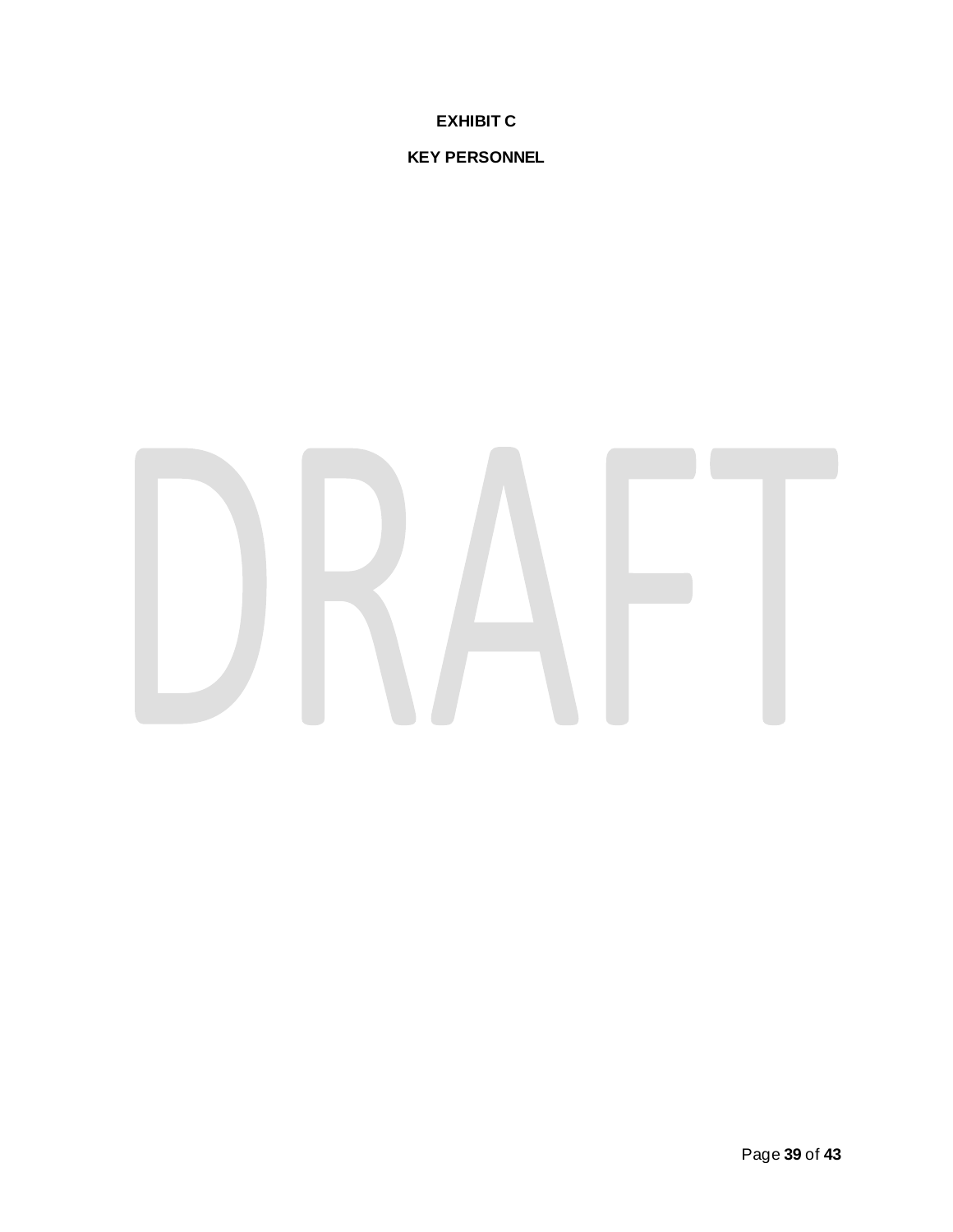**EXHIBIT D**

# **COMPENSATION**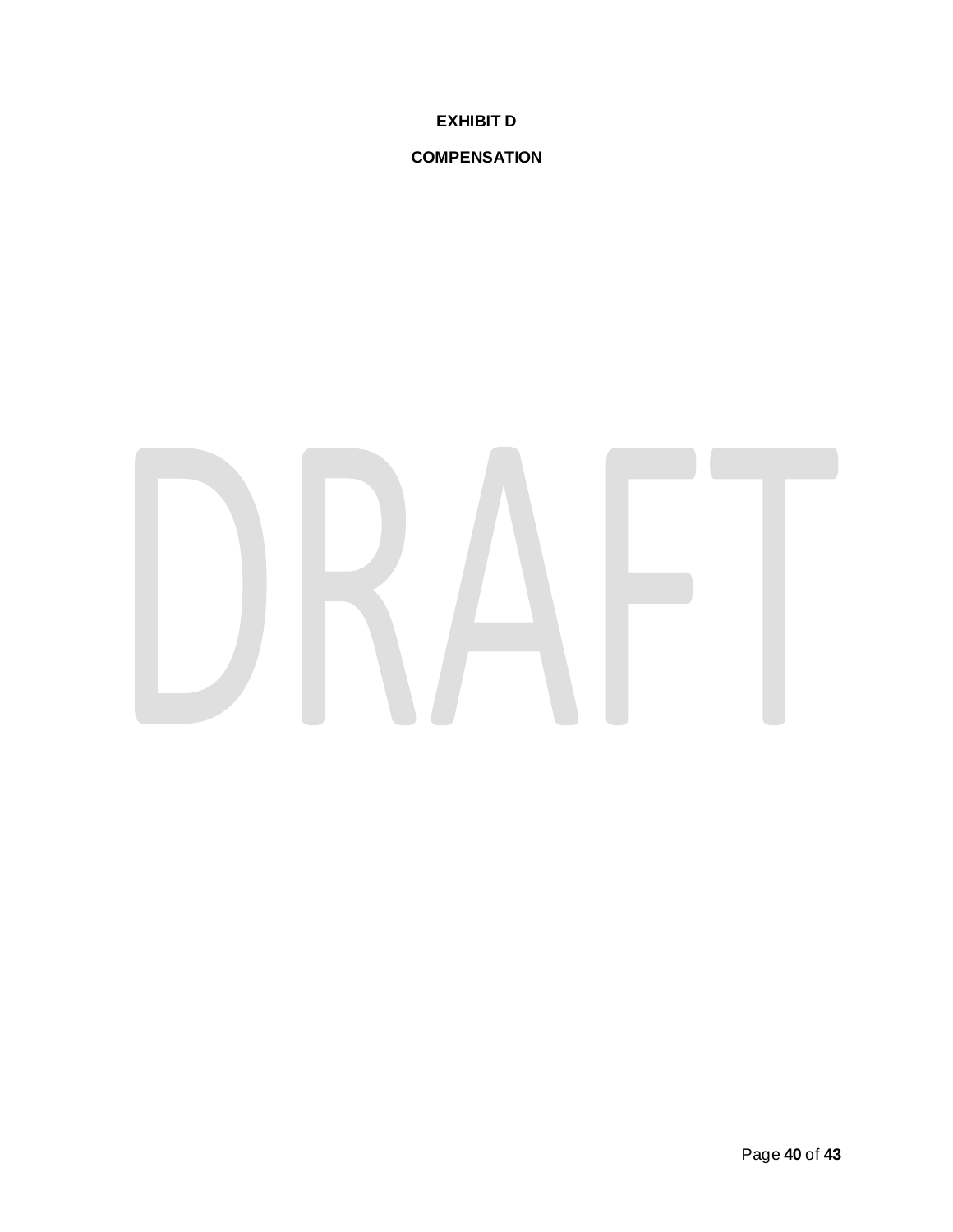# **EXHIBIT E**

# **Confidentiality Agreement**

This Confidentiality Agreement (hereinafter the "Agreement") between the University of Connecticut (hereinafter "UConn" or' "University') and **WECON LIMITS** (hereinafter "Contractor) serves to document agreed upon requirements regarding the duty to safeguard Data and Intellectual Property (defined below) that is or may become available to Contractor in the course of providing services to and/or on behalf of UConn. These specifications serve t o document agreed upon requirements regarding the duty to safeguard Data and Intellectual Property that is or may become available to Contractor in the course of providing services to and/or on behalf of the University.

Contractor shall comply with the following requirements unless otherwise directed by law or judicial and/or administrative order or prohibited from complying by law or judicial and/or administrative order:

# 1. **PERSONALLY IDENTIFIABLE DATA NOT OTHERWISE COVERED BY FERPA.**

- a.) **CONFIDENTIAL DATA.** The data available to Contractor in the course of providing technical support to or on behalf of the University shall be considered Confidential Information, unless the University indicates otherwise in writing. Such Confidential Information may contain data associated with students, faculty, staff, customers, clients, members of the public, or other individuals affiliated with the University. Information related to such individuals may be protected by federal and/or state laws and regulations, and/or established industry standards. In particular, the contents of such data or information stored and maintained by Contractor may be protected by, Gramm-Leach Bliley Act ("GLBA"), Electronic Communications Privacy Act (ECPA), federal Red Flags Rule regulations, Federal Trade Commission regulations, Internal Revenue Service regulations and/or other state or federal laws as amended from time to time, and/or by the Payment Card Industry Data Security Standards (PCIDSS), as amended or updated from time to time.
- b.) Data or information to which Contractor may become privy in conducting its work for or on behalf of the University shall not be disclosed or shared with any third party by Contractor, except as permitted by the terms of this Agreement or to subcontractors whose services are necessary for Contractor to carry out its services and only then to subcontractors who have agreed to maintain the confidentiality of the data to the same extent required of Contractor under this Agreement.
- c.) In the event any person(s) seek to access protected and confidential data or information, such access shall be through the University, and Contractor shall only retrieve such data or information as identified by the University or as otherwise required by federal and/or state law. Contractor shall not provide direct access to such data or information or respond to individual requests.
- d.) Should Contractor receive a court order or lawfully issued subpoena seeking the release of such data or information, Contractor shall promptly inform the University of its receipt of such court order or lawfully issued subpoena prior to releasing the requested data or information.

# 2. **BREACH OF CONFIDENTIALITY.**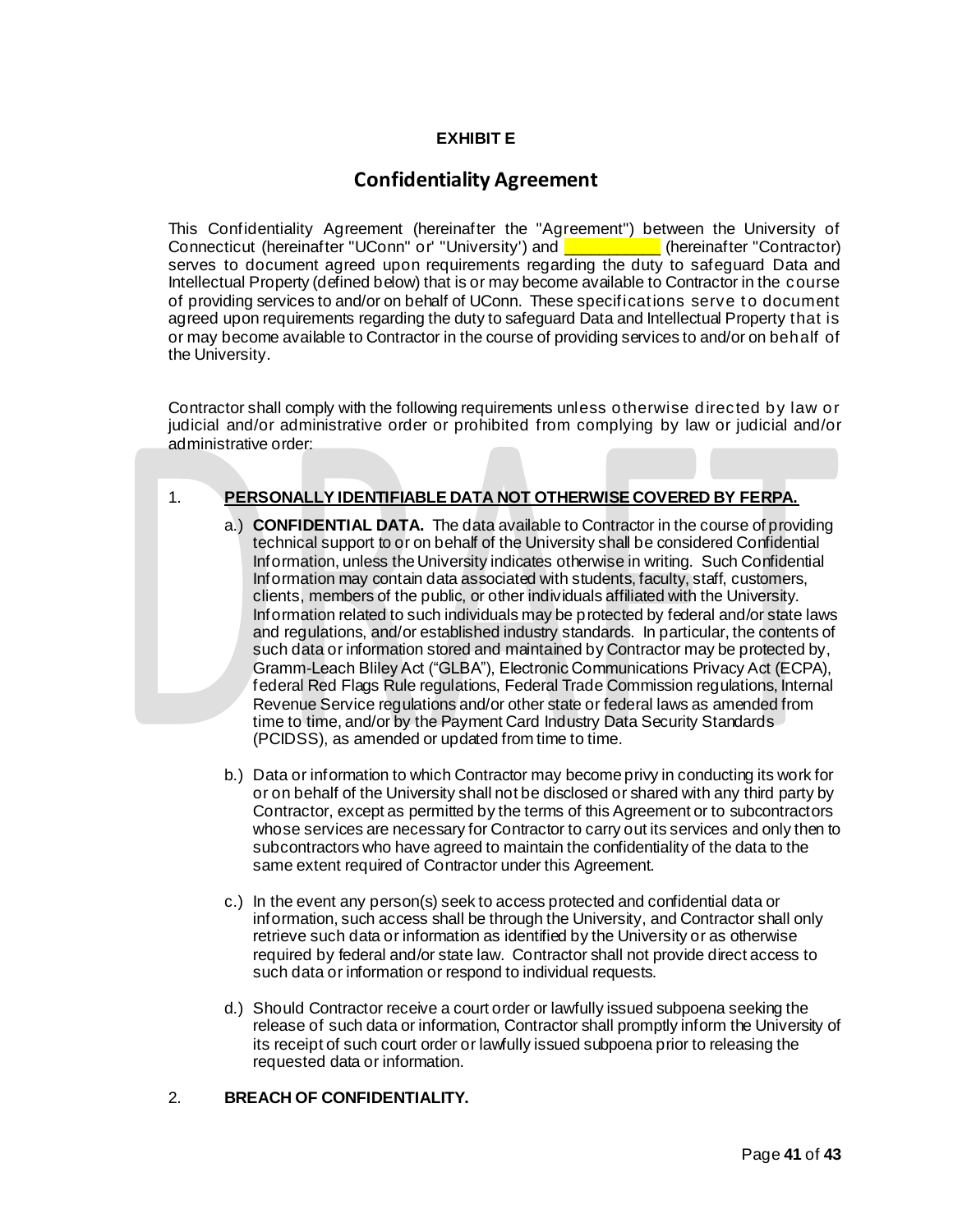The parties agree that any breach of the confidentiality obligations set forth in this Agreement may result in cancellation of this Agreement and/or the ability of Contractor to perform work for or on behalf of the University.

For purposes of this Agreement, "Unauthorized Access," means unauthorized access to or acquisition of electronic files, media, databases or computerized data containing personal information when access to the personal information has not been secured by encryption or by any other method or technology that renders the personal information unreadable or unusable.

In the event that a security breach occurs, Contractor agrees to the following:

- (1) Contractor shall immediately notify University in the event Contractor has knowledge that Unauthorized Access to Confidential Information has been, or may have been, obtained, and Contractor shall immediately take such measures as are reasonably necessary, or requested by University, to identify the cause, impact and contain such Unauthorized Access (the "Mitigation Measures").
- (2) To the extent the Unauthorized Access was not related to the negligent acts or omissions, gross negligence and/or willful misconduct of Contractor and its subcontractors and employees and to Contractor's failure to comply with the terms of this Agreement, Contractor shall, by amendment to this Agreement, be compensated for the Mitigation Measures as an additional service.
- (3) To the extent the Unauthorized Access resulted from the negligent acts or omissions, gross negligence and/or willful misconduct of Contractor or its subcontractors or employees, or from Contractor's failure to comply with the terms of this Agreement, Contractor shall (a) be responsible for the costs of the Mitigation Measures; (b) shall take such actions, and be responsible for the costs therefor, as are necessary to mitigate any damage caused, or that may be caused, by such Unauthorized Access, including, but not limited to, providing identity theft protection for a period of not less than two (2) years to those affected or potentially affected by the Unauthorized Access; and (c) shall indemnify and hold harmless the State of Connecticut, including any agency or official of the State of Connecticut, from and against all costs , claims, damages, or expenses, including reasonable attorney's fees, arising from such Unauthorized Access.
- 3. **NOTIFICATION.** For the purpose of notification to the University of an actual or potential security breach, the following individuals, or their successors, should be contacted, by phone or fax, and also in writing:
	- Chief Information System and Security Officer, University Information Technology Services, University of Connecticut, Math Sciences Building, 196 Auditorium Road, Unit 3138, Storrs, CT 06269-3138, Phone: (860) 486-3743, Fax: (860) 486-5744
	- Associate Vice President / Chief Privacy Officer, Office of Privacy Protection & Management, University of Connecticut, 28 Professional Park Road, U5084, Storrs, CT 06268, Phone: (860) 486-5256 Fax: (860) 486-4527
- 4. **RETURN/DESTRUCTION OF DATA.** Upon expiration or termination of the Agreement, Contractor shall return and/or destroy all data or information received from the University in a manner as may be determined between the parties in accordance with agreed upon standards and procedures. Contractor shall not retain copies of any data or information received from the University once the University has directed Contractor as to how such information shall be returned to the University and/or destroyed. Furthermore, Contractor shall ensure that it disposes of any and all data or information received from the